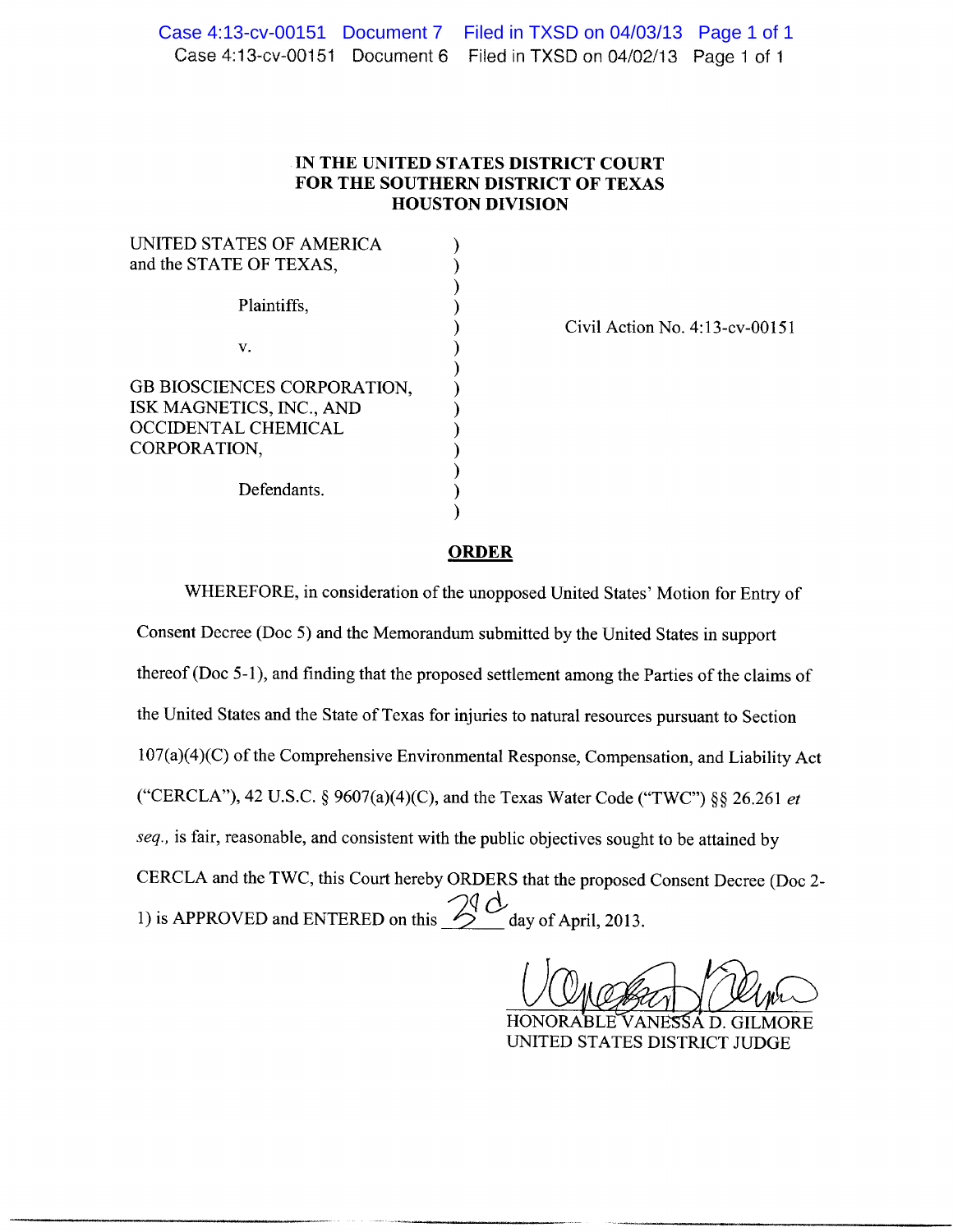## IN THE UNITED STATES DISTRICT COURT FOR THE SOUTHERN DISTRICT OF TEXAS HOUSTON DIVISION

 $\mathcal{E}$ ⟩

## UNITED STATES OF AMERICA and the STATE OF TEXAS,

Plaintiffs,

v.

GB BIOSCIENCES CORPORATION, ISK MAGNETICS, INC., AND OCCIDENTAL CHEMICAL CORPORATION,

Civil Action No.

#### Defendants.

## CONSENT DECREE ADDRESSING NATURAL RESOURCE DAMAGES

This Consent Decree is made and entered into by and between the United States of America ("United States"), on behalf of the Secretary of the United States Department of the Interior ("DOI") and the National Oceanic and Atmospheric Administration (°NOAA") on behalf of the Department of Commerce, and the State of Texas, on behalf of the Texas Commission on Environmental Quality ("TCEQ") and the Texas Parks and Wildlife Department ("TPWD"), (collectively, "the Trustees"), and GB Biosciences Corporation ("GB Biosciences"), ISK Magnetics, Inc.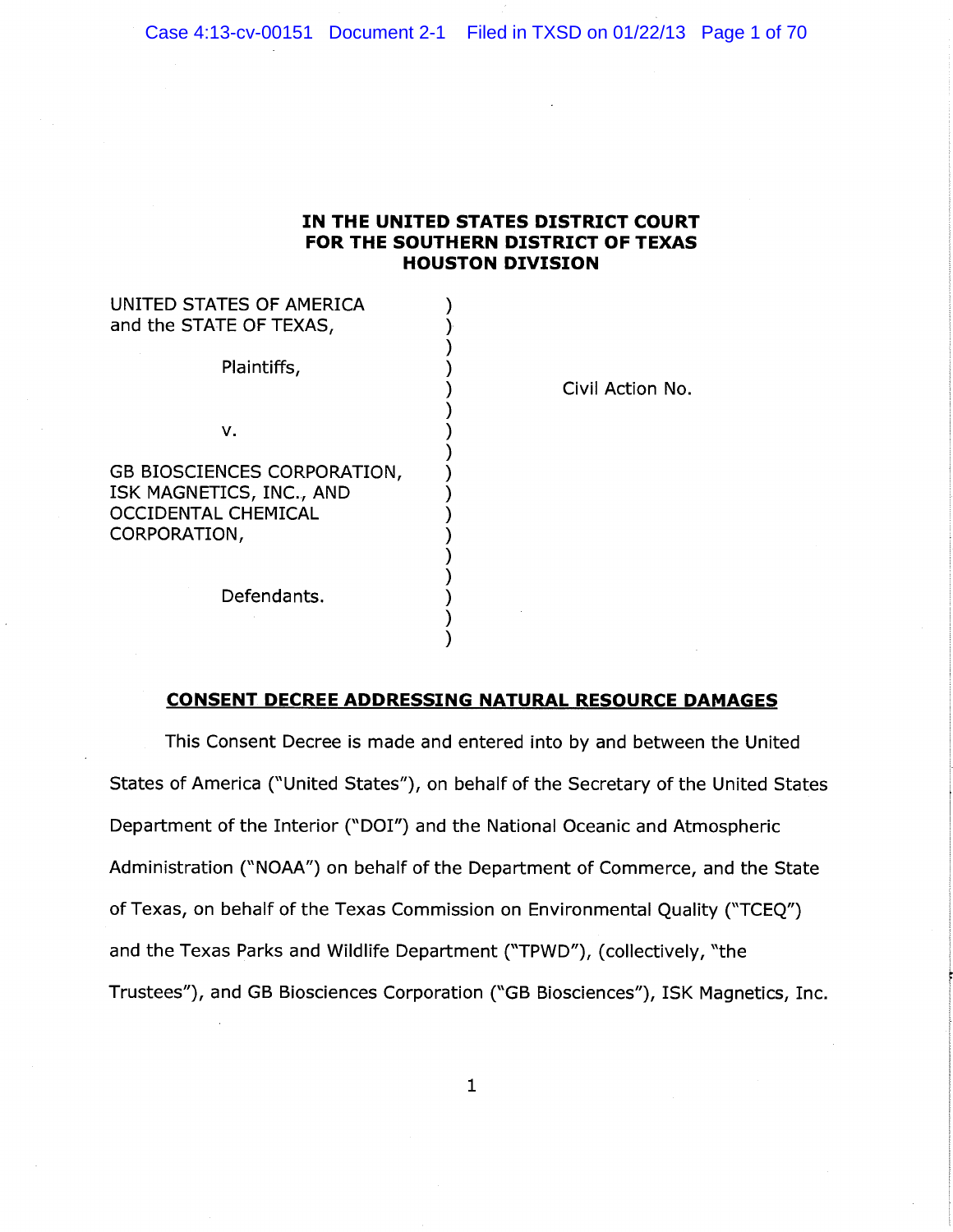(~~ISK") and Occidental Chemical Corporation ("OCC"), (collectively, °Settling Defendants").

## BACKGROUND

A. Contemporaneously with the lodging of this Consent Decree, the United States, on behalf of DOI and NOAA, and the State of Texas, on behalf of TCEQ and TPWD, filed a Complaint in this matter against Settling Defendants pursuant to Section 107 of the Comprehensive Environmental Response, Compensation and Liability Act (°CERCLA"), 42 U.S.C. § 9607, and the Texas Water Code ("TWC") §§ 26.261 et seq. In the Complaint, the United States and the State of Texas seek (1) Natural Resource Damages, as defined herein, for the injury, loss or destruction of natural resources, including the interim loss of the services or use of such resources, resulting from the release of hazardous substances at or from the Greens Bayou Site (°Site"); (2) past costs incurred by the Trustees in assessing these Natural Resource Damages based on the release of hazardous substances at or from the Site; and (3) future restoration costs to be incurred by the Trustees in overseeing and monitoring the Restoration Project(s), as defined herein, to be undertaken by Settling Defendants as outlined in this Consent Decree.

B. The Greens Bayou Site covers an area of approximately 217 acres and is located at 2239 Haden Road in the City of Houston in Harris County, Texas. The Site consists of industrial facilities owned and operated by GB Biosciences and ISK Magnetics, surrounding industrial and undeveloped properties, the Harris County Flood Control Ditch, and Greens Bayou in Houston, Texas. The facility was

 $\overline{2}$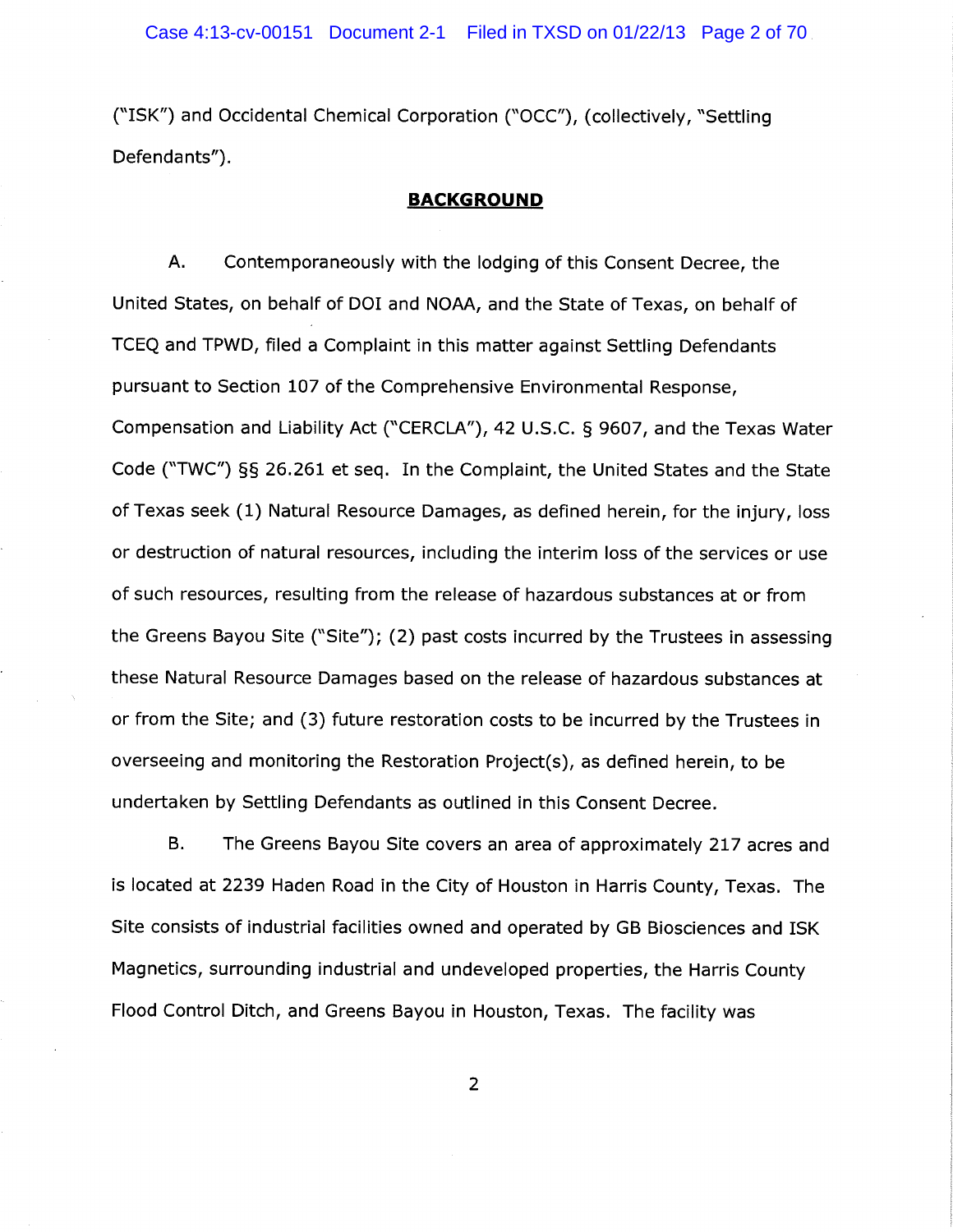historically owned and operated by Diamond Shamrock Chemicals Company, subsequently merged into OCC. Haden Road roughly divides the site into two parcels consisting of the operating facilities (approximately 134 acres) and a largely undeveloped tract of land (approximately 83 acres). Historical operations have resulted in releases of hazardous substances at or from the Site, such as DDT.

C. In 2007, Settling Defendants entered into a Memorandum of Agreement ("MOA") with the Trustees to perform a cooperative, restoration-based assessment to address potential natural resource injuries at the Site. After completing the cooperative assessment, the Trustees determined that hazardous substances released at or from the Site injured or potentially injured benthic sediment habitat and organisms, aquatic habitats and organisms, terrestrial wildlife, and other resources.

D. The Trustees' assessment of these injuries to natural resources, including their estimates of interim losses and the restoration projects proposed to compensate for those losses, are identified in the Final Damages Assessment and Restoration Plan/Environmental Assessment ("DARP/EA") for the Site, dated December 14, 2008, Appendix A, which is incorporated herein by reference.

E. The DARP/EA specifies the restoration project(s) to be implemented by the Settling Defendants to restore natural resources injured by the release of hazardous substances at the Site. The restoration projects include (1) the construction of a minimum of 10.89 acres of intertidal wetlands within the Baytown Nature Center in Baytown, Harris County, Texas (°BNC Wetlands Restoration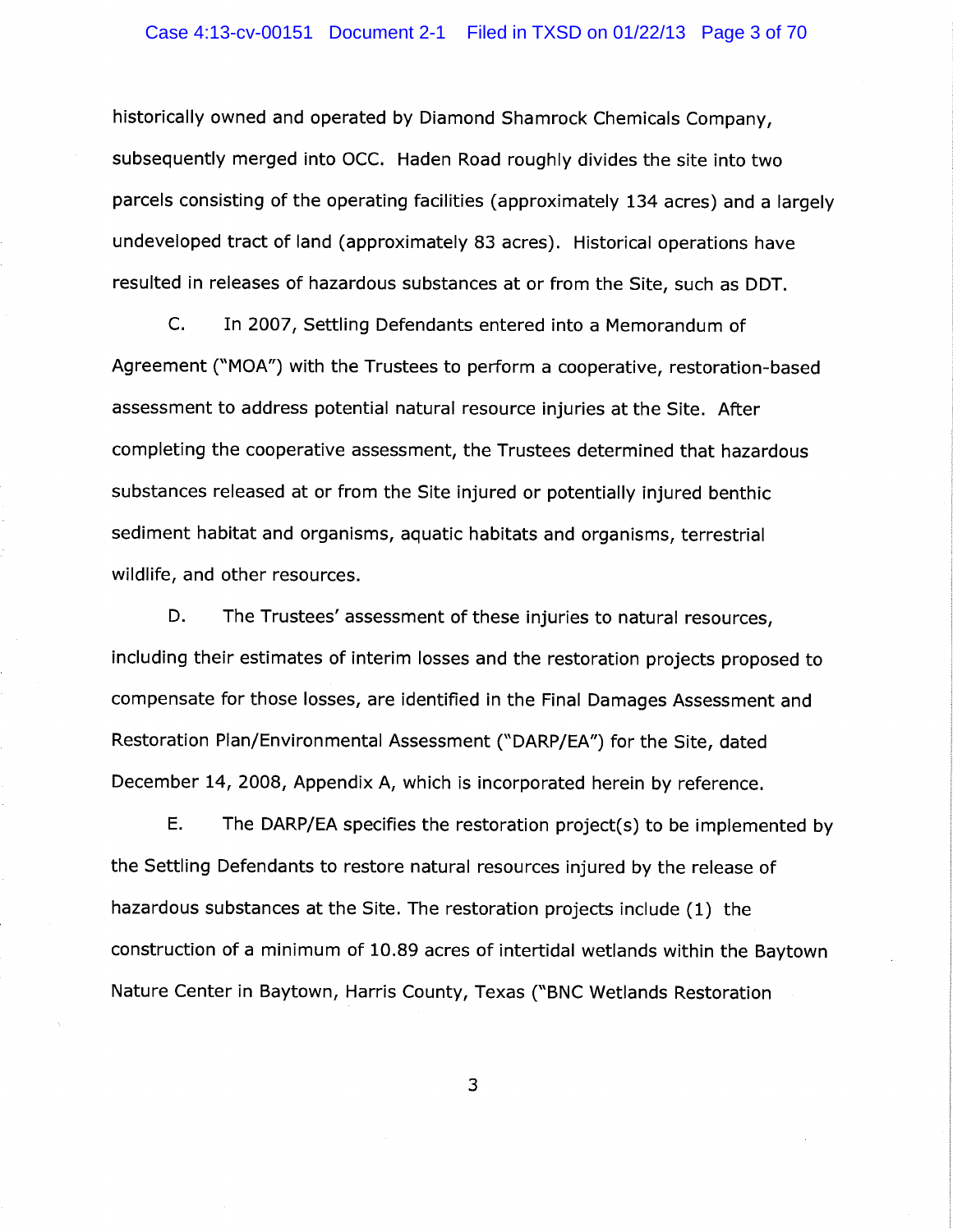Project"); and (2) the preservation of a 100.17 acre tract of riparian and bottomland hardwood habitat adjacent to Spring Creek, in Montgomery County, Texas through the execution of a Conservation Easement, Appendix B, which is incorporated herein by reference, that protects the conservation values of the property according to the terms of the Conservation Easement ("Spring Creek Bend Preservation Project"). When timely and successfully completed, the BNC Wetlands Restoration Project and the Spring Creek Bend Preservation Project will compensate for the loss of natural resources or natural resource services, allegedly injured, destroyed, or lost as a result of releases of hazardous substances at or from the Site.

F. During development of the DARP/EA, the Trustees provided opportunities for public participation, including through a formal public review and comment period on the proposed DARP/EA, in accordance with 43 C.F.R. §§ 11.32 and 11.81, 42 U.S.C. §§ 9607(f) and 9611(I), and the National Environmental Policy Act ("NEPA"), 42 U.S.C. § 4321, et seq.; 33 Tex. Reg. 8664 (Oct. 17, 2008.)

G. This Consent Decree is a settlement of a contested matter, and neither payment nor the acceptance of any consideration represents an admission of liability or responsibility by any Party. Nothing contained in this Consent Decree shall be considered an admission by the Settling Defendants, or a finding of any fault, fact, wrong doing or liability by any Party. The Settling Defendants agree to the Court's jurisdiction to enter and enforce this Consent Decree, and agree in any such enforcement proceeding not to challenge the terms of this Decree. This

 $\overline{4}$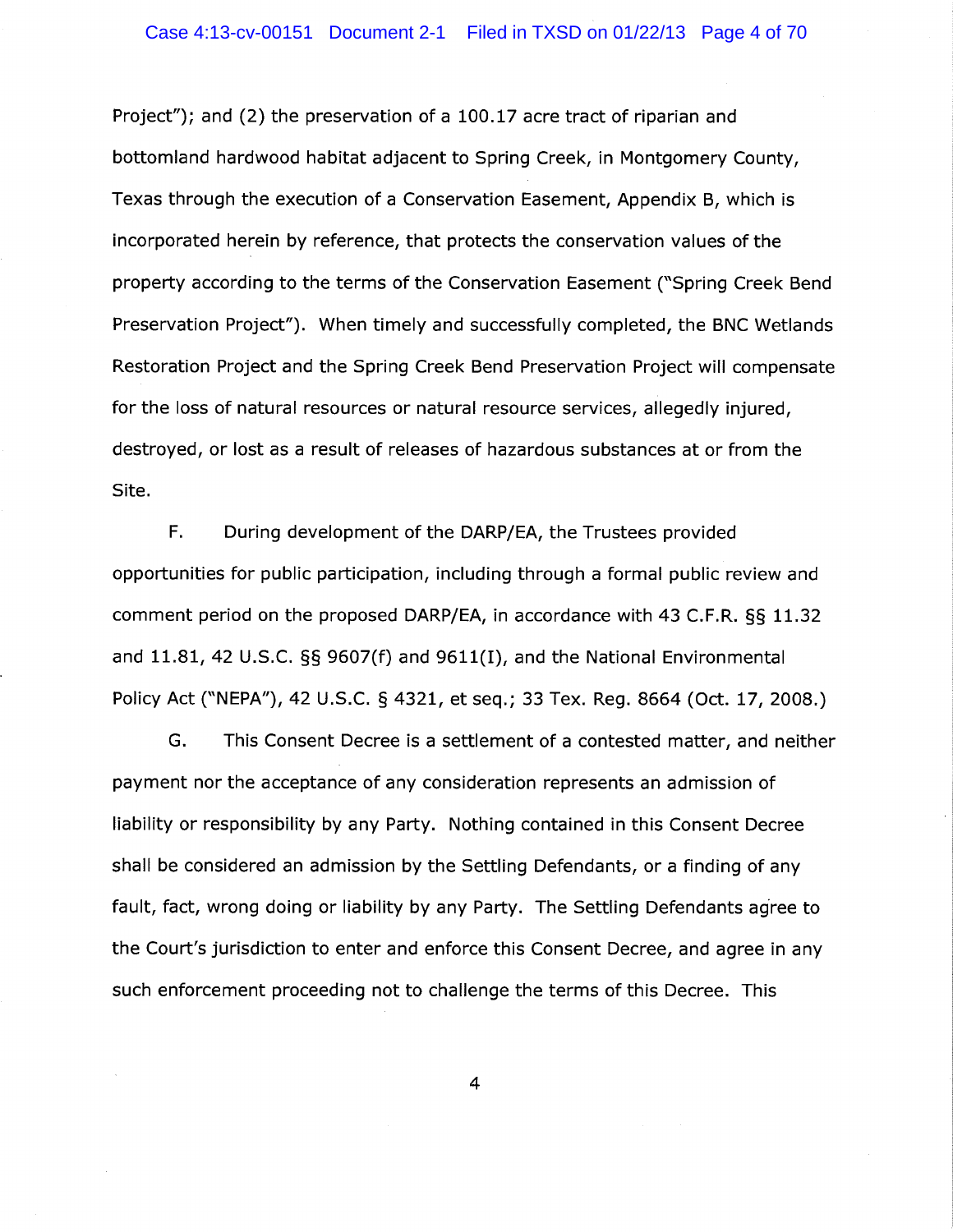Consent Decree has been voluntarily entered by the Parties and constitutes a document evidencing settlement of litigated claims pursuant to state and federal rules of evidence.

H. The Parties recognize, and the Court by entering this Consent Decree finds, that this Consent Decree has been negotiated in good faith and implementation of this Consent Decree will expedite the restoration of natural resources, and will avoid prolonged and complicated litigation between the Parties, and that this Consent Decree is fair, reasonable, and in the public interest.

THEREFORE, it is ORDERED, ADJUDGED AND DECREED as follows:

## **I. JURISDICTION AND VENUE**

1. The Court has personal jurisdiction over the Parties and has jurisdiction over the subject matter of this action pursuant to 28 U.S.C. §§ 1331 and 1345, and Sections 107 and 113(b) of CERCLA, 42 U.S.C. §§ 9607 and 9613(b). Venue is proper in this Court pursuant to 28 U.S.C.  $\S$  1391(b) and Section 113(b) of CERCLA, 42 U.S.C. § 9613(b). Solely for the purposes of this Consent Decree, the Parties waive all objections and defenses that they may have to the personal jurisdiction of the Court, to venue in this District, and to service of process.

### II. SETTLING DEFENDANTS

- 2. The Settling Defendants are identified as follows:
- (a) GB Biosciences, a Texas corporation which conducts, or formerly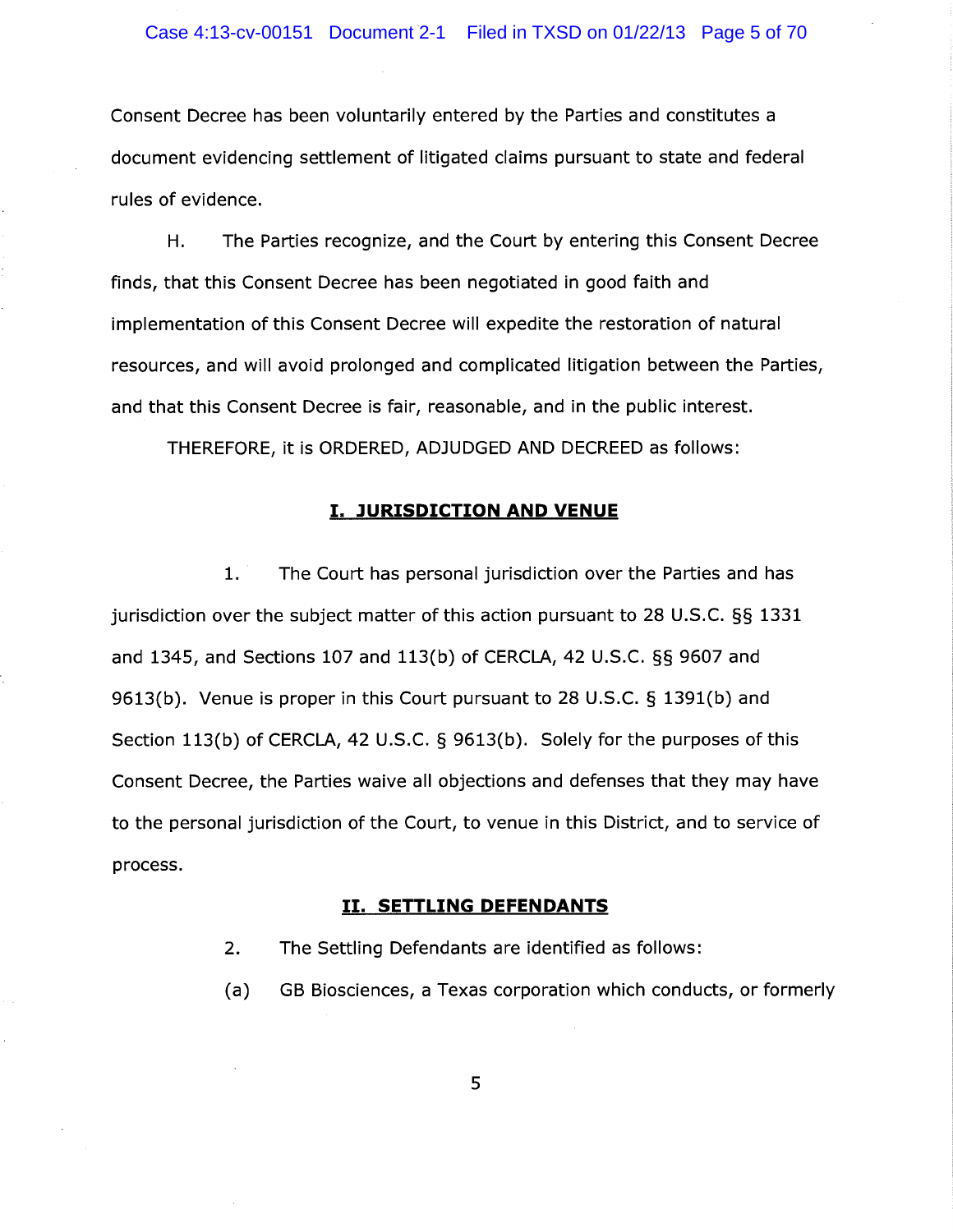conducted, business in the State of Texas;

(b) ISK, a Delaware corporation which conducts, or formerly conducted, business in the State of Texas; and

(c) OCC, a New York corporation which conducts, or formerly conducted, business in the State of Texas.

## III. DEFINITIONS

3. Unless otherwise expressly provided herein, terms used in this Consent Decree which are defined in CERCLA, 42 U.S.C. § 9601 et seq., or in regulations promulgated under CERCLA, 43 C.F.R. Part 11 and 40 C.F.R. Part 300, shall have the meaning assigned to them in CERCLA or in such regulations. Whenever terms listed below are used in this Consent Decree or in the attachments hereto and incorporated hereunder, the following definitions shall apply:

> (a) ~~Acquisition Property" means "Spring Creek Bend Preserve," a 100.17 acre portion of land located in Spring Creek Greenway Project, north of Houston, Texas, on which a Conservation Easement was granted to a Holder, Legacy Land Trust, currently known as Bayou Land Conservancy, and which is more fully described in Appendix B of this Agreement.

> (b) ~~BNC Wetlands Restoration Project" means the construction of a minimum of 10.89 acres of intertidal marsh habitat within the Baytown Nature Center, in Baytown, Texas.

(c) °Consent Decree" means this document entitled "Consent

 $6\phantom{1}$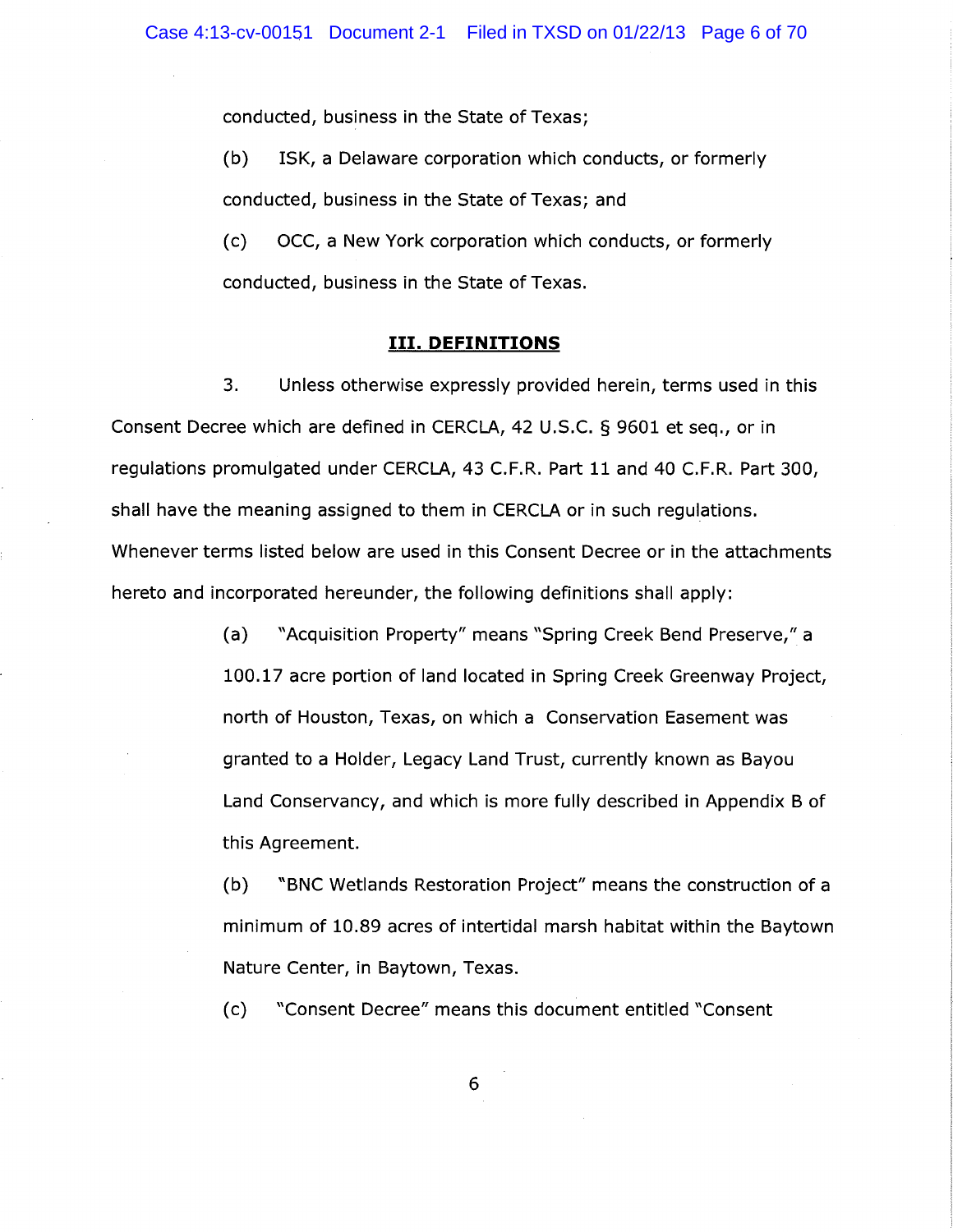Decree," all attachments hereto, any modifications to the Consent Decree or the attachments agreed upon by the Parties in accordance with Section XXII ("Modification"), and all items approved by the Trustees pursuant to Section V ("Natural Resource Damage Restoration Requirements").

(d) ~~Conservation Easement" means the legal document attached hereto as Appendix B, after it is signed by the Grantor, the Holder, and TCEQ, TPWD, and DOI as third parties with the right to enforce the terms of the Conservation Easement.

(e) °DARP/EA" means the plan entitled Final Damage Assessment and Restoration Plan/Environmental Assessment for Greens Bayou, Harris County, Houston, Texas, dated December 14, 2008 and attached as Appendix A to this Consent Decree, which is incorporated herein by reference.

(f) "Date of Entry" means the date on which either this Consent Decree or an order entering this Consent Decree is filed with the Clerk of Court, after the United States and State of Texas have moved for entry and the District Judge has signed the Consent Decree.

(g) "Date of Lodging" means the date on which this Consent Decree is lodged with the Clerk of Court.

(h) ~~Design Plan" means the approved Design Plan for the BNC Wetlands Restoration Project, to be developed in accordance with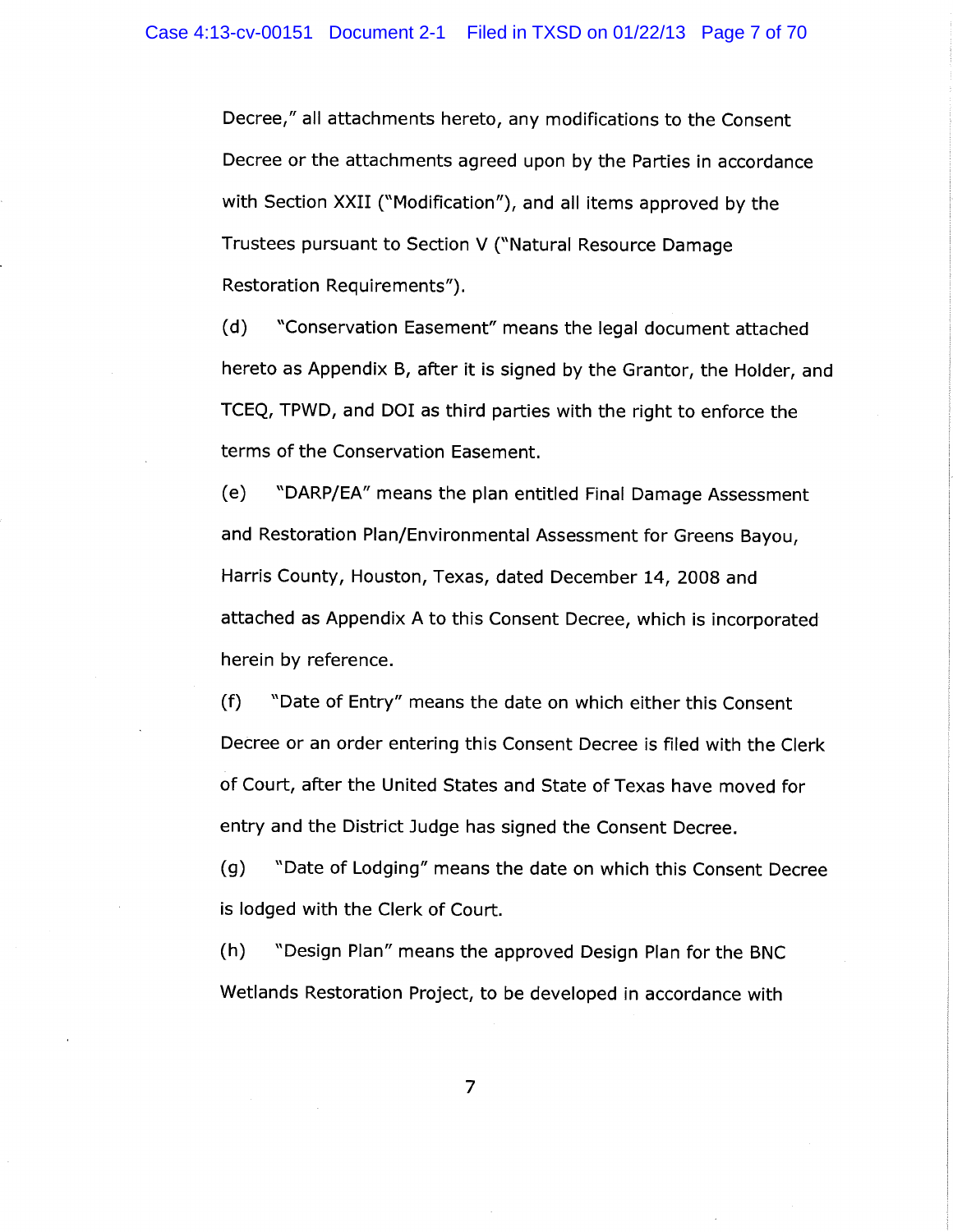Section V, Paragraph 13(a)(2) and to be attached hereto as Appendix D and incorporated herein by reference.

(i) ~~Federal Trustees" means DOI and NOAH.

(j) "Future Costs" means the reasonable direct and indirect costs which the United States and the State of Texas have incurred or will incur on or after January 1, 2011 until such time as the Settling Defendants are issued a Certificate of Restoration Project Completion, in connection with planning for restoration actions to compensate for such injuries and losses, and the implementation, monitoring, and completion of the Restoration Project(s) contemplated by this Consent Decree. Such costs shall include reasonable administrative costs and other costs or expenses which are incurred to provide for, carry out, or support the activities or responsibilities of the United States and the State of Texas in overseeing completion of the Restoration Project(s). (k) °Holder" means a person or entity qualified under Chapter 183 of the Texas Natural Resources Code ("TN RC") that is approved by the Trustees to hold the Conservation Easement. Prior to the lodging of this Decree, the Trustees approved Legacy Land Trust, currently known as Bayou Land Conservancy, as the Holder of the Conservation Easement.

(I) "Implementation Plan" means the approved Implementation Plan for Greens Bayou Restoration Project, attached hereto as Appendix C,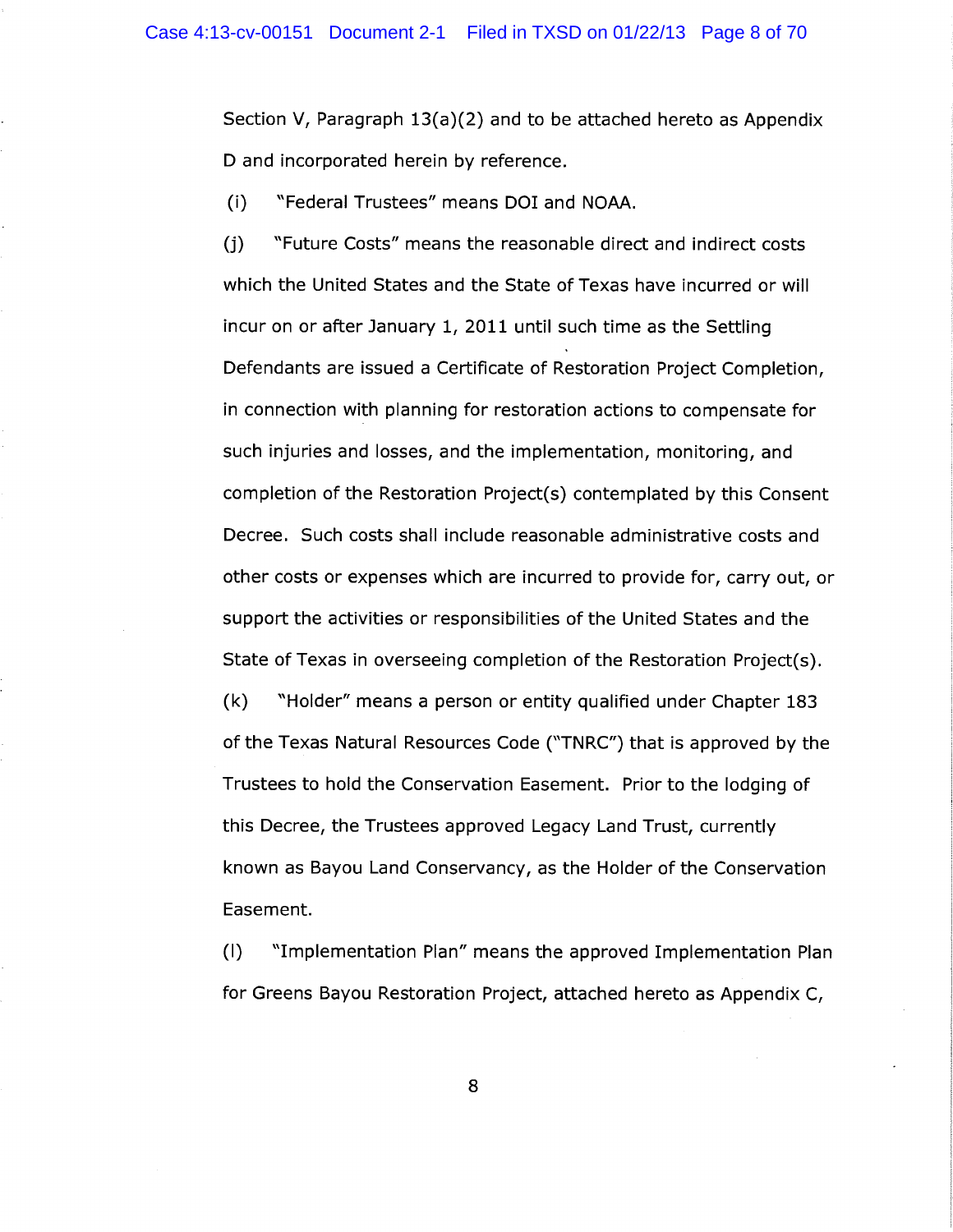which is incorporated herein by reference.

(m) "Natural Resource Damages" means civil compensatory relief or damages, including the reasonable costs of assessing such damages, recoverable pursuant to Section 107 (a)(4)(C) of CERCLA, 42 U.S.C. § 9607(a)(4)(C), and Tex. Water Code § 26.265, by the Trustees on behalf of the public for injury to, destruction of, loss of, or loss of use of the natural resources or resource services resulting from the release of hazardous substances at or from the Site, or from the cleanup of hazardous substances at the Site.

(n) "Paragraph" means a portion of this Consent Decree identified by an Arabic numeral.

(o) °Parties" or "Party" (as applicable in the singular) means the United States, the State of Texas, and the Settling Defendants.

(p) "Past Costs" means the reasonable direct and indirect costs incurred by the United States and the State of Texas through December 31, 2010 that have not been previously reimbursed or satisfied by the Settling Defendants, in assessing the natural resources actually or potentially injured, destroyed, or lost as a result of releases of hazardous substances at or from the Site, and in identifying and planning for restoration actions to compensate for such injuries and losses. Such costs include reasonable administrative costs and other costs or expenses associated with providing for public participation

<sup>~</sup>'~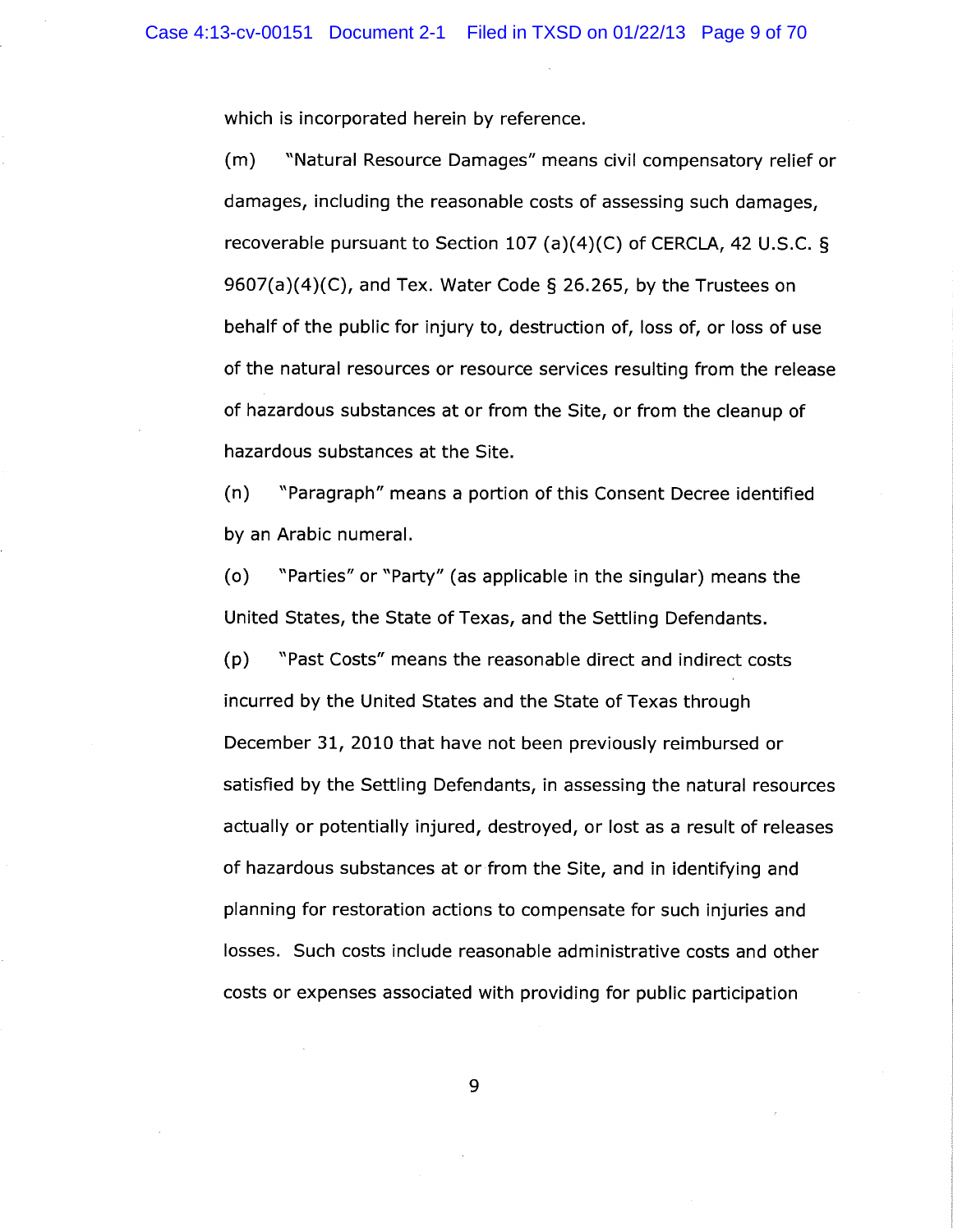which are incurred incident to or in support of the assessment and restoration planning process.

(q) "Project Review Group" means a group comprised of (1) one representative from NOAH, USFWS, TCEQ and TPWD as voting members; and (2) one representative from each Settling Defendant to include GB Biosciences, ISK and OCC, each as non-voting members.

(r) "Restoration Project(s)" means the restoration actions comprised of the BNC Wetlands Restoration Project, as outlined in Appendix A and Appendix C and the recording of a Conservation Easement on the Acquisition Property in accordance with the terms set forth herein and in Appendix B.

(s) "Section" means a portion of this Consent Decree identified by an uppercase Roman numeral.

(t) °Settling Defendants" means GB Biosciences, ISK and OCC.

(u) ~~Site" means the Greens Bayou Site consisting of approximately 217 acres which is located at 2239 Haden Road in the City of Houston, in Harris County, Texas.

(v) "Spring Creek Restoration Project" means preservation of a 100.17 acre tract of riparian and bottomland hardwood habitat adjacent to Spring Creek, in Montgomery County, Texas through the execution of a Conservation Easement, Appendix B, that protects the conservation values of the property according to the terms of the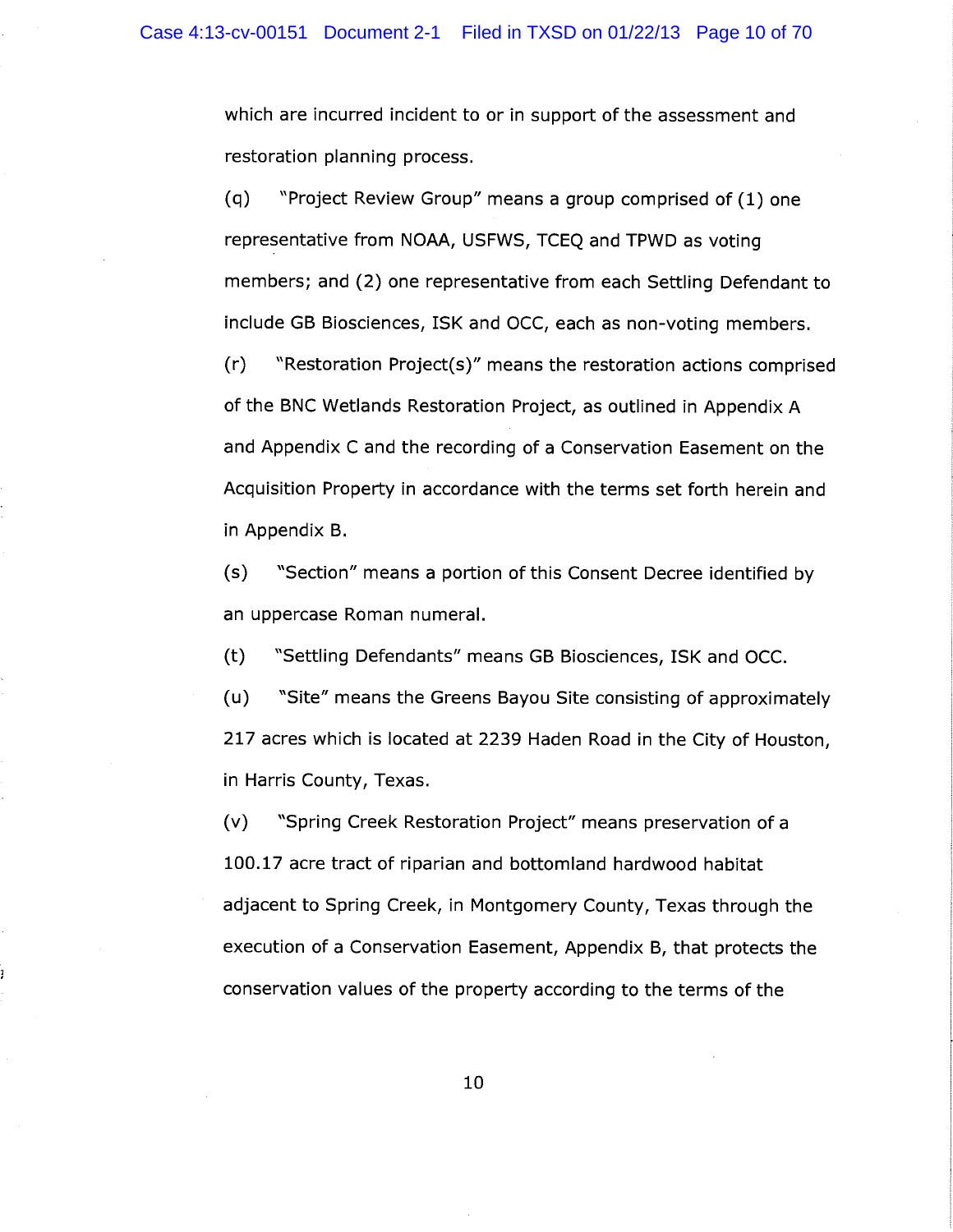Conservation Easement.

(w) "State" means the State of Texas and its political subdivisions, departments and agencies, by and through the TCEQ and TPWD, as Texas Natural Resource Trustees.

(x) ~~State Trustees" means TCEQ and TPWD.

(y) °Trustees" means the Federal Trustees and State Trustees.

(z) °The United States" means the United States of America,

including its departments, agencies and instrumentalities.

## IV. APPLICABILITY OF CONSENT DECREE

4. This Consent Decree applies to and is binding upon the United States and the State of Texas and upon Settling Defendants and their successors and assigns. No change in ownership or corporate status of Settling Defendants including, but not limited to, any transfer of assets or real or personal property, shall in any way alter Settling Defendants' responsibilities under this Consent Decree.

5. Settling Defendants shall provide a copy of this Consent Decree to each person representing them with respect to the Restoration Projects and to all contractors and subcontractors hired to perform any portion of the Restoration Projects required by the Consent Decree, and to the Holder and any other private enforcers of the Conservation Easement of which Settling Defendants are, or may become, aware.

6. Consent Decree Not a Permit. This Consent Decree is not, and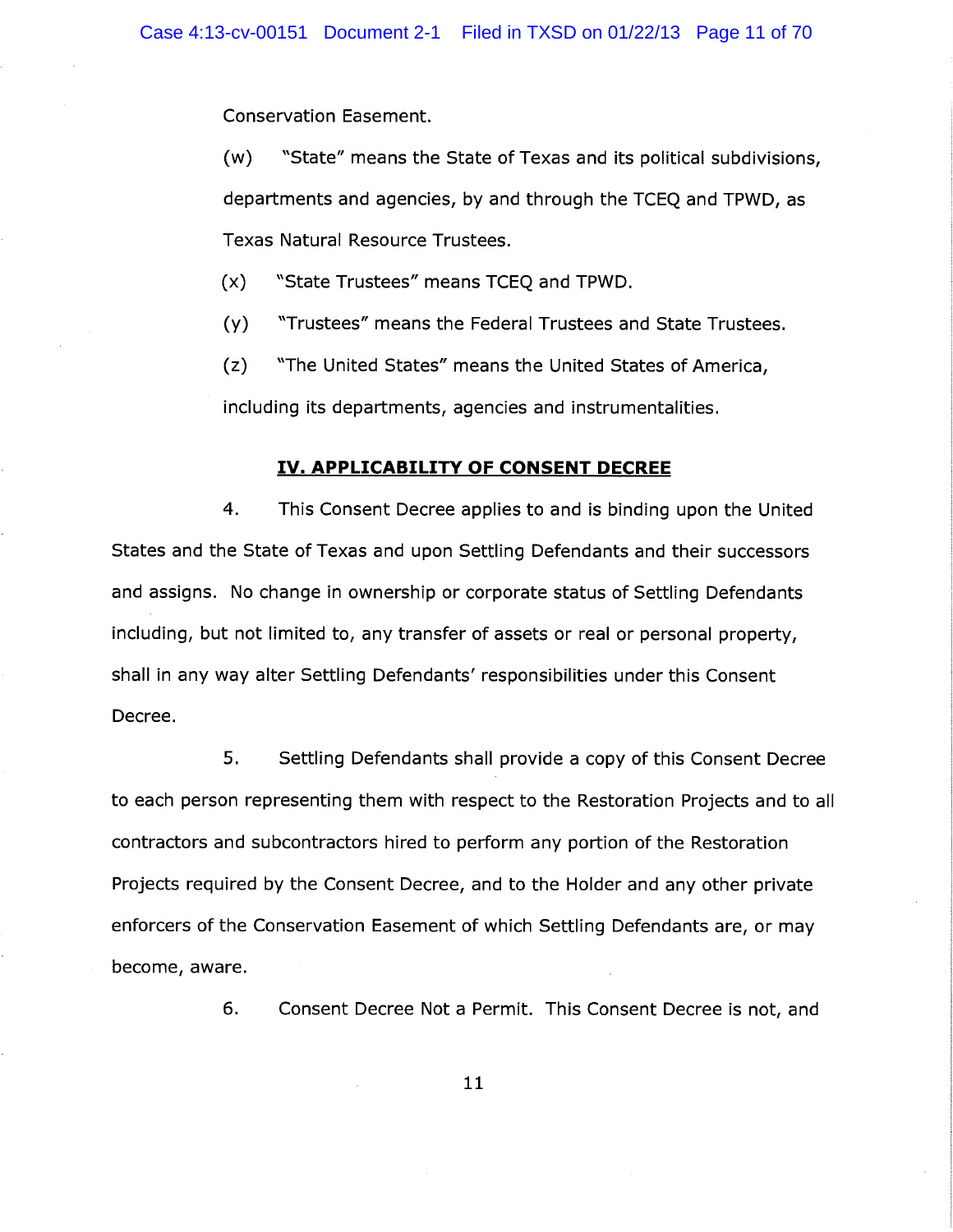shall not be construed to be, a permit issued pursuant to any Federal or State statute or regulation. The United States and the State do not, by signing this Consent Decree, warrant or aver in any manner that Settling Defendants' compliance with this Consent Decree will constitute or result in compliance with the requirements of any Federal, State, and local laws and regulations that may be applicable to the implementation of the Restoration Projects or other activities required by the terms of this Consent Decree.

7. Commitments by the Settling Defendants. The obligations of the Settling Defendants to implement the requirements of this Consent Decree are joint and several. In the event of the insolvency or other failure of any one or more of the Settling Defendants to implement the requirements of this Consent Decree, the remaining Settling Defendants shall complete all such requirements.

8. Responsibility for Compliance. Notwithstanding any action by the United States and the State, including, without limitation, their issuance of the DARP/EA or the review and approval of any design, plan, report, or other information or action formulated by Settling Defendants under this Consent Decree, Settling Defendants are and shall remain solely responsible for compliance with all terms and requirements of this Consent Decree, including those related to success criteria.

9. The United States and/or the State may take any and all legal or administrative actions necessary to enforce Settling Defendants' compliance with the terms of this Consent Decree. In the event that the United States and/or the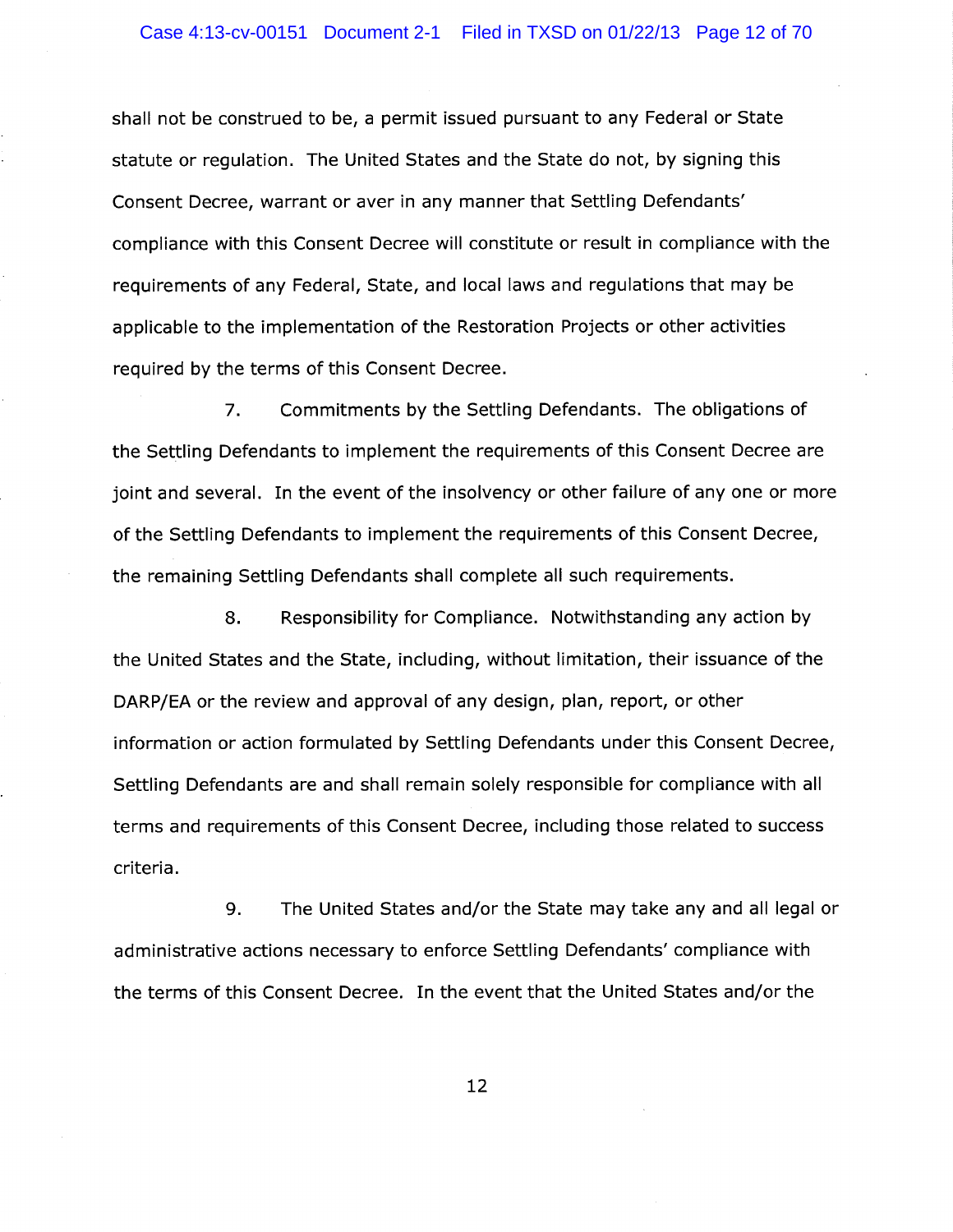State take legal or administrative actions to enforce this Consent Decree and such action is successful, Settling Defendants shall pay all reasonable costs incurred by the United States and/or the State related to this action including, but not limited to, enforcement costs, attorneys' fees and interest accruing on any balance unpaid by Settling Defendants.

#### V. NATURAL RESOURCE DAMAGE RESTORATION REQUIREMENTS

10. This Consent Decree provides the terms upon which the United States, the State of Texas, and Settling Defendants agree to settle the claims of the United States and the State pursuant to CERCLA, and the TWC concerning alleged Natural Resource Damages which purportedly resulted from releases of hazardous substances into the environment at or from the Site. The objectives of the Parties in entering into this Consent Decree are to compensate the Trustees, on behalf of the public, for alleged Natural Resource Damages and to provide for the restoration, replacement, or acquisition of the equivalent of the allegedly injured, destroyed, or lost natural resources.

11. Project Review Group

(a) A Project Review Group has been established. The Trustee representatives have been identified in Paragraph 15. The representative of the Settling Defendants identified in Paragraph 16, shall serve as a non-voting, ex-officio member of the Project Review Group. The Trustee members of the Project Review Group shall act on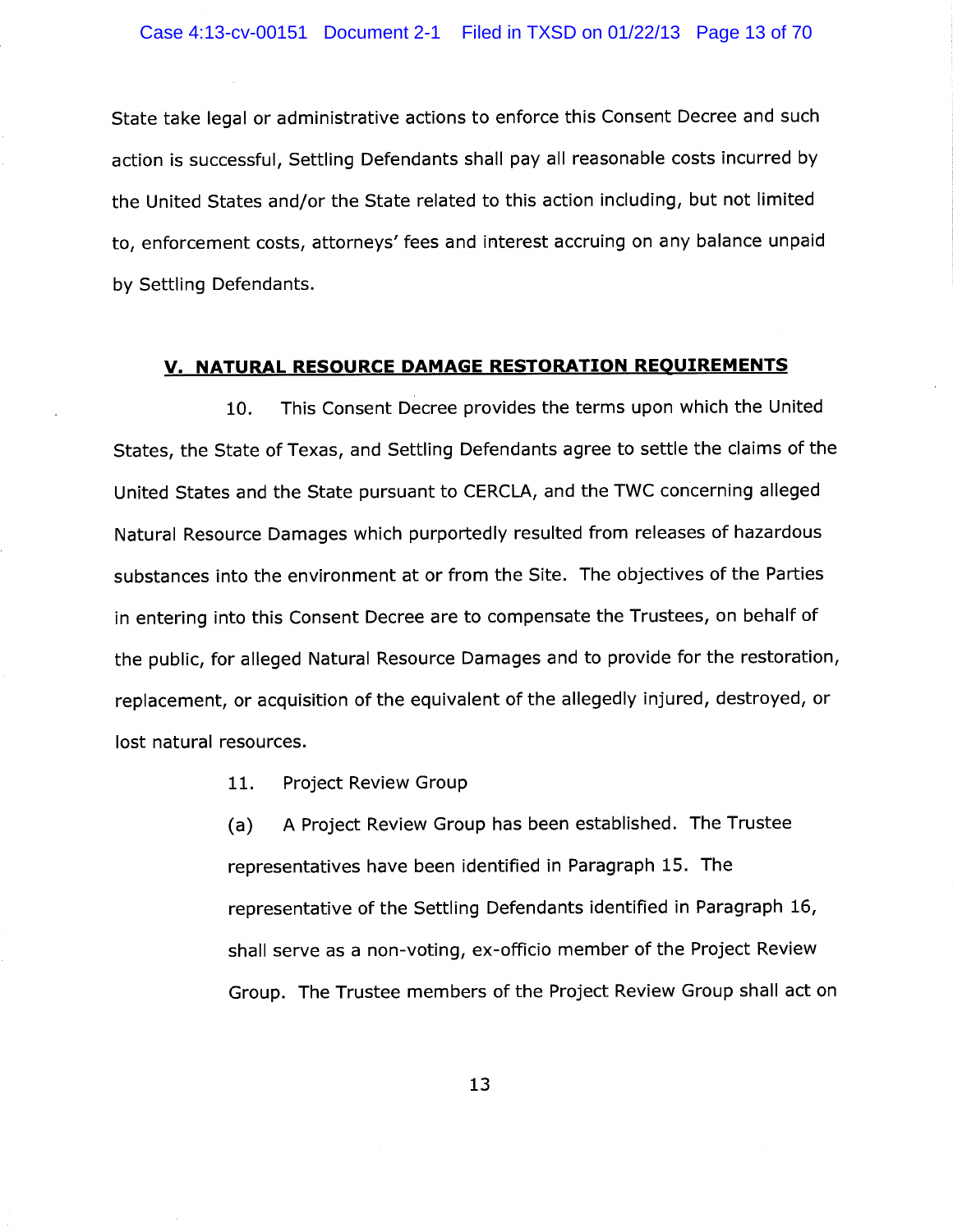behalf of the Trustees on all matters related to the BNC Wetlands Restoration Project to ensure compliance with the Implementation Plan, Appendix C and the Design Plan, Appendix D, under the terms of this Consent Decree, including, but not limited to the following:

> (1) overseeing the implementation of the BNC Wetlands Restoration Project;

(2) certifying appropriate construction of the BNC Wetlands Restoration Project;

(3) certifying appropriate implementation of the BNC Wetlands Restoration Project's planting phase;

(4) monitoring the BNC Wetlands Restoration Project in the post-construction phase;

 $(5)$  determining appropriate action(s) to ensure that success criteria of the BNC Wetlands Restoration Project are met;

(6) certifying the completion of the BNC Wetlands Restoration Project; and

(7) undertaking any other actions necessary to ensure the Settling Defendants' compliance with the implementation of the BNC Wetlands Restoration Project as required by the Consent Decree.

(b) Review of Plans and Schedules by the Project Review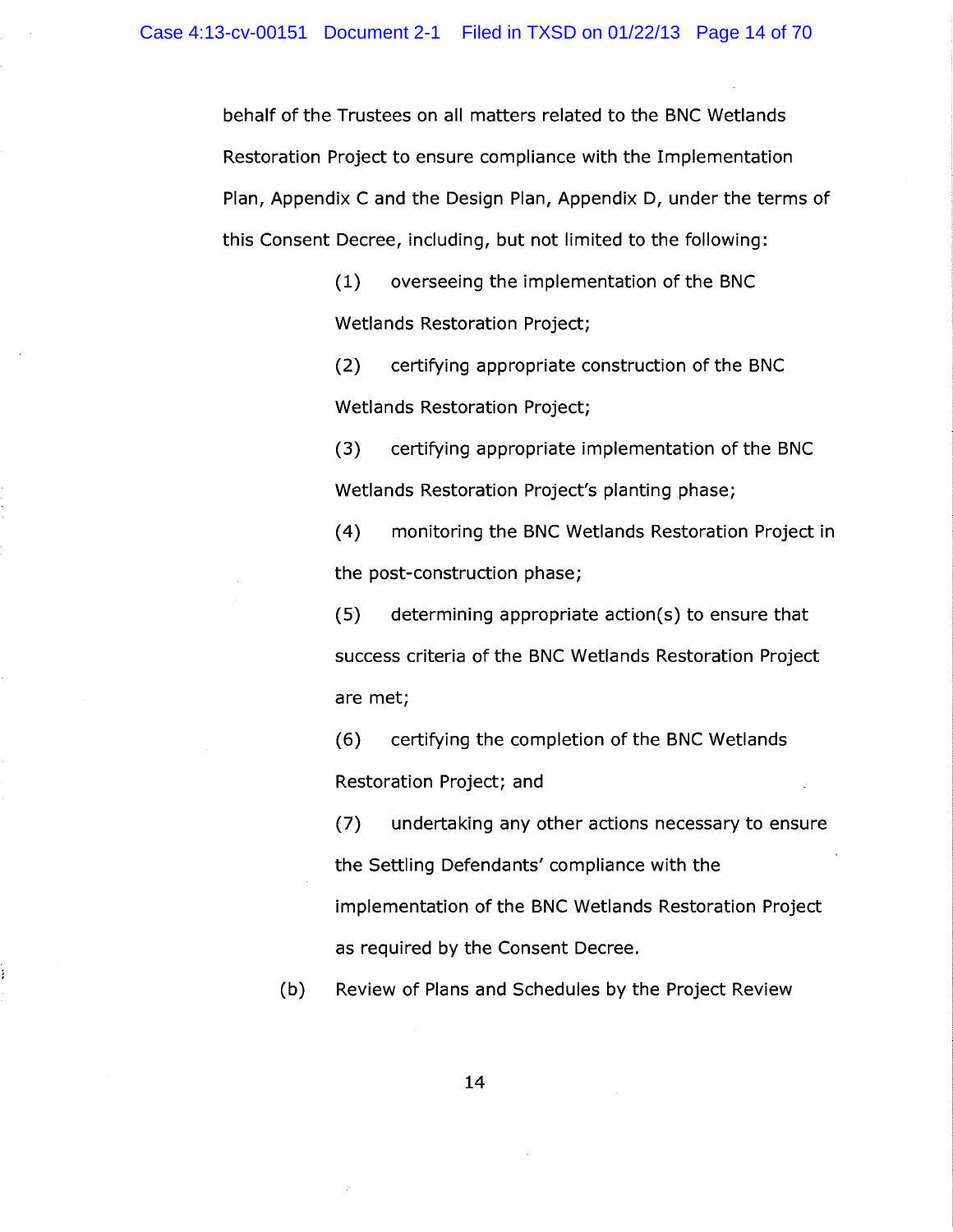Group. The following procedures apply to review and development of the plans and schedule for the BNC Wetlands Restoration Project:

> (1) The Project Review Group will review the plans and schedules for the construction and planting phases of the BNC Wetlands Restoration Project. The Project Review Group will either approve plans and schedules, or disapprove them with comments, in a writing provided to Settling Defendants. The Project Review Group may approve or disapprove one plan/schedule without approving or disapproving the other;

(2) If the Project Review Group disapproves a plan or schedule, within sixty (60) days after receipt of the Project Review Group's written comments, the Settling Defendants, in accordance with the Project Review Group's comments, shall submit a revised plan or schedule to the Project Review Group. The Project Review Group shall review the revised plan or schedule as provided in this Paragraph. If the Project Review Group does not approve the revised plan or schedule, the Settling Defendants shall, within thirty (30) days of receipt of notice of disapproval, submit additional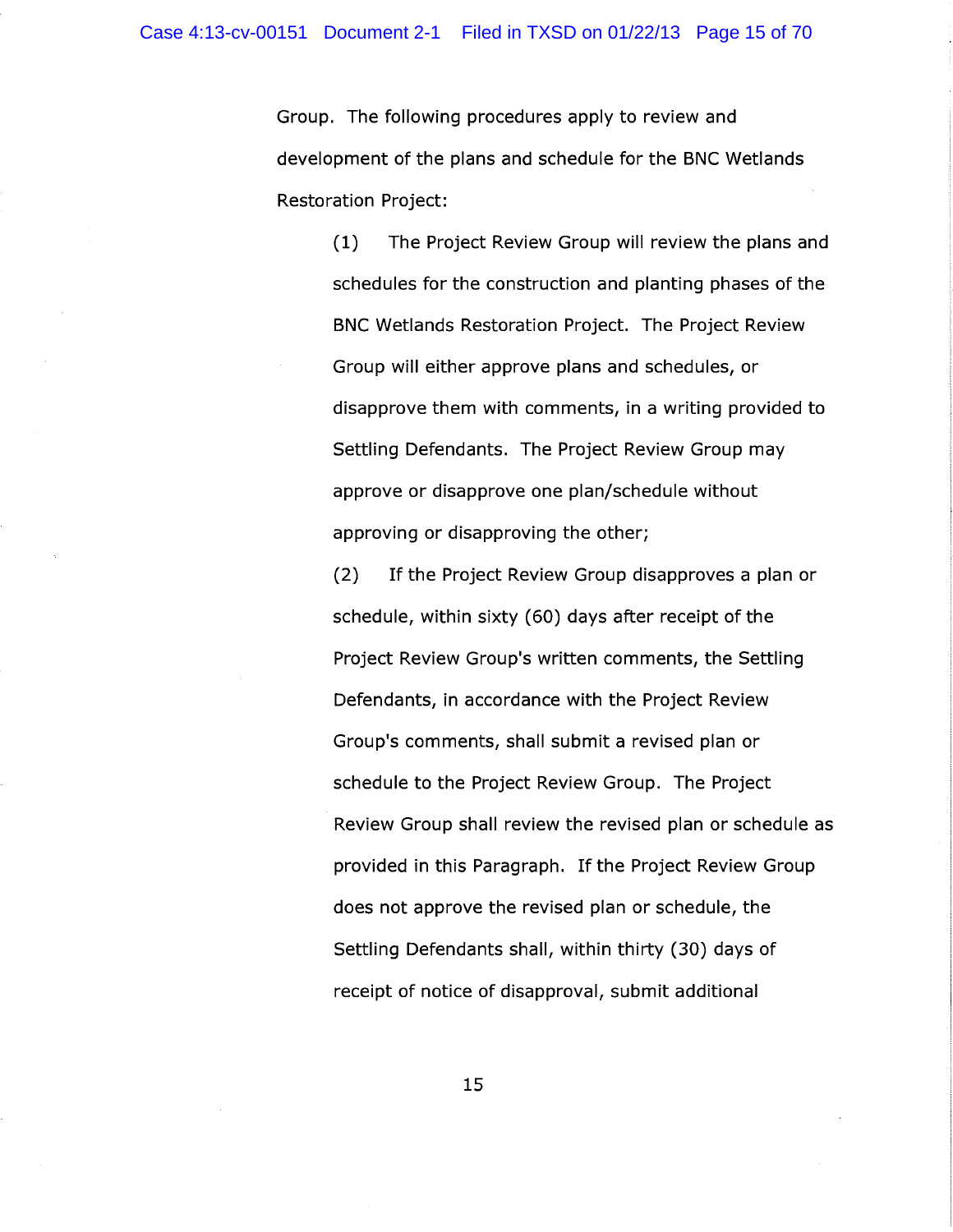information or a modification in accordance with the Project Review Group's comments as to the need for such additional information or modification. Such process shall be repeated until the submittal is approved by the Project Review Group, the Settling Defendants are declared in violation of the Consent Decree requirements, or the Settling Defendants invoke the Dispute Resolution provisions of Section X of this Consent Decree; and (3) Upon approval by the Project Review Group, the plans and schedules shall become final and shall be

implemented by the Settling Defendants according to the

construction schedule identified therein.

12. Restoration Projects Implementation.

(a) The Settling Defendants shall fund, perform and complete all work and other activities as required to implement the Restoration Projects in accordance with (1) the DARP/EA, Appendix A; (2) requirements set forth in the Implementation Plan, Appendix C; (3) requirements specified in other plans approved by the Trustees; (4) the procedures, schedules and terms set forth in this Consent Decree; and (5) all applicable laws and permits. The Restoration Projects consist of (1) the BNC Wetlands Restoration Project which requires construction of a minimum of 10.89 acres of intertidal marsh habitat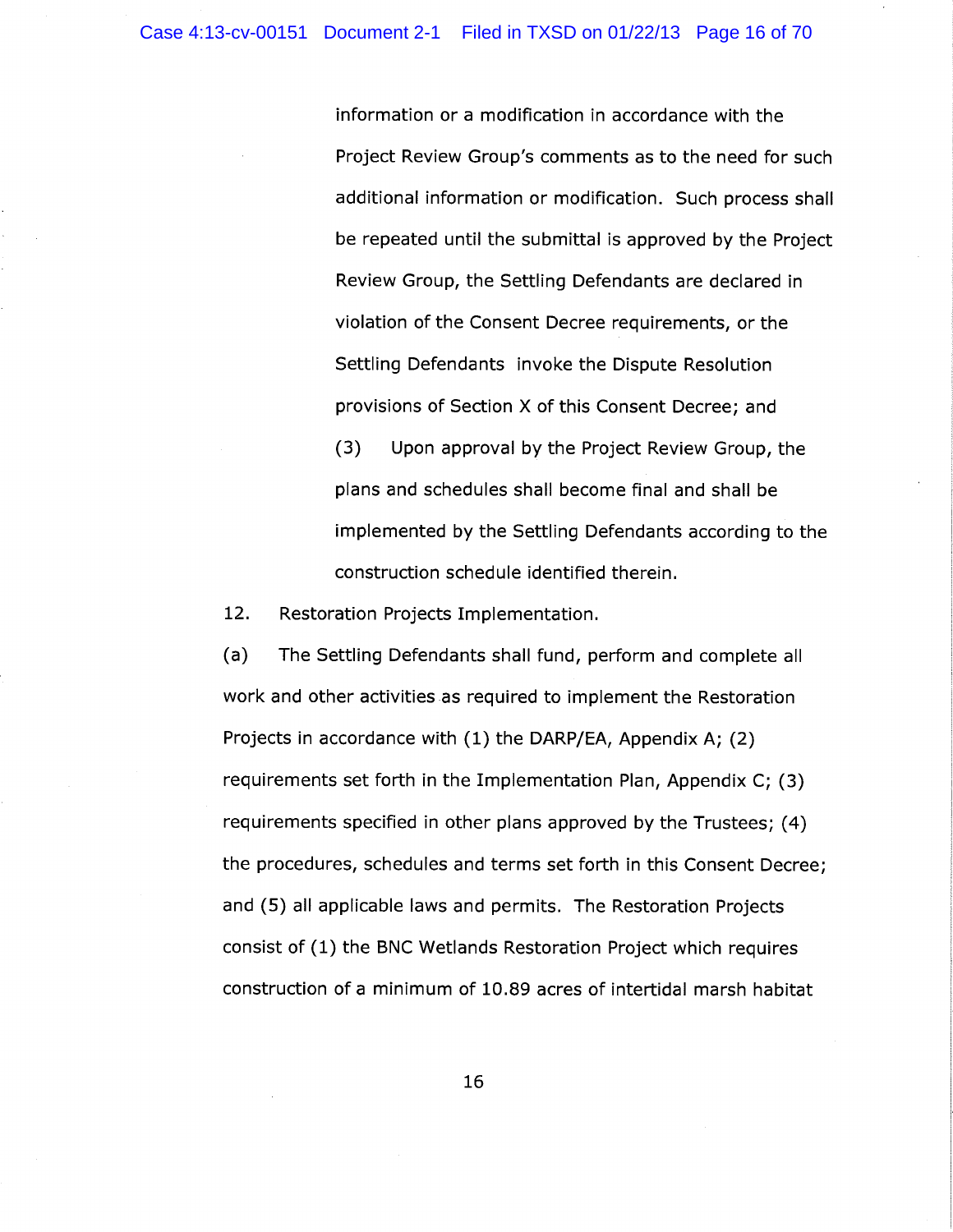within the Baytown Nature Center, in Baytown, Texas; and (2) the Spring Creek Bend Preservation Project which requires preservation of a 100.17 acre tract of riparian and bottomland hardwood habitat adjacent to Spring Creek, in Montgomery County, Texas through the execution of a Conservation Easement, Appendix B, that protects the conservation values of the property according to the terms of the Conservation Easement.

(b) All permits, right of ways, access agreements, and other documents necessary to implement the Restoration Projects shall be obtained by Settling Defendants at their expense, and Settling Defendants shall comply with all applicable Federal, State, and local laws in implementing the Restoration Projects.

### 13. BNC Wetlands Restoration Project.

The BNC Wetlands Restoration Project shall be implemented in four phases: (1) the Project Planning and Approval Phase; (2) the Project Construction Phase; (3) the Project Planting Phase; and (4) the Project Monitoring Phase, as described in detail below:

> (a) Project Planning and Approval Phase. Not later than thirty (30) days after the Date of Entry, the Settling Defendants shall submit to the Project Review Group an Implementation Plan (to be attached and incorporated herein upon completion and approval by the Project Review Group as Appendix C) and a Design Plan (to be attached and

> > 17.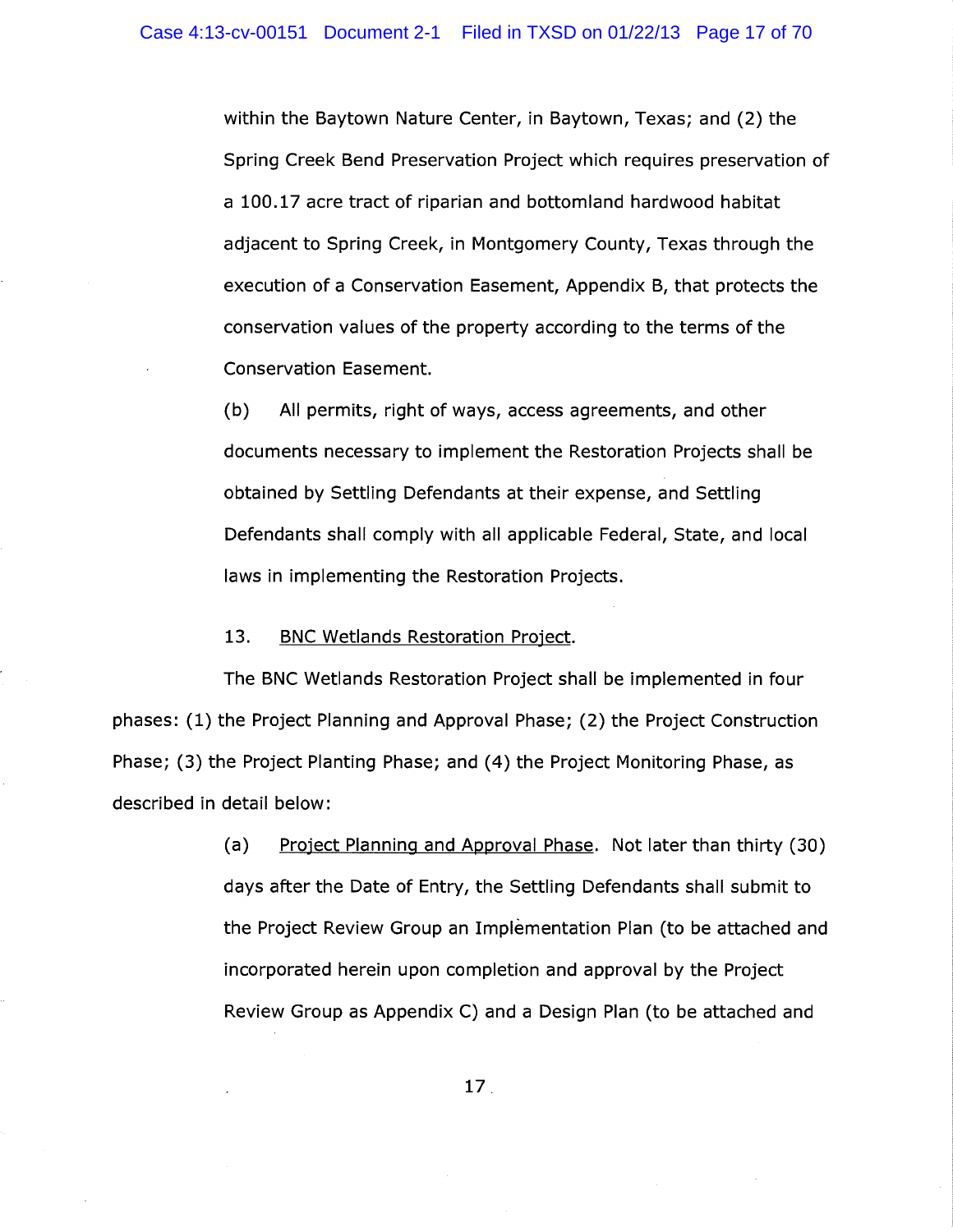incorporated herein upon completion and approval by the Project Review Group as Appendix D) as described in greater detail below.

> (1) Implementation Plan. Not later than thirty (30) days after the Date of Entry, the Settling Defendants shall submit to the Project Review Group for review and approval a draft, detailed Implementation Plan, that describes plans for implementing the Construction, Planting and Monitoring phases of the BNC Wetlands Restoration Project. Upon approval, the Implementation Plan shall be incorporated herein by reference as Appendix C. The Implementation Plan shall meet the following requirements:

> > (i) be consistent with the DARP/EA;

(ii) identify success criteria, and parameters for measurement of such success criteria, for evaluating completion of the construction and planting phases of the BNC Wetlands Restoration Project. Such success criteria and success measurement parameters shall be consistent with the criteria specified in the Consent Decree; and (iii) propose, consistent with the success criteria and the success measurement parameters, a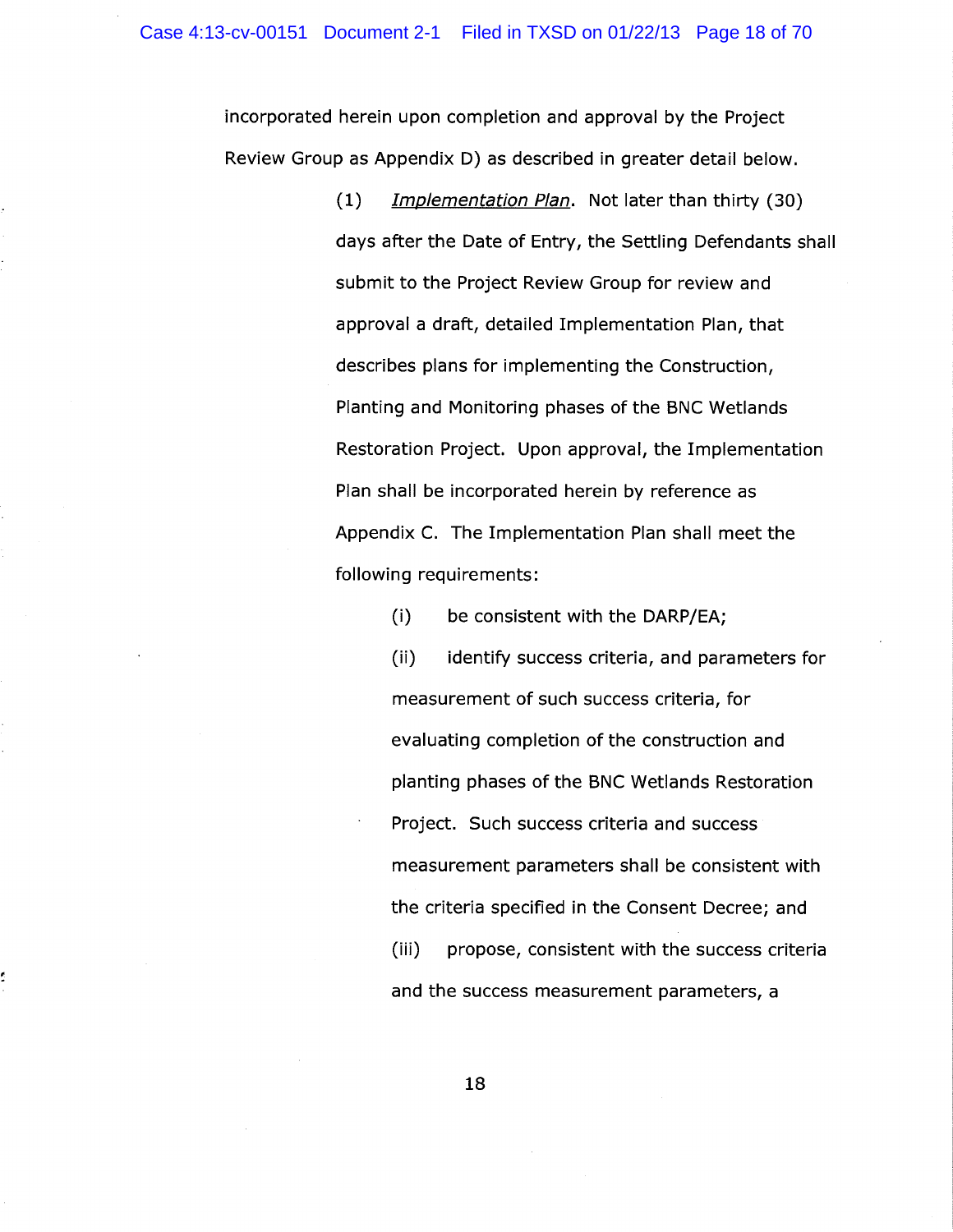Monitoring Plan for monitoring and assessing the performance of the BNC Wetlands Restoration Project as constructed.

(2) Design Plan. Not later than thirty (30) days after the Date of Entry, the Settling Defendants shall submit to the Project Review Group for review and approval a draft detailed Design Plan. Upon approval, the Design Plan shall be incorporated herein by reference as Appendix D. The Design Plan, shall meet the following requirements:

(i) be consistent with the Implementation Plan;

(ii) identify any Federal, State, or local permits required to implement the BNC Wetlands Restoration Project and document consistency with the requirements of such permits;

(iii) identify a schedule for construction of the BNC Wetlands Restoration Project, including proposed dates to begin construction activities, planting activities, and anticipated dates of completion of construction and planting;

(iv) identify the slope of surface to be achieved through the site contouring, and the elevational contours to be established across the project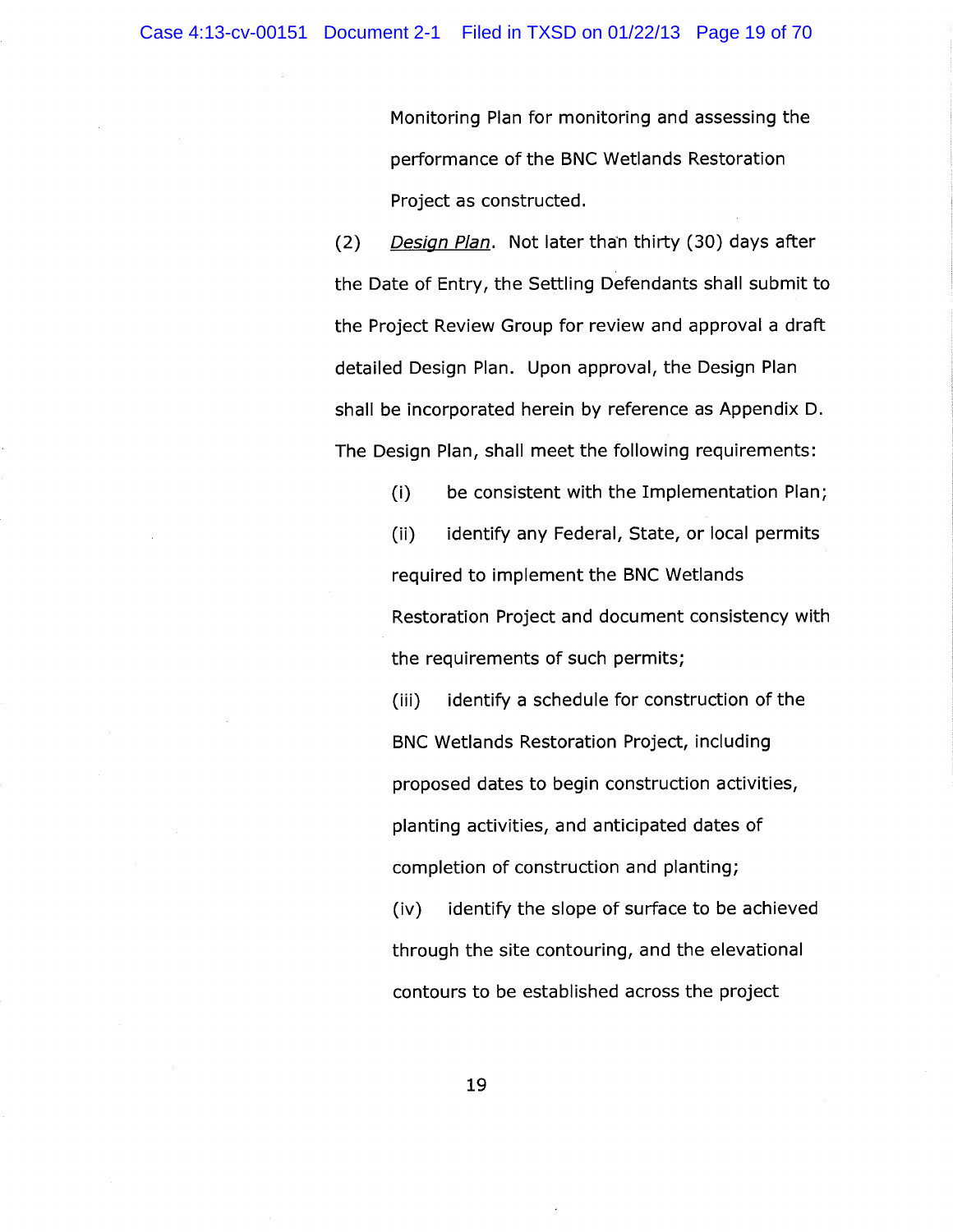including a description of the upper and lower boundaries of tidal influence; and (v) identify the upper and lower boundaries of the areas to be planted and the species to be planted within the range of the elevations proposed.

(3) The Project Review Group shall review and approve or disapprove of the detailed Implementation Plan and Design Plan in accordance with the requirements in Paragraph 11(b).

(4) Once the Project Review Group grants approval of the Implementation Plan and Design Plan, the Settling Defendants shall complete the Project Construction Phase, Project Planting Phase, and Project Monitoring Phase of the BNC Wetlands Restoration Project in accordance with the Implementation Plan and Design Plan.

(b) Project Construction Phase.

(1) The completion of the Project Construction Phase of the BNC Wetlands Restoration Project will be in accordance with the Implementation Plan, Appendix C, and the Design Plan, Appendix D.

(2) Within thirty (30) days of completion of the construction phase of the BNC Wetlands Restoration Project, the Settling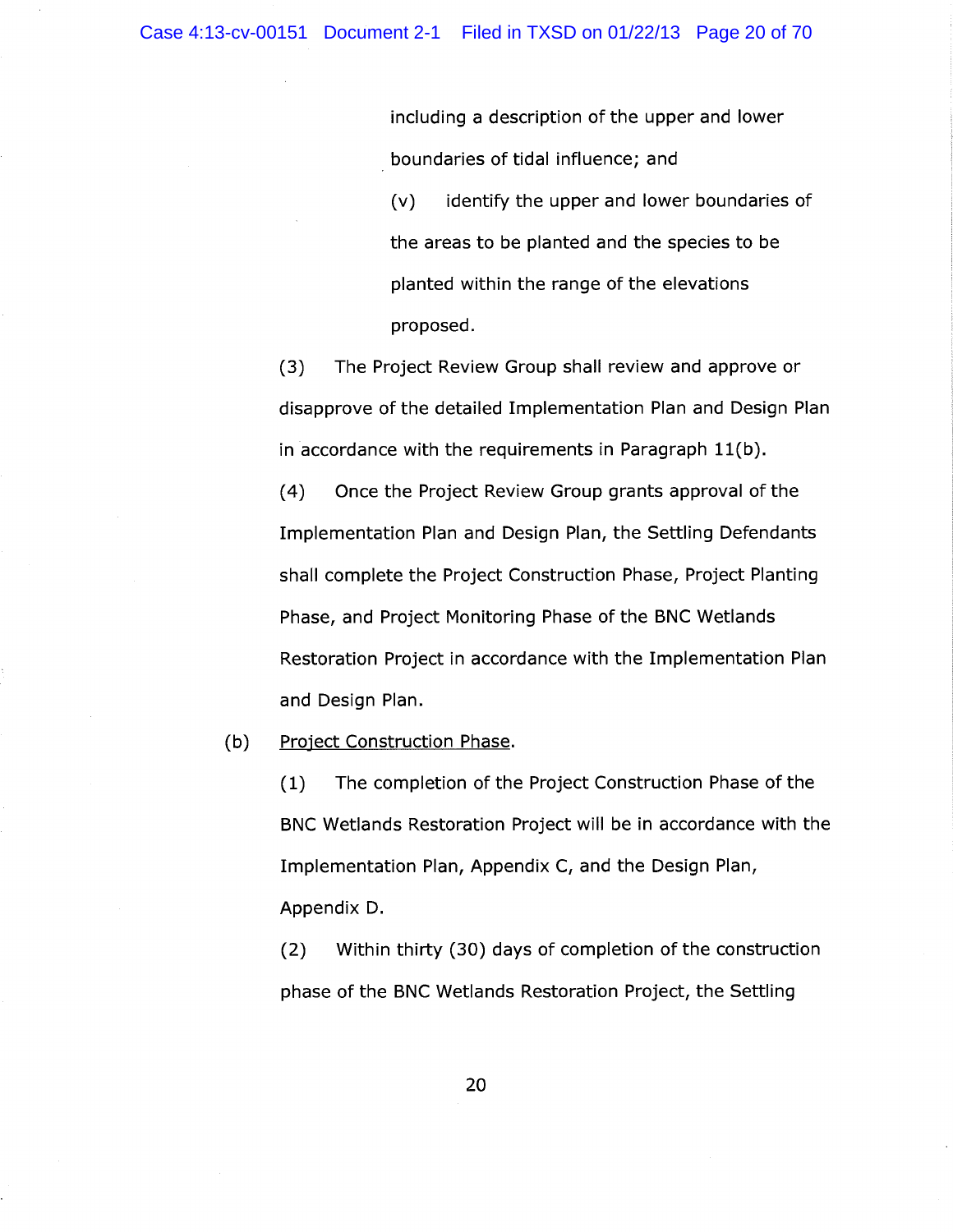Defendants shall notify the Project Review Group that the construction phase is complete. Settling Defendants shall also provide, within thirty (30) days of completion of the construction phase of the BNC Wetlands Restoration Project, an as-built survey of the completed construction phase, including drawings showing the elevations of the completed construction phase of the BNC Wetlands Restoration Project and the location of significant features thereof.

(c) Inspection and Certification of Completion of the Construction Phase of the BNC Wetlands Restoration Project. The following procedures will apply to the Project Review Group or its designees' inspection and certification of the Construction Phase of the BNC Wetlands Restoration Project:

(1) Upon notification by the Settling Defendants that they have completed all work associated with the construction phase of the BNC Wetlands Restoration Project as detailed in the Implementation and Design Plans, the Project Review Group will inspect the BNC Wetlands Restoration Project and review information provided by the Settling Defendants to determine whether construction of the BNC Wetlands Restoration Project was completed in accordance with the Implementation Plan and Design Plan within fourteen (14) days;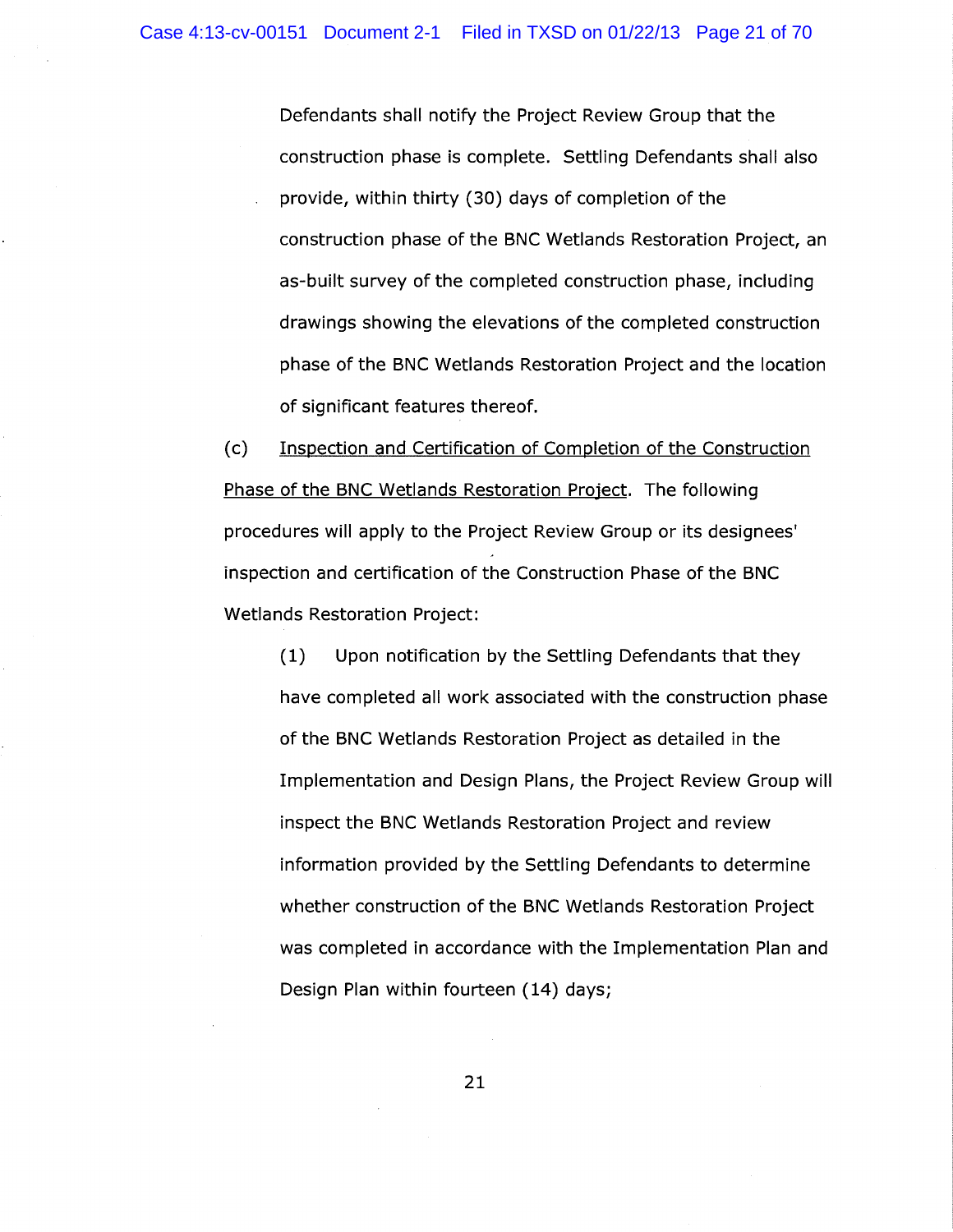(2) If the Project Review Group determines that construction of the BNC Wetlands Restoration Project was completed in accordance with the Implementation Plan and Design Plan, it shall so notify the Settling Defendants by issuing a dated written statement certifying that the project construction is complete ("Certificate of Construction Completion for the Restoration Project"); and

(3) In the event the Project Review Group determines that the construction was not completed in accordance with the Implementation Plan and Design Plan, the Project Review Group shall so notify the Settling Defendants and provide written comments stating what remains to be completed. Within sixty (60) days after receipt of the Project Review Group's comments, the Settling Defendants shall modify the BNC Wetlands Restoration Project in accordance with the Project Review Group's comments and shall notify the Project Review Group once the Settling Defendants have completed the modifications. The Project Review Group or its designees will then re-inspect the BNC Wetlands Restoration Project noticed as complete and review information provided by the Settling Defendants. If the Project Review Group does not approve the BNC Wetlands Restoration Project noticed as complete, the Settling Defendants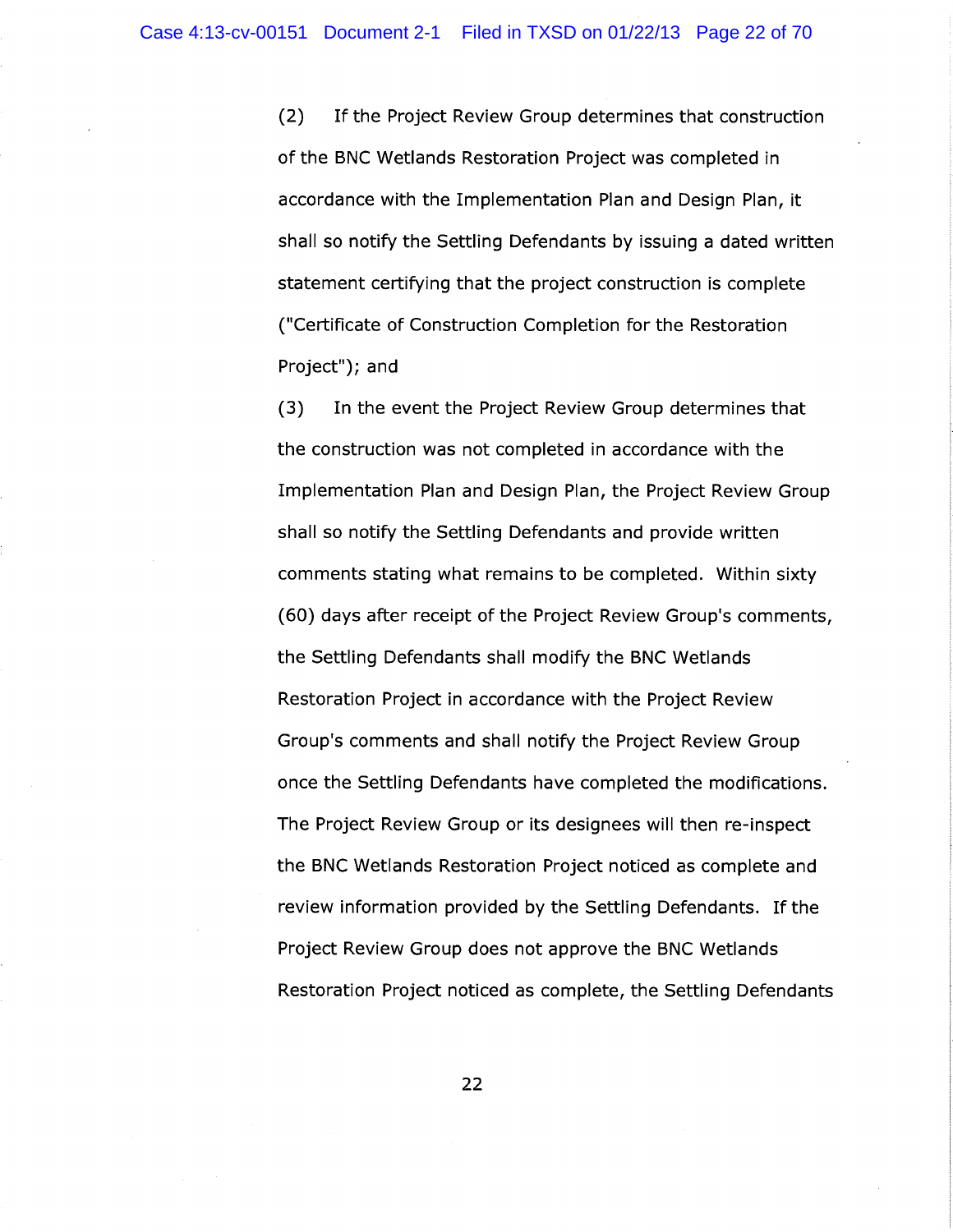shall, within thirty (30) days of receipt of notice of disapproval, submit additional information, modify the construction or invoke the Dispute Resolution provisions of Section X of this Consent Decree. Such process shall be repeated until the submittal is approved by the Project Review Group or the Settling Defendants invoke the Dispute Resolution provisions of Section X of this Consent Decree.

(d) Project Planting Phase.

(1) The completion of the Project Planting Phase of BNC Wetlands Restoration Project will be in accordance with the Implementation Plan and Design Plan.

(2) Within thirty (30) days of completion of the planting for the BNC Wetlands Restoration Project, the Settling Defendants shall notify the Project Review Group that the planting is complete and provide drawings showing the location and species of plants as well as other significant features.

(3) Inspection and Certification of Completion of the Planting Phase of the BNC Wetlands Restoration Project. The procedures set forth in Paragraph 13c (1-3) shall also apply to the Project Review Group or its designees' inspection and certification of the Planting Phase of the BNC Wetlands Restoration Project with the substitution of the term planting for construction as appropriate.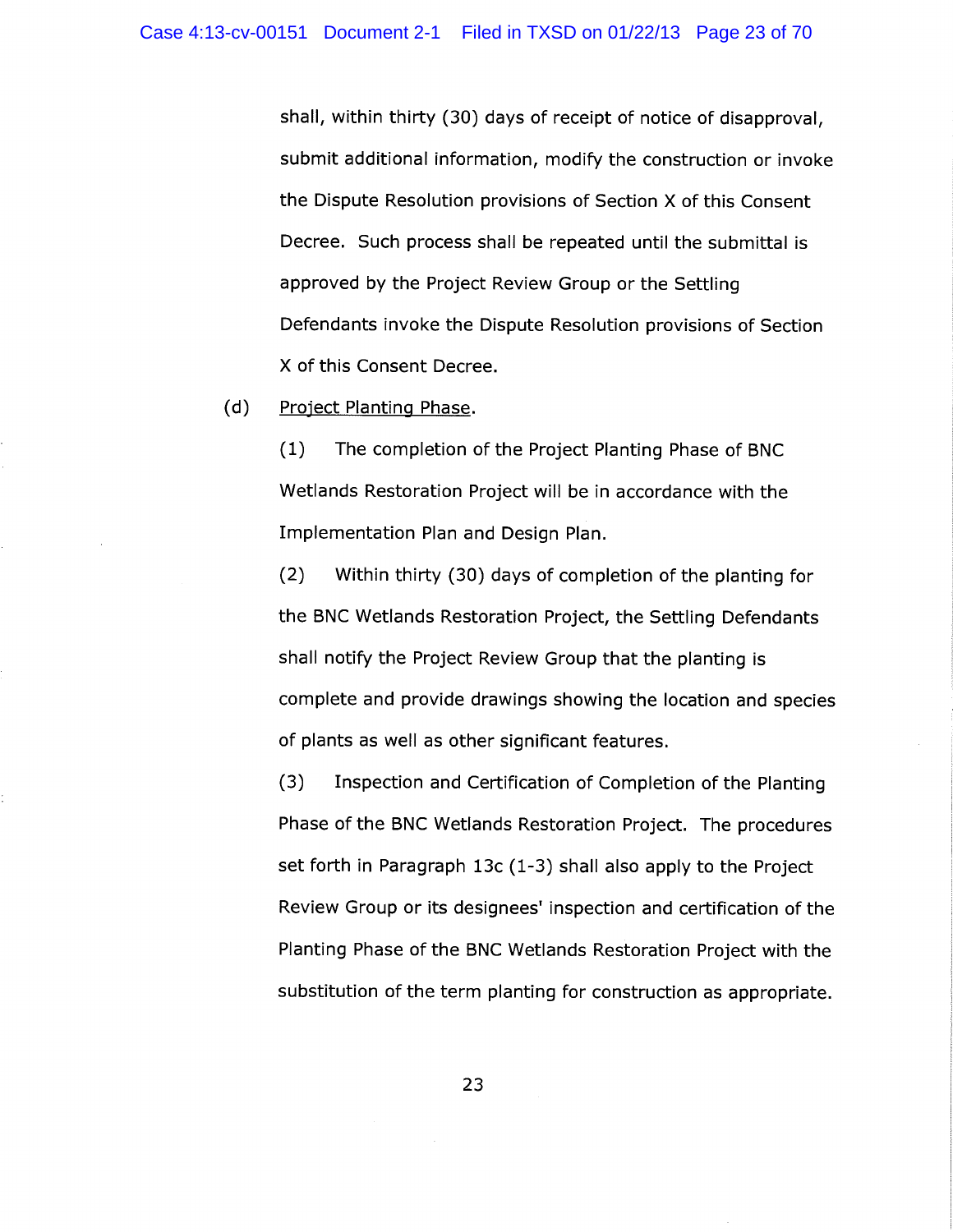Upon satisfactory completion of the Planting Phase of the BNC Wetlands Restoration Project, the Project Review Group will issue a "Certificate of Planting Completion for the Restoration Project" to certify such successful completion of the Planting Phase of the BNC Wetlands Restoration Project.

(e) Project Monitoring Phase.

(1) Upon issuance of the Certificate of Planting Completion for the BNC Wetlands Restoration Project, the Settling Defendants shall initiate the Monitoring Plan for the BNC Wetlands Restoration Project as specified in the Implementation Plan and/or any other monitoring plans approved by the Project Review Group.

(2) The Settling Defendants shall provide the Project Review Group with periodic reports on the condition of the BNC Wetlands Restoration Project as specified in the Implementation Plan.

(3) Project Monitoring will continue for a period of at least three (3) years. If the Project Review Group determines that the success criteria in the Implementation Plan have been achieved and maintained for three (3) years from issuance of the Certificate of Planting Completion, then the Project Review Group shall provide the Settling Defendants with written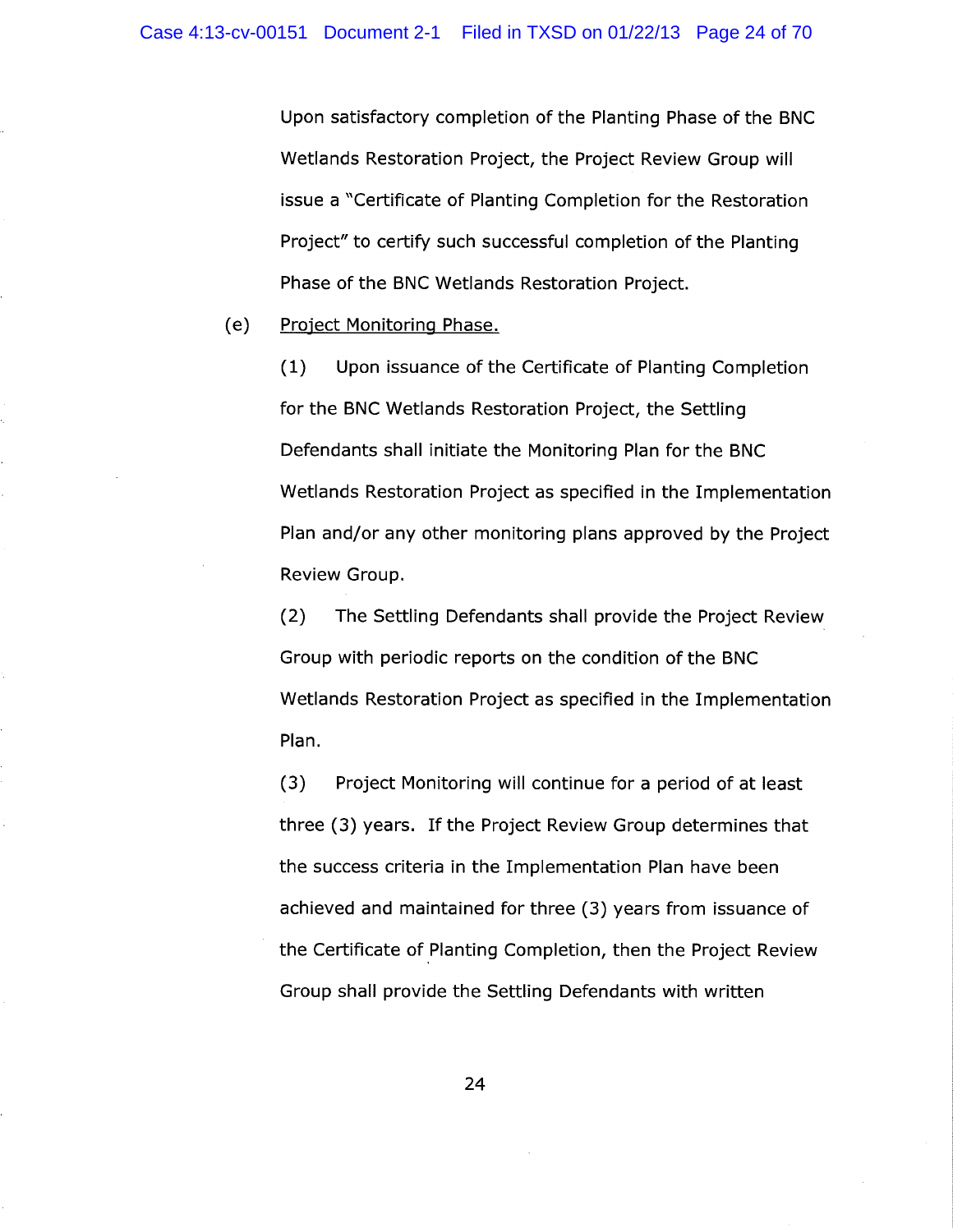statements certifying completion of the Project ("Certificate of Restoration Project Completion".) Said certification shall represent fulfillment of the Settling Defendants' obligations under this Consent Decree relative to the BNC Wetlands Restoration Project.

(f) In the event the Project Review Group determines that the success criteria in the Implementation Plan, Appendix C and the Design Plan, Appendix D, have not been achieved and maintained for three (3) years from issuance of the Certificate of Planting Completion, then

(1) The Project Review Group, in consultation with the Settling Defendants, will determine what corrective measures are necessary or appropriate to achieve the success criteria. The Project Review Group will provide written notice within thirty (30) days to the Settling Defendants of required corrective actions; and

(2) The Settling Defendants shall submit a draft plan within ninety (90) days of notice from the Project Review Group for conducting such corrective measures as specified in the notice to the Project Review Group ("Corrective Action Plan"). The Project Review Group shall review and approve the Corrective Action Plan as provided in Paragraph 11b (1-3). The Settling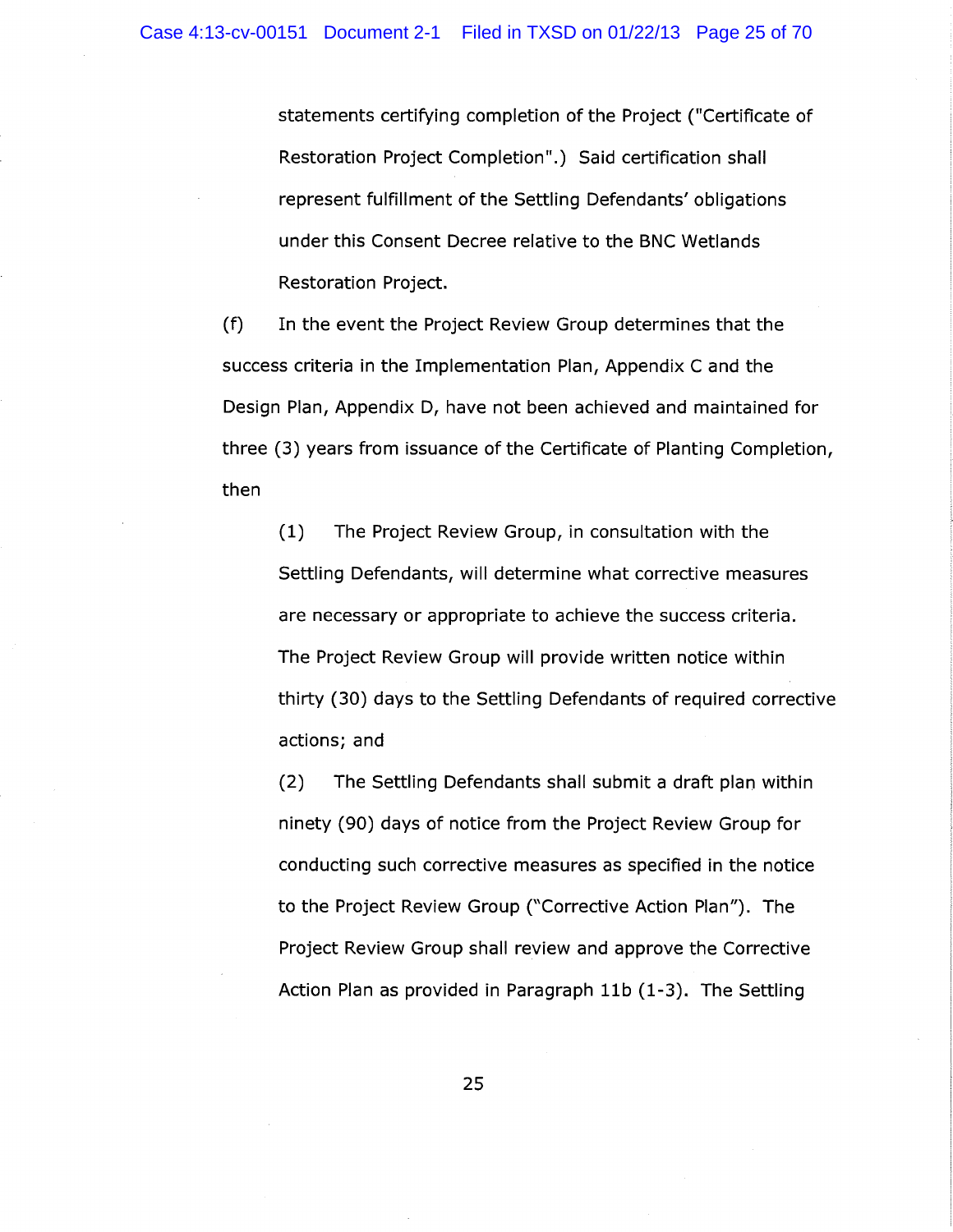Defendants shall complete the actions specified in the approved Corrective Action Plan and notify the Project Review Group no later than thirty (30) days after the Settling Defendants completes these actions. After receipt of this notice, the Project Review Group shall follow the procedures specified in Paragraphs 13c (1-3) regarding inspection and certification. This process shall be repeated until the success criteria have been met, or until any Dispute Resolution procedures have been exhausted in accordance with Section X of this Consent Decree.

(g) Conservation Easement on Acquisition Property.

(1) The Conservation Easement, Appendix B, has been recorded on the Acquisition Property in the deed records of Harris County in favor of the Holder, currently Bayou Land Conservancy, formerly known as Legacy Land Trust, consistent with Chapter 183 of the TNR and enforceable under the laws of the State.

(2) On or before October 28, 2008, Settling Defendants procured for the Trustees a final title insurance policy and a current title commitment. The Conservation Easement has been granted with warranty covenants, free and clear of all prior liens and encumbrances, except as otherwise provided in the Conservation Easement, Appendix B. On October 5, 2009,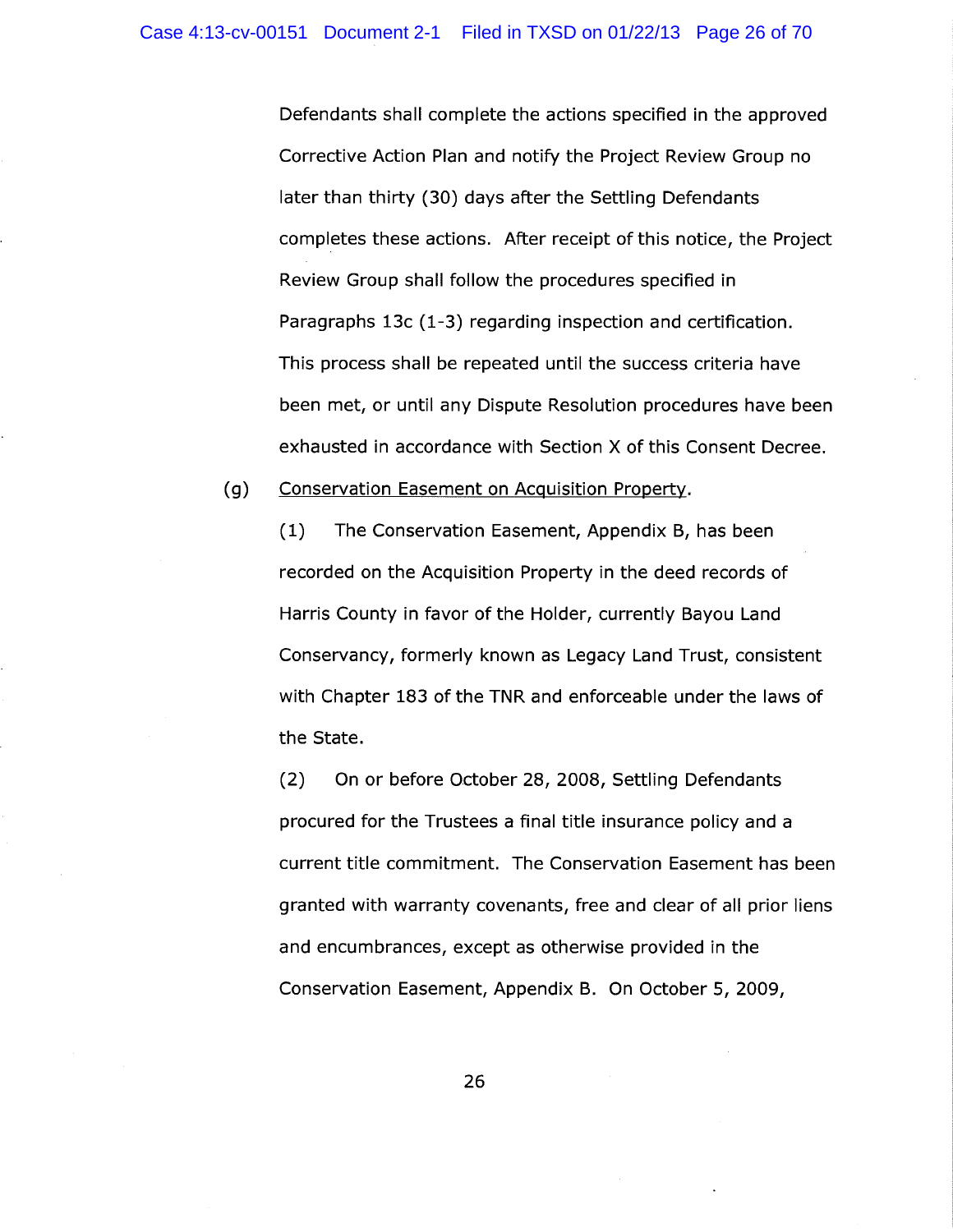Settling Defendants provided the Trustees with a certified copy of the original recorded Conservation Easement, showing the clerk's recording stamps.

(3) Settling Defendants shall ensure that an appropriate entity serves as the "Holder," as defined in Chapter 183 of the TNRC, of the Conservation Easement. The Trustees approved Legacy Land Trust, currently known as Bayou Land Conservancy, as the Holder of the Conservation Easement. In the event that Bayou Land Conservancy is unable to continue to serve as the Holder of the Conservation Easement, Settling Defendants shall ensure that an alternate Holder that is satisfactory to the Trustees is selected in accordance with the Conservation Easement, Appendix B.

(4) Consistent with the terms set forth in the Conservation Easement, Appendix B, it is intended by the parties that the United States, on behalf of the Federal Trustees, and the State shall have access to the Acquisition Property and third party rights of enforcement of the Conservation Easement to prevent any activity on or use of the Acquisition Property that is inconsistent with the Conservation Easement, Appendix B, and to ensure that the intended purpose of this Consent Decree is satisfied.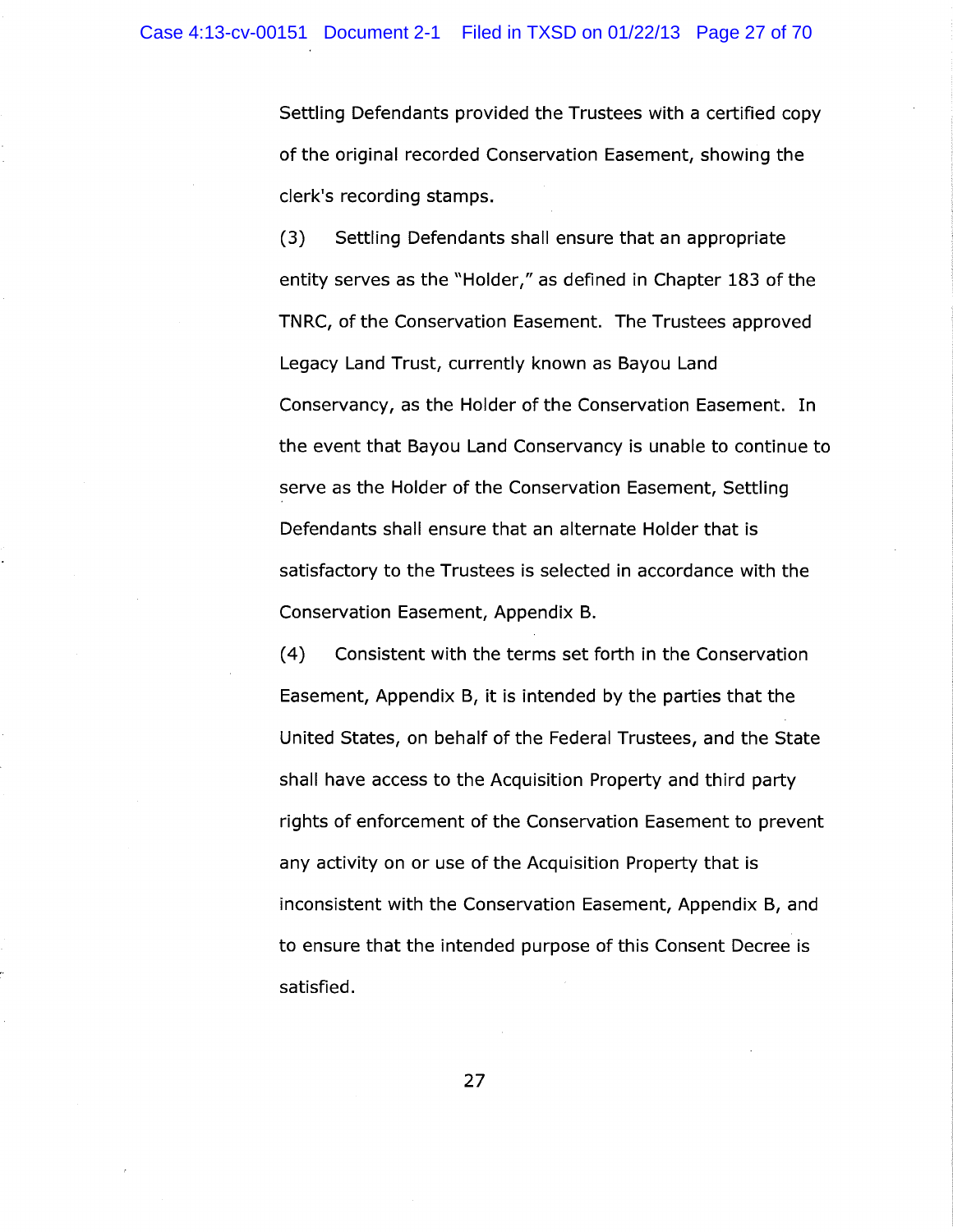#### VI. COSTS REIMBURSEMENT

14. The United States and the State have expended time, funds and resources in assessing damages for the alleged natural resource injuries and losses that resulted from the releases of hazardous substances at or from the Site. Within thirty (30) days of the Effective Date of this Decree, the Settling Defendants. shall reimburse the United States and the State for their Past Costs as set forth in this Paragraph 14.

(a) Past Costs.

(1) Past Costs Incurred by the United States. Settling Defendants shall pay the United States' Past Costs incurred by NOAA and the DOI/USFWS, in the manner and amounts described herein. Payment shall be made at https://www.pay.gov to the U.S. Department of Justice account. Payment shall be made in accordance with instructions provided to the Settling Defendants by the Financial Litigation Unit of the United States Attorney's OfFice for the Southern District of Texas. Any payments received by the Department of Justice after 4:00 p.m. (Eastern Time) will be credited on the next business day:

(i) For DOI: The Settling Defendants shall pay \$3,597.73 to reimburse Past Costs incurred by DOI, referencing °DOJ Case Number 90-5-1-1-09071, USAO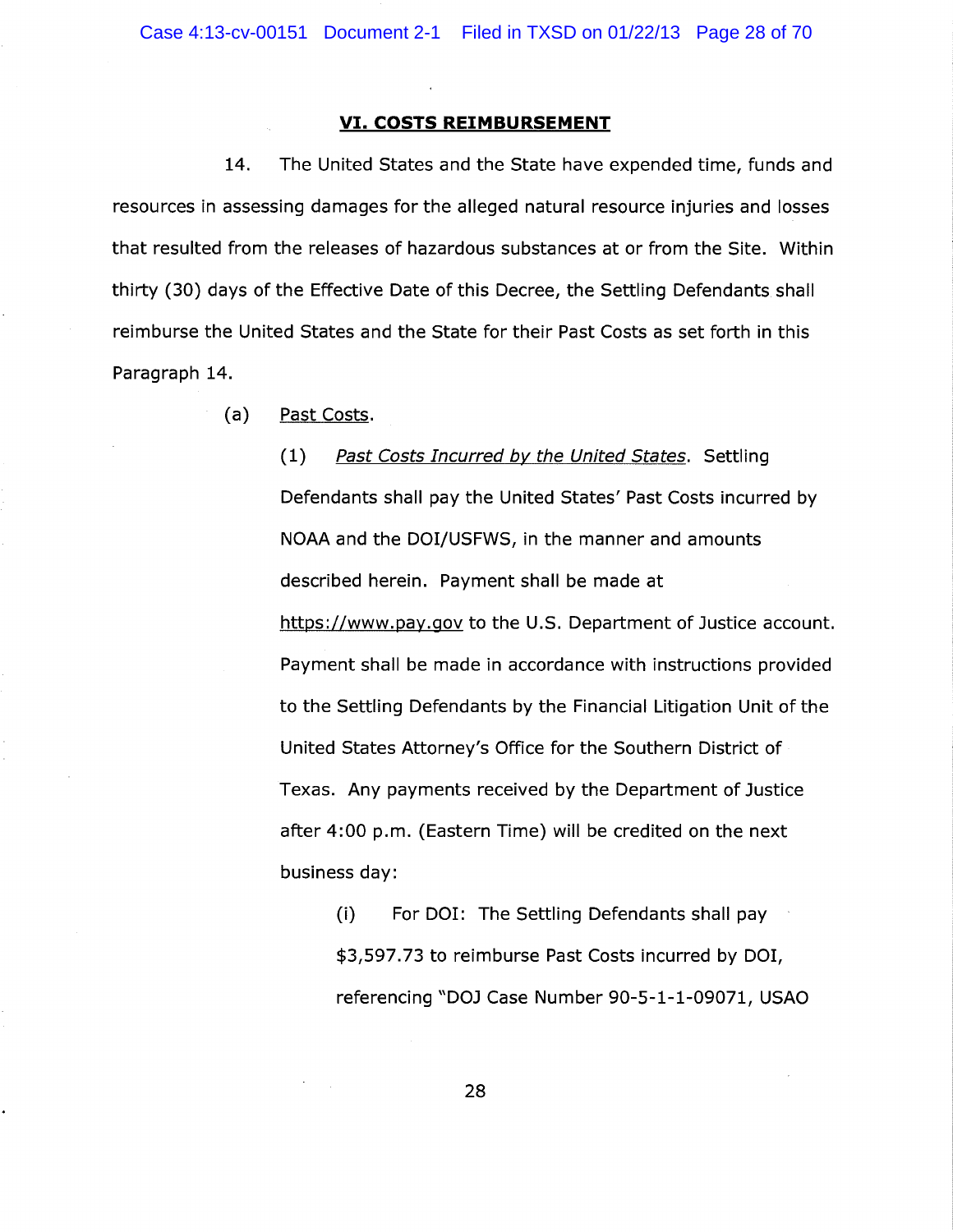File Number [to be provided upon filing of Complaint] and

Account Number 14x5198 in the (NRDAR); Site name:

Greens Bayou BioSciences Site (account # 0421);

location of the Site: Harris County, Texas. The Settling

Defendants shall also send notice that such payment has

been made to the DOJ and DOI persons listed in

Paragraph 15, as well as to:

U.S. Department of the Interior Natural Resource Damage Assessment and Restoration Program Attention: Restoration Fund Manager 1849 C Street, NW Mail Stop 4449 Washington, DC 20240;

Martin Steinmetz US DOI Office of the Field Solicitor 7906 E. 33rd Street, Suite 100 Tulsa, OK 74145  $(918) 669 - 7730 - phone$ (918) 669-7736 - fax

(ii) For NOAA: The Settling Defendants shall pay

\$27,461.51 to reimburse Past Costs incurred by NOAA,

referencing °DOJ Case Number 90-5-1-1-09071, USAO

File Number [to be provided upon filing of Complaint] and

Greens Bayou Natural Resource Damages Settlement,

Texas -NOAA's DARRF." The Settling Defendants shall

also send notice that such payment has been made to the

DOJ and NOAA persons listed in Paragraph 15, as well as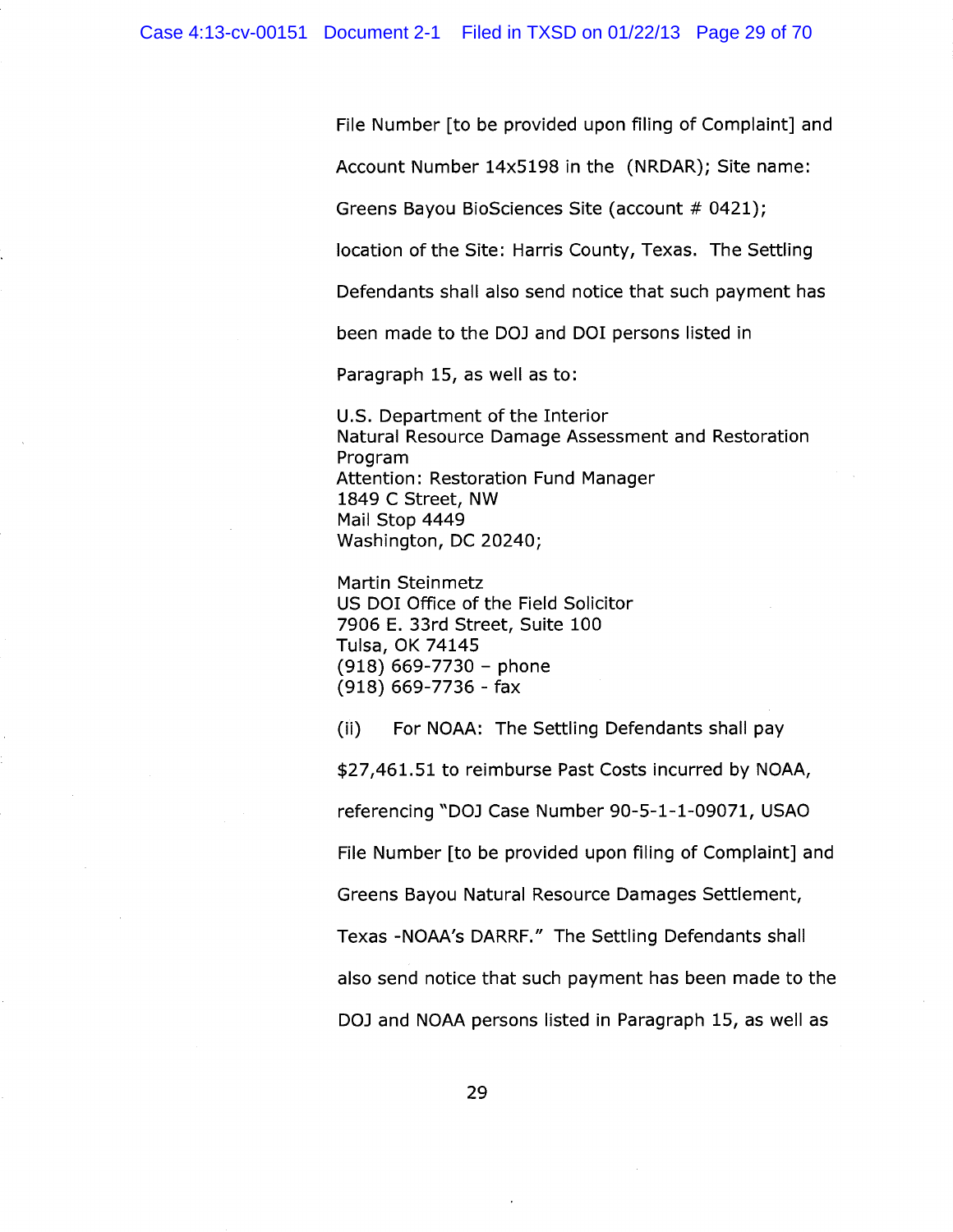to:

Sheila O'Brien NOAA, Office of the General Counsel, SE 283 13th Ave. S, Suite 177 St. Petersburg, FL 33701 (727) 824-5382 - phone (727) 824-5357 - fax

NOAA/NOS/OR&R ATTN: Kathy Salter, DARRF Manager 1305 East West Highway SSMC4, Room 9331 Silver Spring, MD 20910-3281,

(2) Past Costs Incurred by the State Trustees.

(i) Past Costs Incurred by TCEQ. Settling Defendants shall pay \$8,498.29 to TCEQ to reimburse Past Costs incurred for the Site. Payment to TCEQ shall be in the form of a certified check made payable to the "State of Texas (AG# 093101277)." Checks shall be delivered to Chief, Environmental Protection Division, Office of the Attorney General, P.O. Box 12548, Austin, Texas 78711. Settling Defendants shall provide written notice of this payment to the State and TCEQ in accordance with Paragraph 15.

(ii) Past Costs Incurred by TPWD. Settling Defendants shall pay \$4,514.66 to TPWD to reimburse Past Costs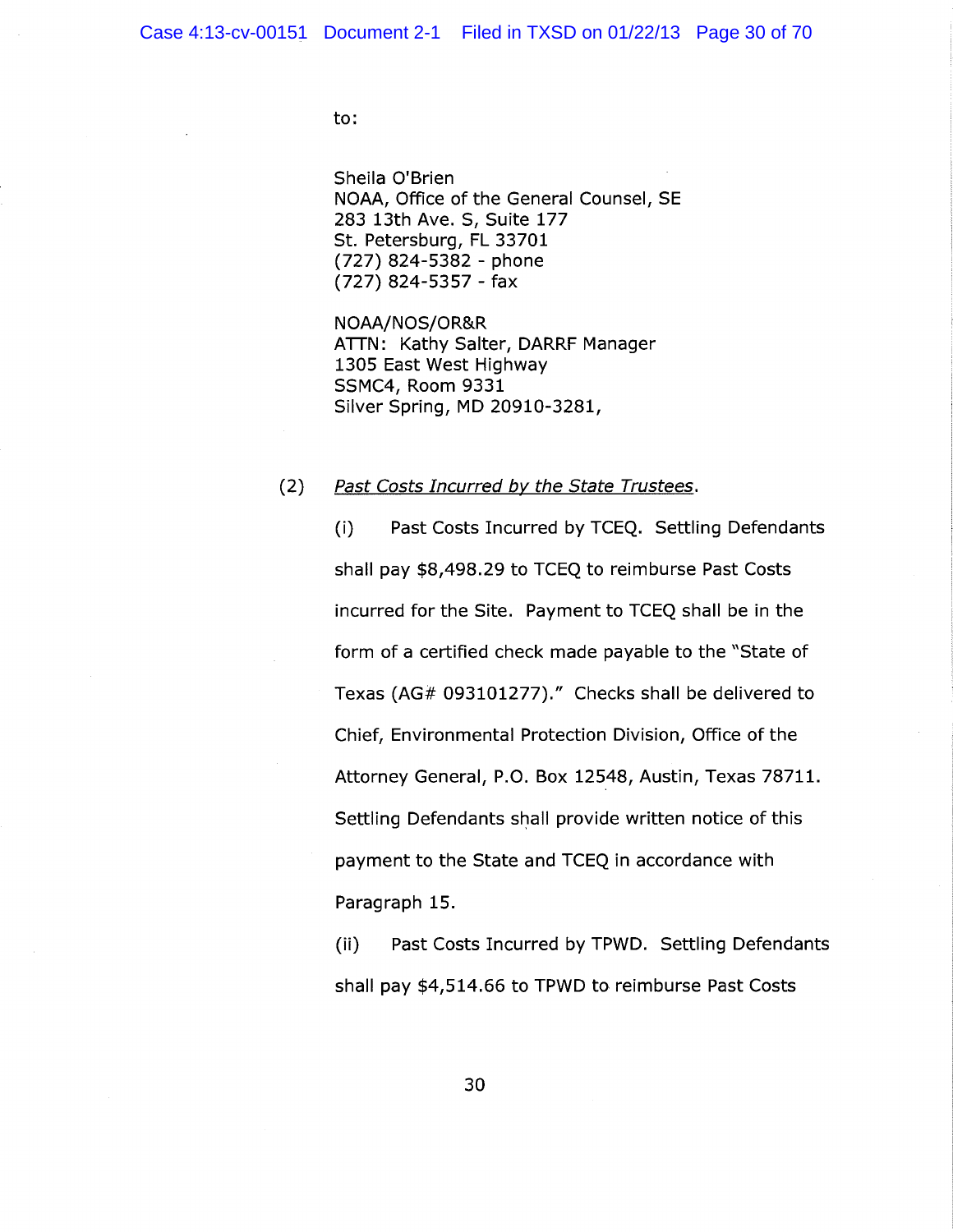incurred for the Site. Payment to TPWD shall be in the form of a certified check, made payable to the "State of Texas (AG# 062427026)." Checks shall be delivered to Chief, Environmental Protection Division, Office of the Attorney General, P.O. Box 12548, Austin, Texas 78711. Settling Defendants shall provide written notice of this payment to the State and TPWD in accordance with Paragraph 15.

#### (b) Future Costs.

The United States and the State have incurred and will continue to incur Future Costs in connection with the activities pursuant to this Consent Decree. Settling Defendants shall reimburse each Trustee for its Future Costs within thirty (30) days after receiving a bill from a Trustee for the Future Costs that have been incurred, except as to any disputed portion. The Parties shall use the procedures set forth in Section X (°Dispute Resolution") below to resolve any dispute concerning an invoice.

Bills for reimbursement of Future Costs will be submitted approximately annually by the Trustees and should include summaries of the costs incurred and supporting documentation including copies or summaries of timesheets, travel vouchers, invoices, or other agency documentation as proof of costs. Payment for these Future Costs shall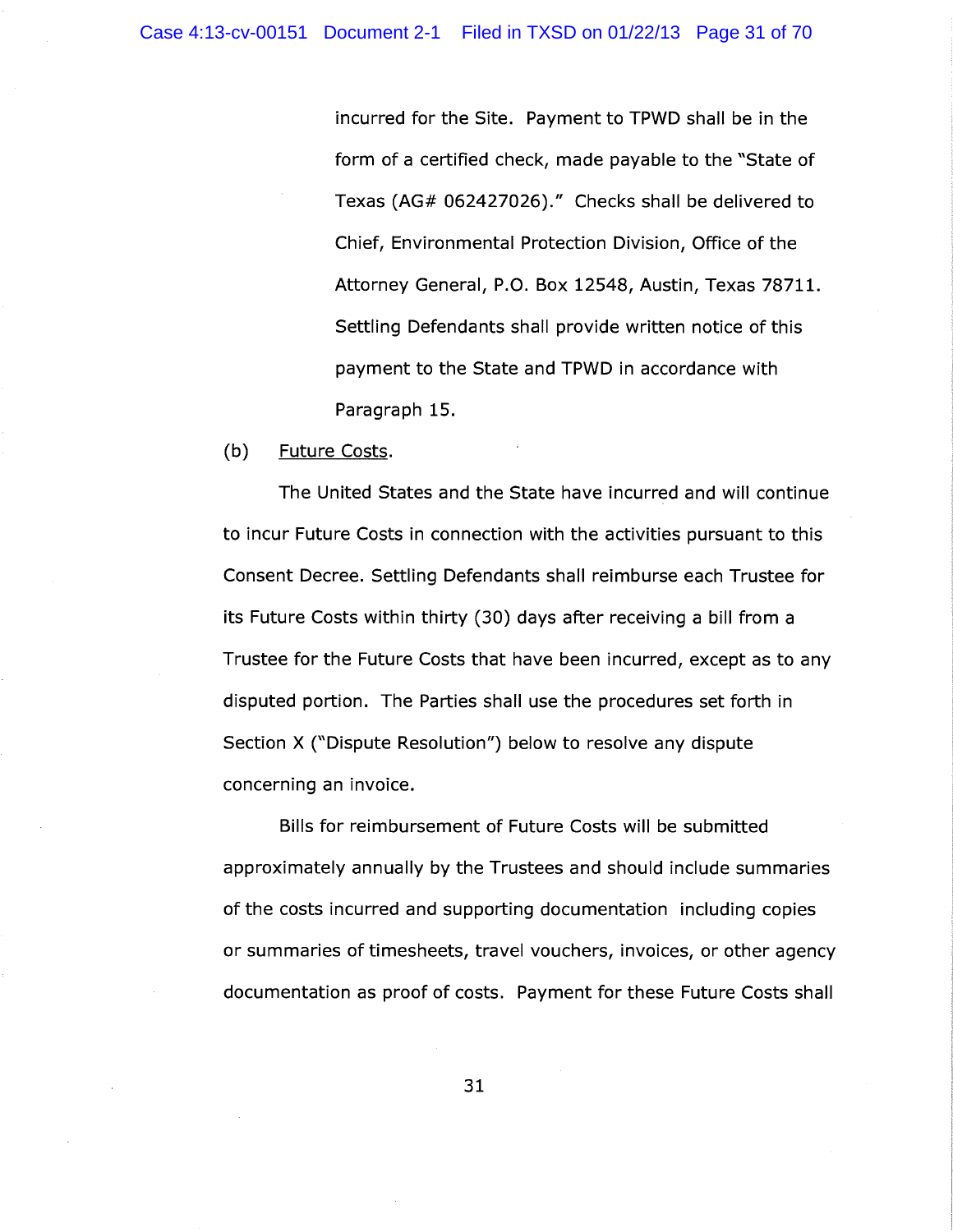be made in the manner described below.

#### (1) Future Costs for the United States.

(ii) Compensation for DOI and NOAA future administrative costs associated with the implementation of the jointly administered natural resource restoration. All payments specified in or cross-referenced to Paragraph 14 of this Consent Decree must be made at https://www.pay.gov, to the U.S. Department of Justice account, in accordance with instructions the Settling Defendants may obtain from the Financial Litigation Unit (°FLU") of the United States Attorney's Office for the Southern District of Texas after the Date of Entry of this Decree.

> (aa) For DOI: DOI future administrative funds will be held in DOI's Natural Resource Damage Assessment and Restoration Fund ("NARDAR Fund"): Account Number 14X5198 (NARDAR), Site name: Greens bayou, Location of the Site: Houston, Harris County, Texas.

> (bb) For NOAA: NOAA future administrative funds will be held in DOI's Natural Resource Damage Assessment and Restoration Fund ("NARDAR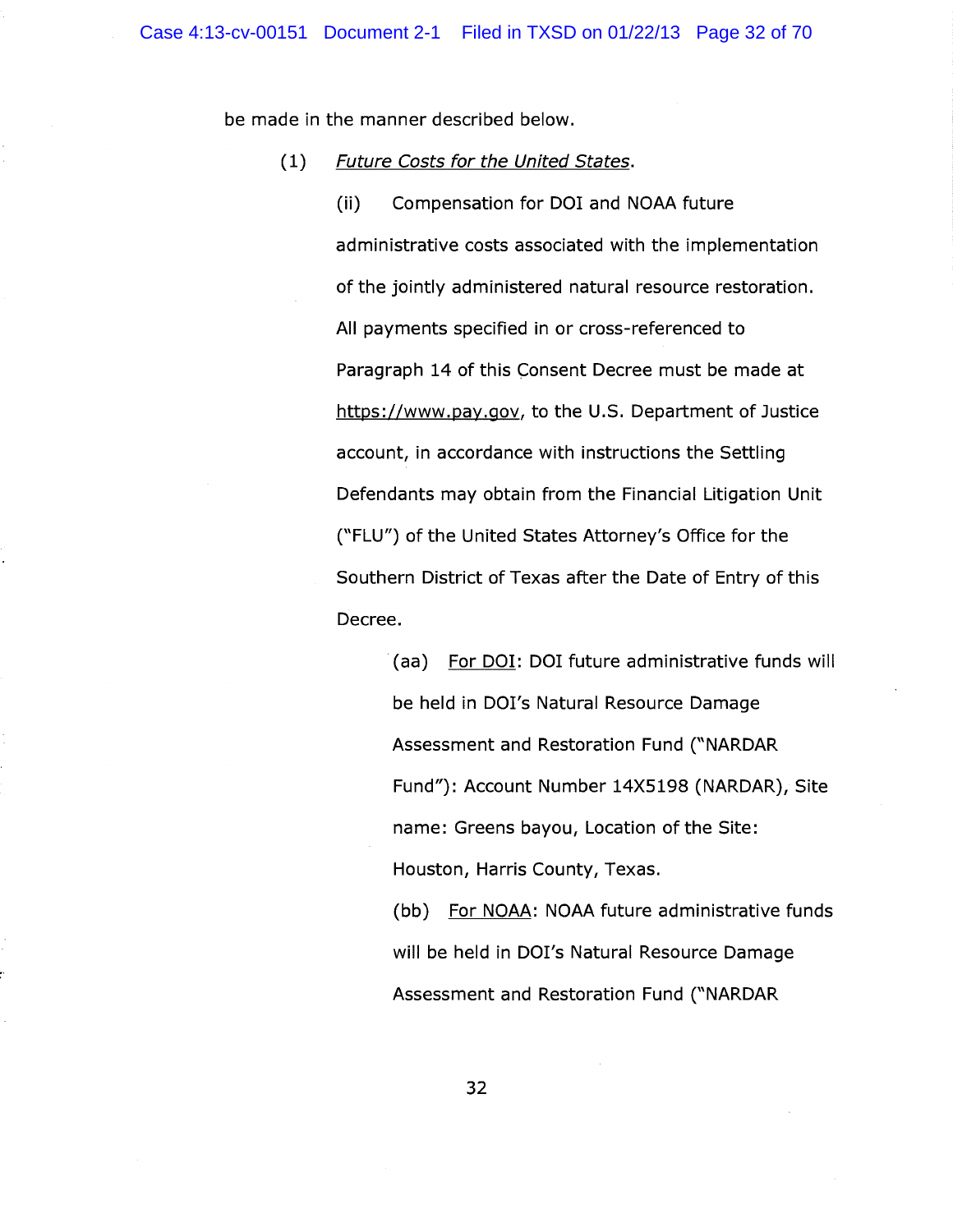Fund"): Account Number 14X5198 (NARDAR), Site name: Greens Bayou, Location of the Site: Houston, Harris County, Texas.

### (2) Future Costs for the State.

Payment to TCEQ shall be in the form of a certified check made payable to the °State of Texas (AG# 093101277)." Payment to TPWD shall be in the form of a certified check made payable to the °State of Texas (AG# 062427026)." Checks shall be delivered to Chief, Environmental Protection Division, Office of the Attorney General, P.O. Box 12548, Austin, Texas 78711.

## (3) Interest on Late Payments.

In the event any payment required by this Section is not made when due, interest on the unpaid balance shall be paid commencing on the thirty-first (31st) day after the EfFective Date of the Decree for Past Costs and on the thirty-first (31st) day after the due date(s) for payment of Future Costs, accruing through the date of full payment. Interest payments shall be paid in the same manner as the overdue principal amount, and shall be directed to the same fund or account as the overdue principal amount. In accordance with 42 U.S.C. § 9607(a), interest shall accrue at the rate specified for interest on investments of the Hazardous Substance Superfund established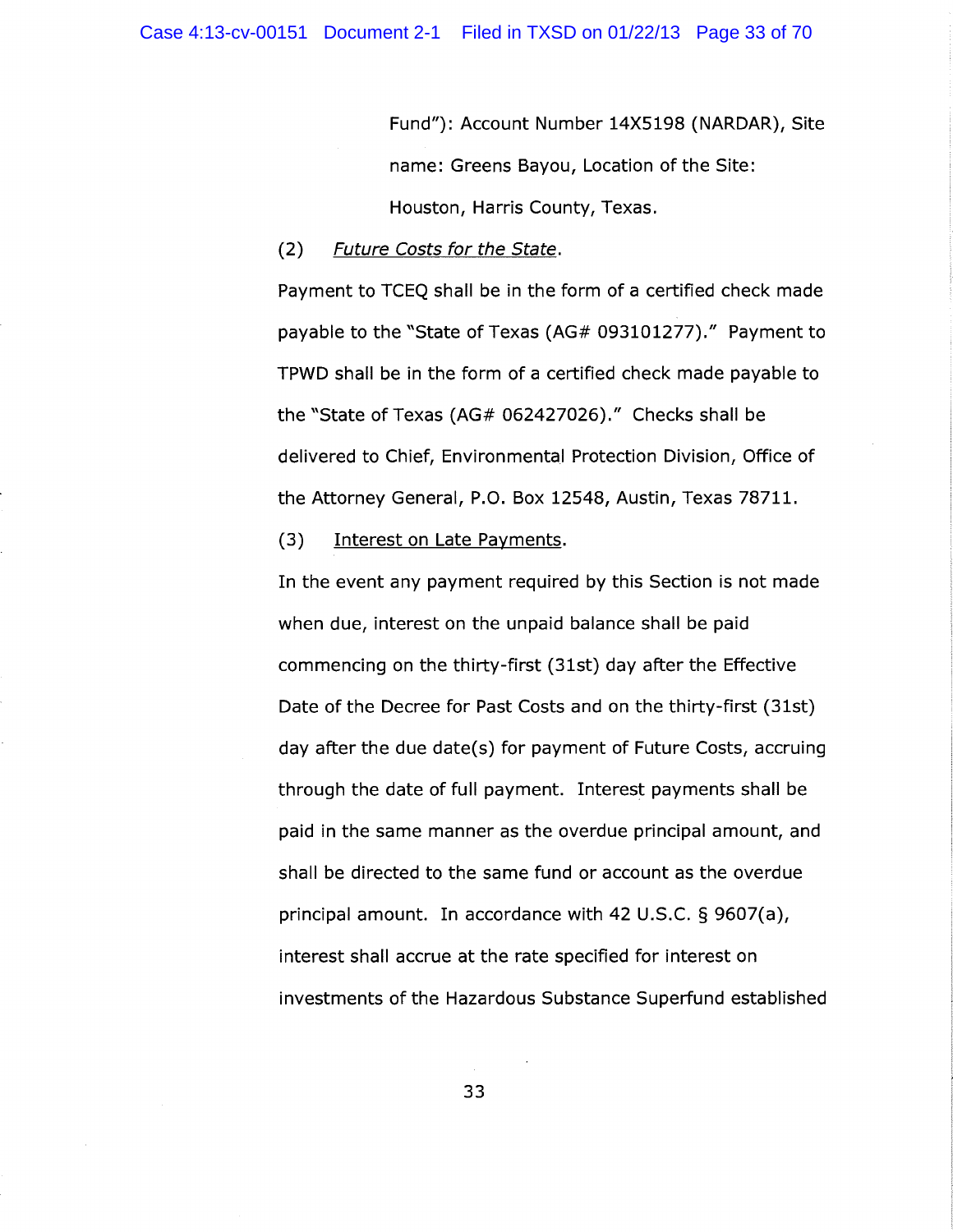under Subchapter A of Chapter 98 of Title 26 of the U.S. Code, compounded on October 1 of each year. Interest is in addition to any Stipulated Penalties accruing for late payments under Section XI ("Stipulated Penalties").

## VII. TRUSTEE AND DEFENDANT CONTACT PERSONS

15. Each Trustee agency hereby respectively designates the

following person(s) as its representative for receipt of information and notices required or occasioned under this Consent Decree, including, but not limited to, notices pertaining to the payment or contest of Future Costs, and notices invoking force majeure or dispute resolution and as its member of the Project Review Group:

(a) For NOAA:

Jessica White NOAA ORR/ARD Louisiana State University Sea Grant Building, Room 124 B Baton Rouge, LA 70803 Tel: (225) 578-8848

 $(b)$  For DOI: Chip Wood US FWS c/o TAMU-CC 6300 Ocean Drive Corpus Christi, TX 78412 Tex: (361) 994-9005 Fax: (361) 994-8262

(c) For TCE

Richard Seiler, MC-225 Texas Commission on Environmental Quality P.O. Box 13087 Austin, TX 78711-3087 Tel: (512) 239-2523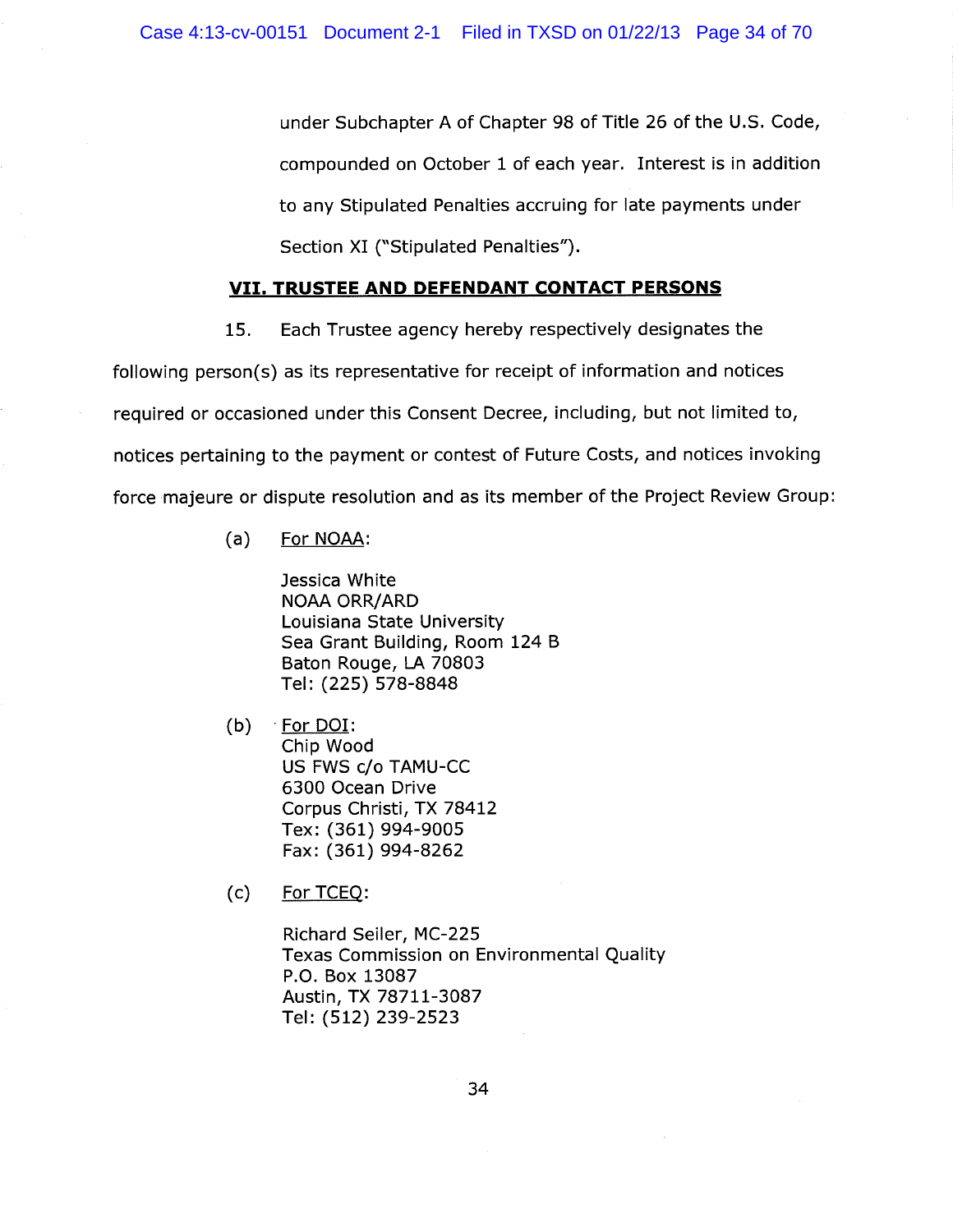Fax: (512) 239-4814

(d) For TPWD:

Don Pitts Texas Parks and Wildlife Department 4200 Smith School Road Austin, TX 78744 Tel: (512) 389-8754 Fax: (512) 389-8160

(e) For the State:

Jane E. Atwood Assistant Attorney General Office of the Attorney General P.O. Box 12548 Austin, TX 78711-2548 Tel: (512) 463-2012 Fax: (512) 320-0052

(f) For the United States:

Chief of Environmental Enforcement Section Environment and Natural Resources Division U.S. Department of Justice P.O. Box 7611 Washington, DC 20044-7611 Tel: (202) 514-2840 DOJ#90-5-1-1-09071

16. Each Settling Defendant hereby respectively designates the

following person(s) as its representative for receipt of information and notices

required or occasioned under this Consent Decree and as its ex-officio, non-voting

member of the Project Review Group:

(a) For GB Biosciences: Ken Rike Remediation Manager GB Biosciences Corporation 2239 Haden Road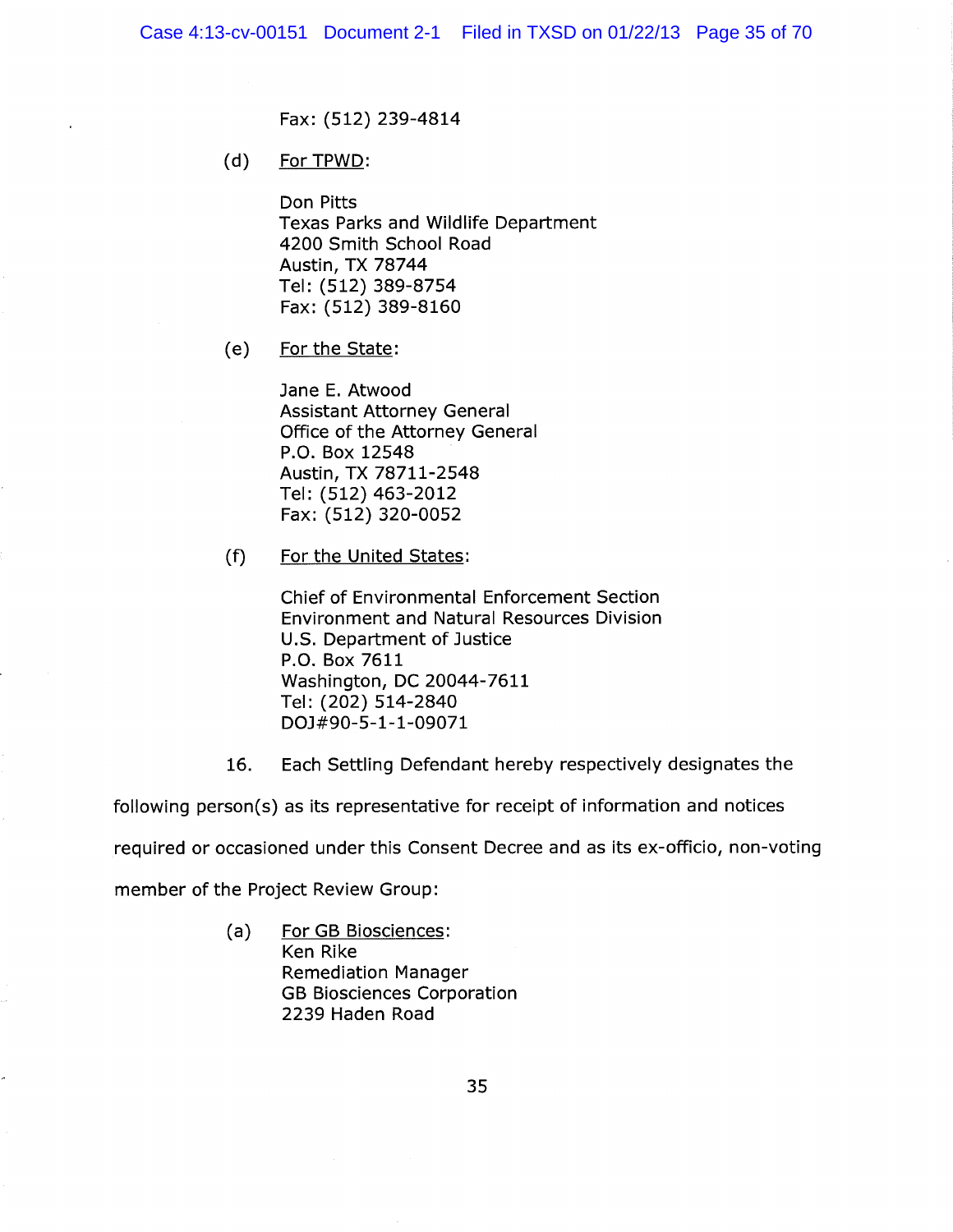Houston, Texas 77015 Tel: (713) 453-7281 Fax: (713) 450-6339

(b) For ISK: Frank H.Rigsby Vice President ISK Magnetics, Inc. 2237 Haden Road Houston, Texas 77015 Tel: (713) 393-3770 Fax: (713)393-3701

With copies of Information and Notices to:

- (c) ISKM General Counsel: 7474 Auburn Road Concord, Ohio 44077-9703
- (d) For OCC: Scott A. King Vice President and General Counsel Occidental Chemical Corporation 5005 Lyndon B. Johnson Freeway Suite 1500 Dallas, Texas 75244 Tel: (972) 404-3840 Fax: (713) 985-1642
- (e) For Tierra Solutions, Inc.: Enrique Castro Tierra Solutions, Inc. 2 Tower Center Blvd. Floor 10 East Brunswick, New Jersey 08816 Tel: (732) 246-5852

David Rabbe Tierra Solutions, Inc. 2 Tower Center Blvd. Floor 10 East Brunswick, New Jersey 08816 Tel: (732) 246-5848

17. Any Party may change its designated person or address as set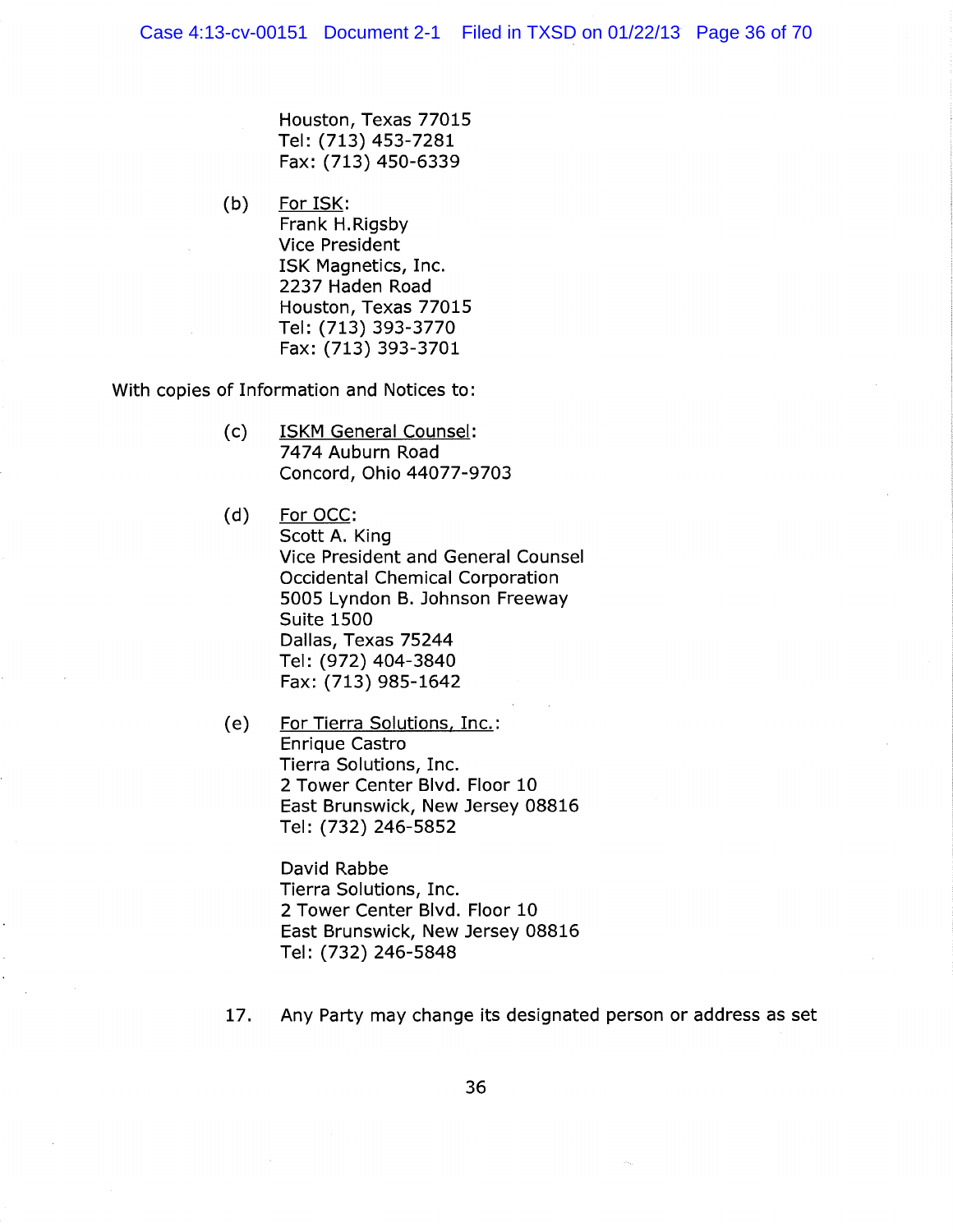forth in this Section by communicating such changes in writing to the other Parties.

18. All notices and submissions shall be considered effective upon receipt by mail, unless otherwise provided. All notices shall be sent by first class United States mail. Submission of written notice by mail as specified in this Section shall constitute complete satisfaction of any written notice requirement of the Consent Decree with respect to the Parties.

## VIII. INDEMNIFICATION

19. The United States and the State do not assume any liability by entering into this Consent Decree. Settling Defendants shall indemnify, save and hold harmless the United States and the State and their officials, agents, employees, contractors, subcontractors, or representatives for or from any and all claims or causes of action arising from, or on account of, negligent or other wrongful acts or omissions of Settling Defendants, their officers, directors, employees, agents, contractors, subcontractors, and any person acting on their behalf or under their control, in carrying out activities pursuant to this Consent Decree. Further, Settling Defendants agree to reimburse the United States and the State all costs they incur including, but not limited to, attorneys fees and other expenses of litigation and settlement arising from, or on account of, claims made against the United States or the State based on negligent or other wrongful acts or omissions of Settling Defendants, their officers, directors, employees, agents, contractors, subcontractors, and any persons acting on their behalf or under their control, in carrying out activities pursuant to this Consent Decree. Neither the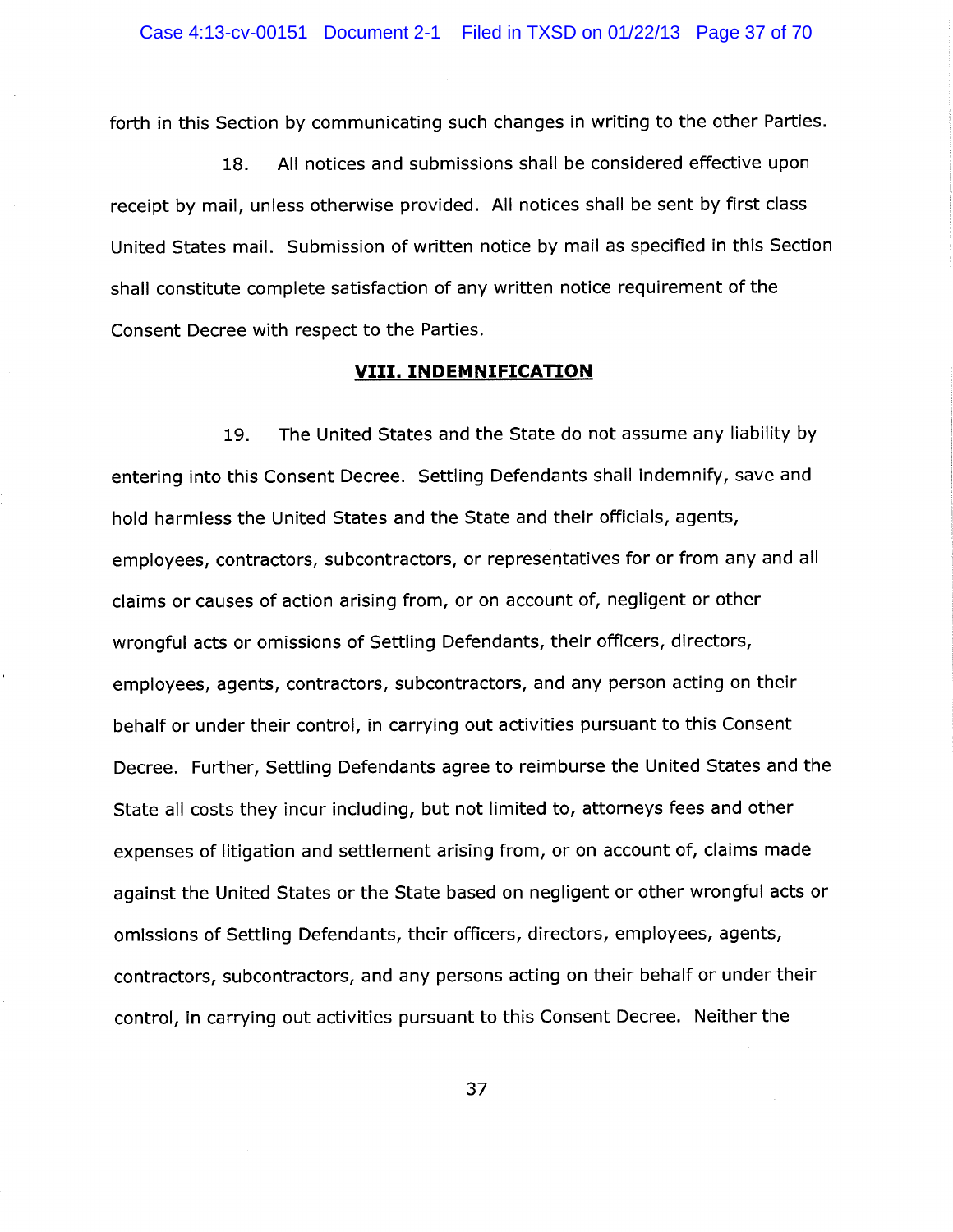United States nor the State shall be held out as a party to any contract entered into by or on behalf of Settling Defendants in carrying out activities pursuant to this Consent Decree. Neither Settling Defendants nor any such contractor shall be considered an agent of the United States or the State.

20. The United States and the State shall give Settling Defendants notice of any claim for which the United States or the State plans to seek indemnification pursuant to Paragraph 19 and shall consult with Settling Defendants prior to settling such claim.

21. Settling Defendants waive all claims against the United States and the State for damages or reimbursement or for set-off of any payments made or to be made to the United States or the State, arising from or on account of any contract, agreement, or arrangement between Settling Defendants and any person for performance of the Restoration Project, including, but not limited to, claims on account of delays. In addition, Settling Defendants shall indemnify and hold harmless the United States and the State with respect to any and all claims for damages or reimbursement arising from or on account of any contract, agreement, or arrangement between Settling Defendants and any person for performance of the Restoration Project including, but not limited to, claims on account of delays.

### IX. FORCE MA)EURE

22. "Force majeure," for the purposes of this Consent Decree, is defined as any event arising from causes beyond the control of Settling Defendants,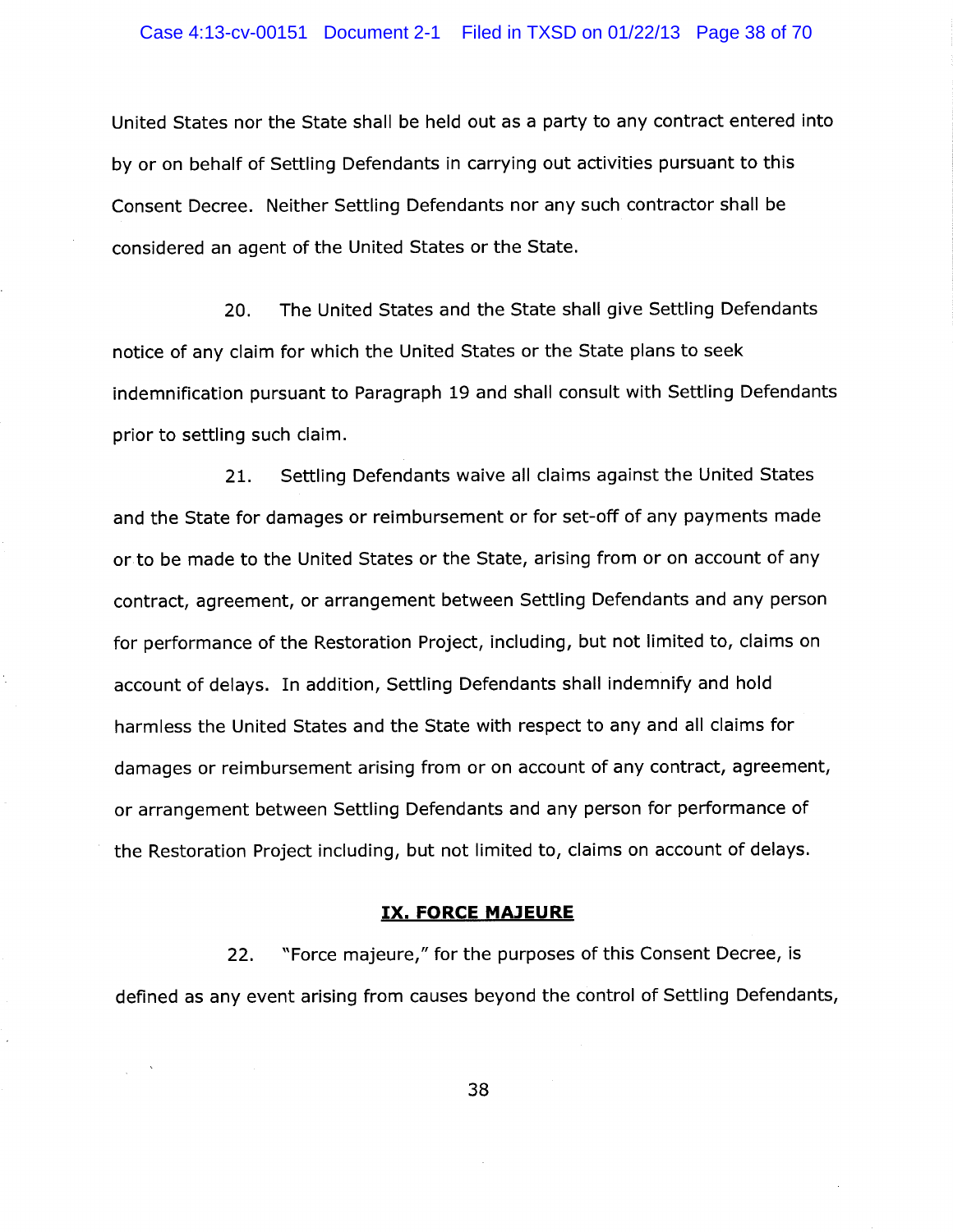of any entity controlled by Settling Defendants, or of Settling Defendants' contractors, that delays or prevents the performance of any obligation under this Consent Decree despite Settling Defendants' best efforts to fulfill the obligation except the obligations to make payments described in Sections VI ("Costs Reimbursement") and XI ("Stipulated Penalties") of this Consent Decree. The requirement that Settling Defendants exercise "best efforts to fulfill the obligation" includes using the best efforts to anticipate any potential force majeure and best efforts to address the effects of any potential force majeure (1) as it is occurring and (2) following the potential force majeure, such that the delay is minimized to the greatest extent possible. °Force majeure," does not include changes in the cost of the Restoration Project or financial hardship on the part of Settling Defendants. "Force majeure" does not include the obligations to make Past Cost and Future Cost payments described in this Consent Decree.

23. If any circumstance occurs or has occurred that may delay or prevent the performance of any obligation under this Consent Decree, whether or not caused by force majeure, Settling Defendants shall orally notify the Trustees within 48 hours following the time that Settling Defendants first know or should have known that the circumstances might cause a delay. Within five (5) days thereafter, Settling Defendants shall provide in writing to the persons identified in Paragraph 15 a detailed description of the reasons for the delay; the anticipated duration of the delay; all actions taken or to be taken to prevent or minimize the delay; a schedule for implementation of any measures to be taken to prevent or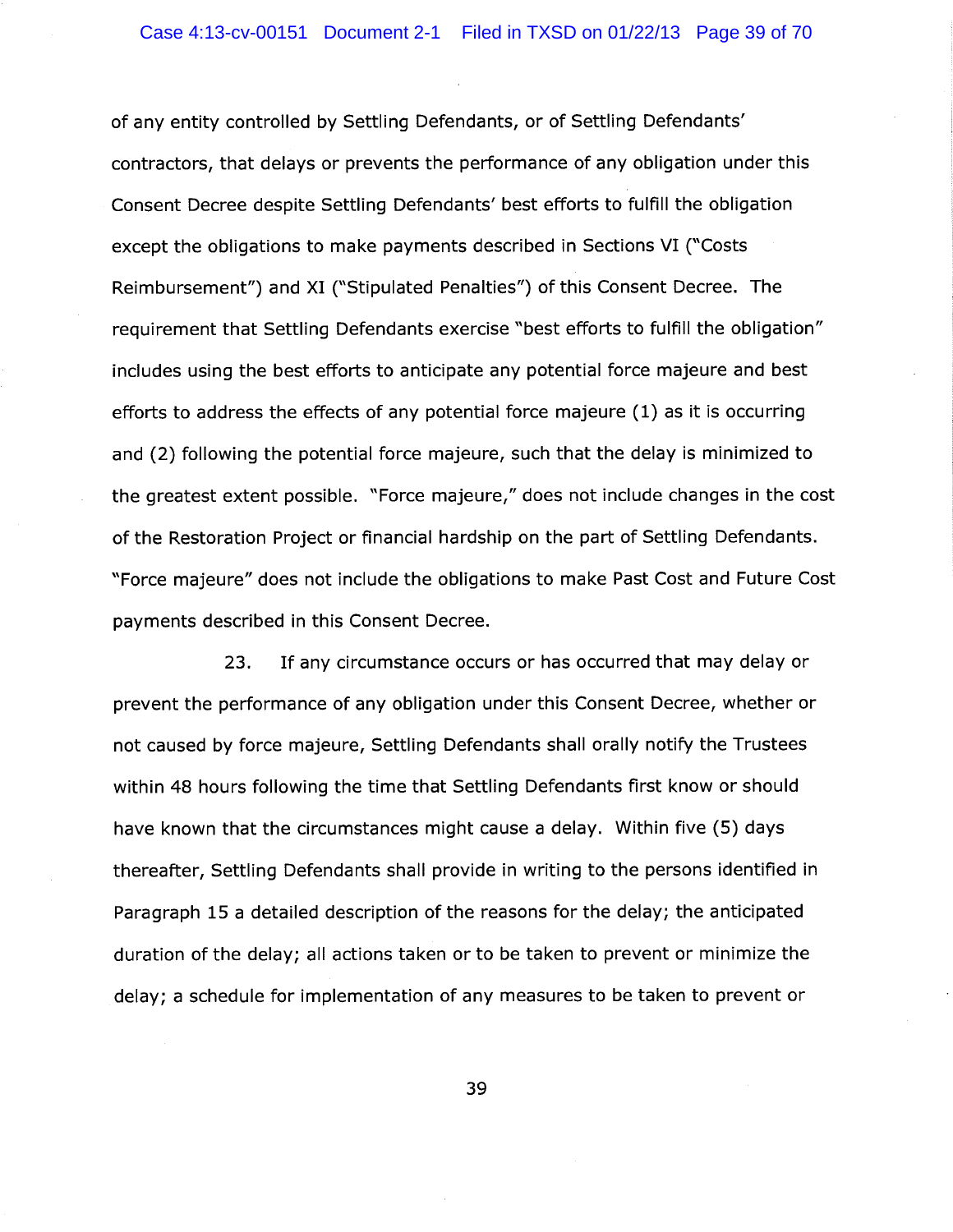### Case 4:13-cv-00151 Document 2-1 Filed in TXSD on 01/22/13 Page 40 of 70

mitigate the delay; and Settling Defendants' rationale for attributing such a delay to a force majeure if they intend to assert such a claim; and a statement as to whether, in the opinion of Settling Defendants, such circumstances may cause or contribute to an endangerment to public health or the environment. Settling Defendants shall include with any notice all available documentation supporting its claim that the delay was attributable to a force majeure. Failure to comply with the above requirements shall preclude Settling Defendants from asserting any claim of force majeure for that circumstance for the period of time of such failure to comply, and for any additional delay caused by such failure. Settling Defendants shall be deemed to know of any circumstances of which Settling Defendants, any entity controlled by Settling Defendants, or Settling Defendants' contractors knew or should have known.

24. If the United States and the State agree that the delay or anticipated delay is attributable to a force majeure, the time for performance of the obligations under this Consent Decree that are affected by the force majeure will be extended by the United States and the State for such time as necessary to complete the obligations. An extension of the time for performance of the obligations affected by the force majeure shall not, of itself, extend the time for performance of any other obligation. If the United States and the State do not agree that the delay or anticipated delay has been or will be caused by a force majeure, the United States and the State shall notify Settling Defendants in writing of their decision. If the United States and the State agree that the delay is

.~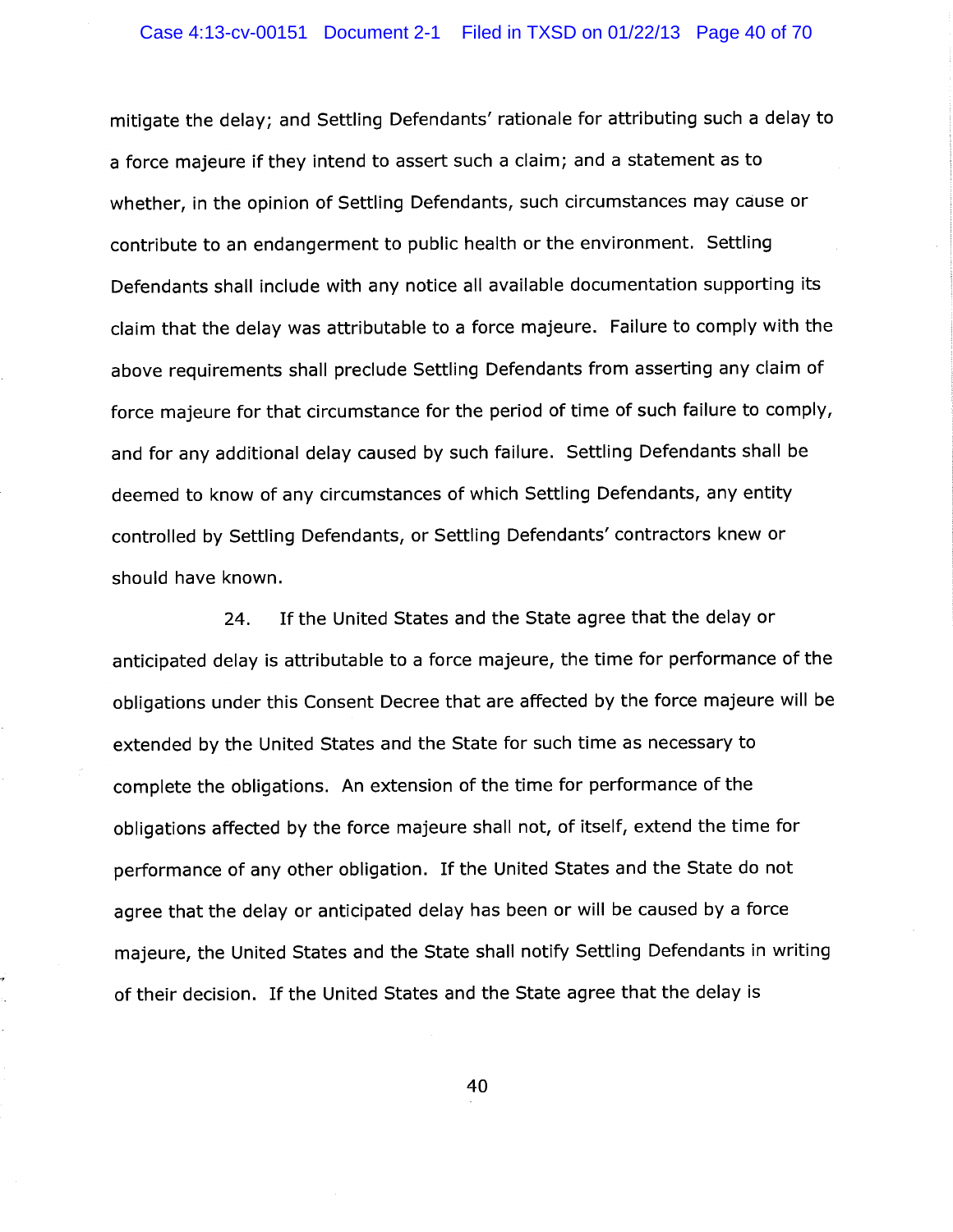attributable to a force majeure, the United States and the State shall notify Settling Defendants in writing of the length of the extension, if any, for performance of the obligations affected by the force majeure.

25. If Settling Defendants elect to invoke the dispute resolution procedures set forth in Section X ("Dispute Resolution") regarding the United States' and the State's notice under Paragraph 23, it shall do so no later than fifteen (15) days after receipt of the United States' and the State's notice. In any such proceeding, Settling Defendants shall have the burden of demonstrating by a preponderance of the evidence that the delay or anticipated delay has been or will be caused by force majeure, that the duration of the delay or the extension sought was or will be warranted under the circumstances, that best efforts were exercised to avoid and mitigate the effects of the delay, and that Settling Defendants complied with the requirements of Paragraph 23 above. If Settling Defendants carry this burden, the delay at issue shall not be deemed to be a violation by Settling Defendants of the affected obligation of this Consent Decree identified to the United States and the State and the Court.

#### X. DISPUTE RESOLUTION

26. Unless otherwise expressly provided for in this Consent Decree, the dispute resolution procedure of this Section shall be the exclusive mechanism to resolve disputes arising under or with respect to this Consent Decree. However, the procedures set forth in this Section shall not apply to actions by the United States or the State to enforce obligations of Settling Defendants that have not been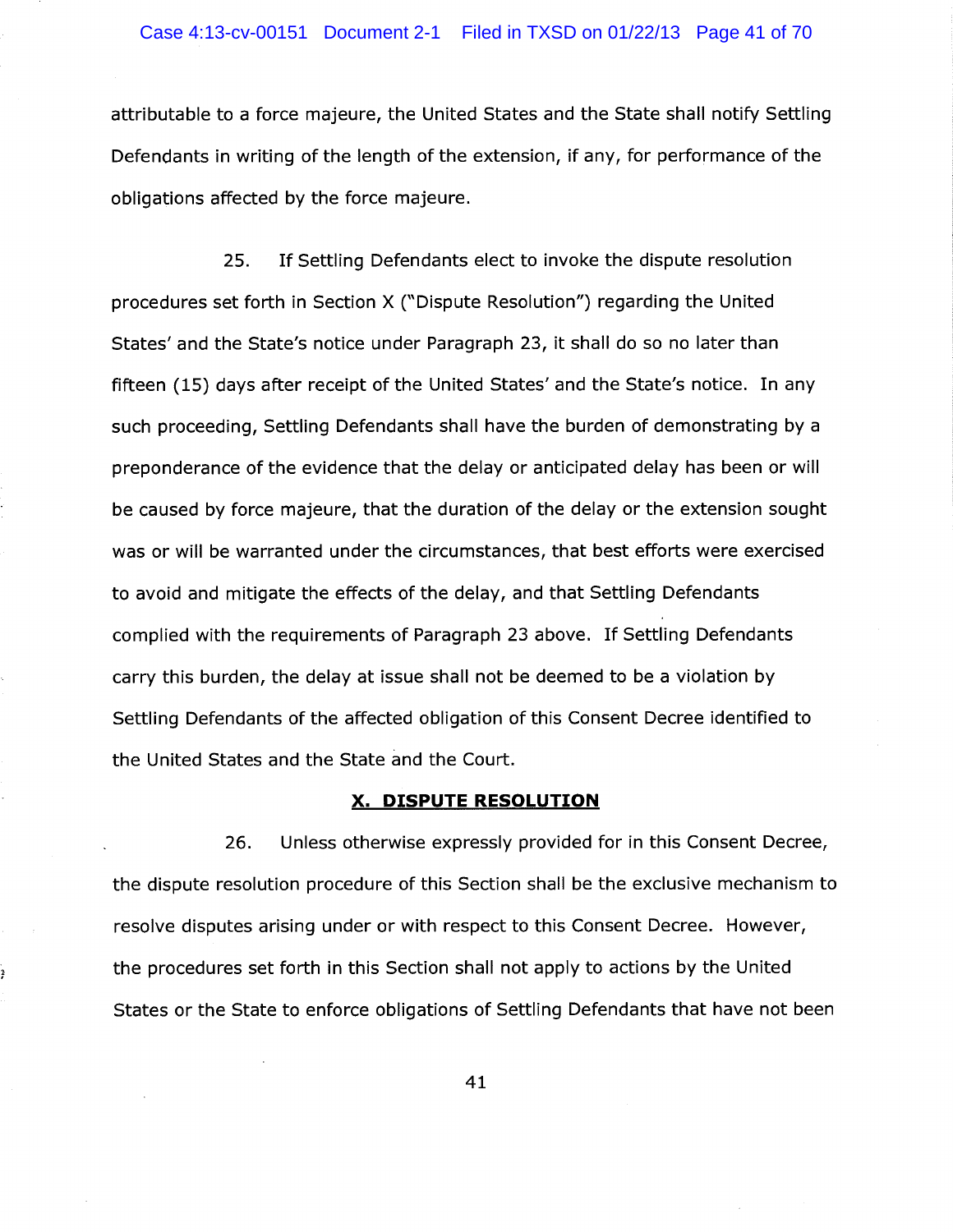disputed in accordance with this Section.

27. Informal Dispute Resolution. Settling Defendants may initiate dispute resolution under this Section by sending a written notice to the United States and the State. The notice shall identify the issue in dispute and Settling Defendants' position on the issue. The Parties shall attempt to resolve the dispute by engaging in good faith informal negotiations. The period for informal negotiations shall not exceed thirty (30) days from the date the notice is sent, unless this time period is modified by written agreement of the Parties. In the event the Parties are unable to reach agreement during such informal negotiation period, the Trustees, individually or jointly, as applicable, shall provide the Settling Defendants with a written summary of their position regarding the issues in dispute within forty-five (45) days from the end of the informal negotiations.

28. Formal Dispute Resolution.

(a) In the event that the Parties cannot resolve a dispute by informal negotiations under the preceding Paragraph, then the position advanced by the Trustees, individually or jointly, as applicable, shall be considered binding on Settling Defendants unless, within thirty (30) days after Settling Defendants receive the Trustees' written summary pursuant to Paragraph 27, Settling Defendants invoke the formal dispute resolution procedures of this Section by serving the United States and the State with a written Statement of Position on the matter in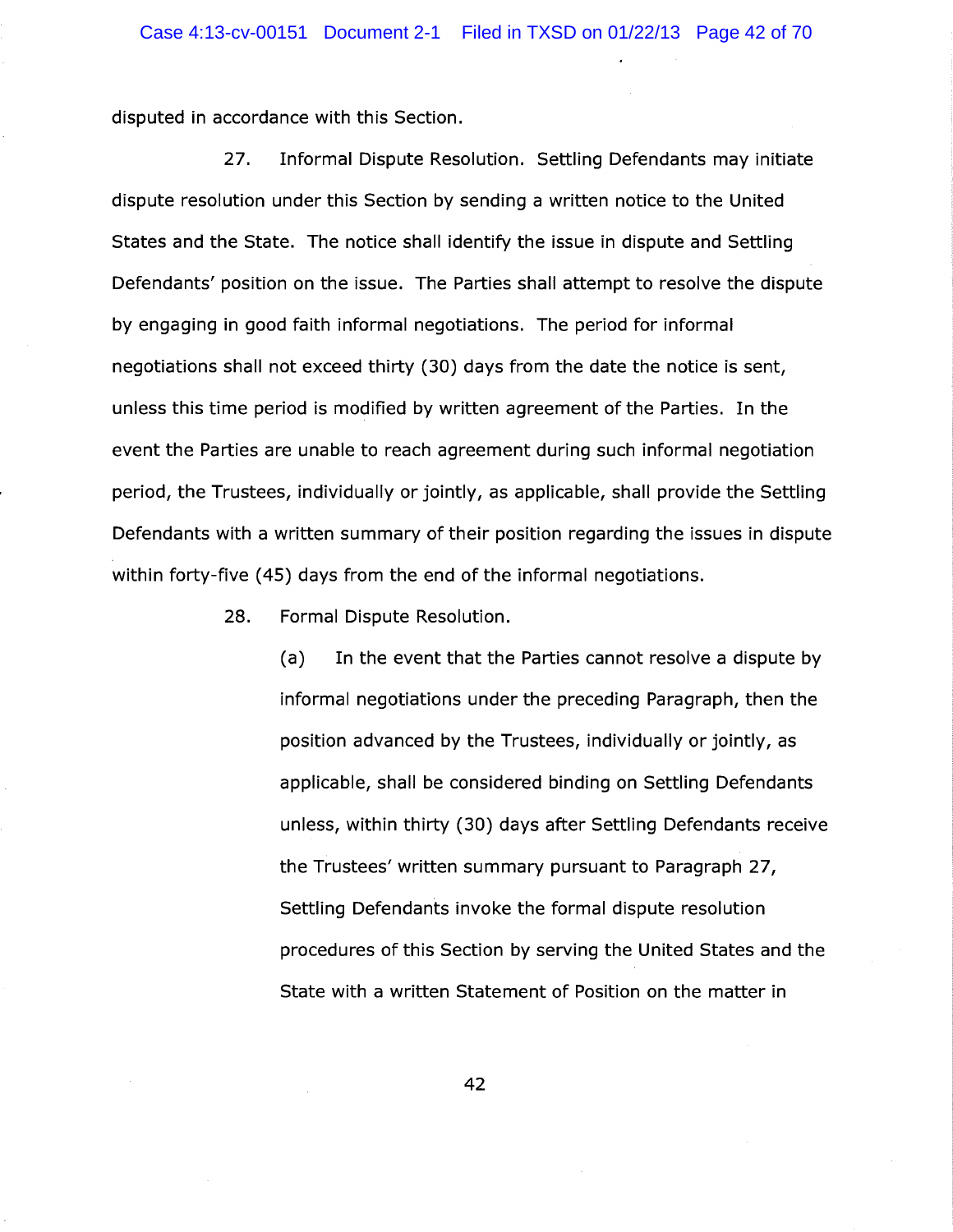dispute, including, but not limited to, any factual data, analysis, or opinion supporting that position and all supporting documentation relied upon by Settling Defendants.

(b) Within sixty (60) days after receipt of Settling Defendants' Statement of Position, the United States and/or the State shall serve on Settling Defendants a Statement(s) of Position, including, but not limited to, any factual data, analysis, or opinion supporting each. position and all supporting documentation relied upon by the United States and/or the State. Within fifteen  $(15)$  days after receipt of the Statement $(s)$ of Position, Settling Defendants may submit a Reply.

(c) An administrative record of the dispute shall be maintained by the United States and/or the State and shall contain all Statements of Position, including supporting documentation, submitted pursuant to this Section. Where appropriate, the United States and the State may allow submission of supplemental Statements of Position by the Parties to the dispute.

(d) The United States and/or the State shall issue a final administrative decision resolving the dispute based on the administrative record described in Paragraph 28c. This decision shall be binding on Settling Defendants, subject only to the right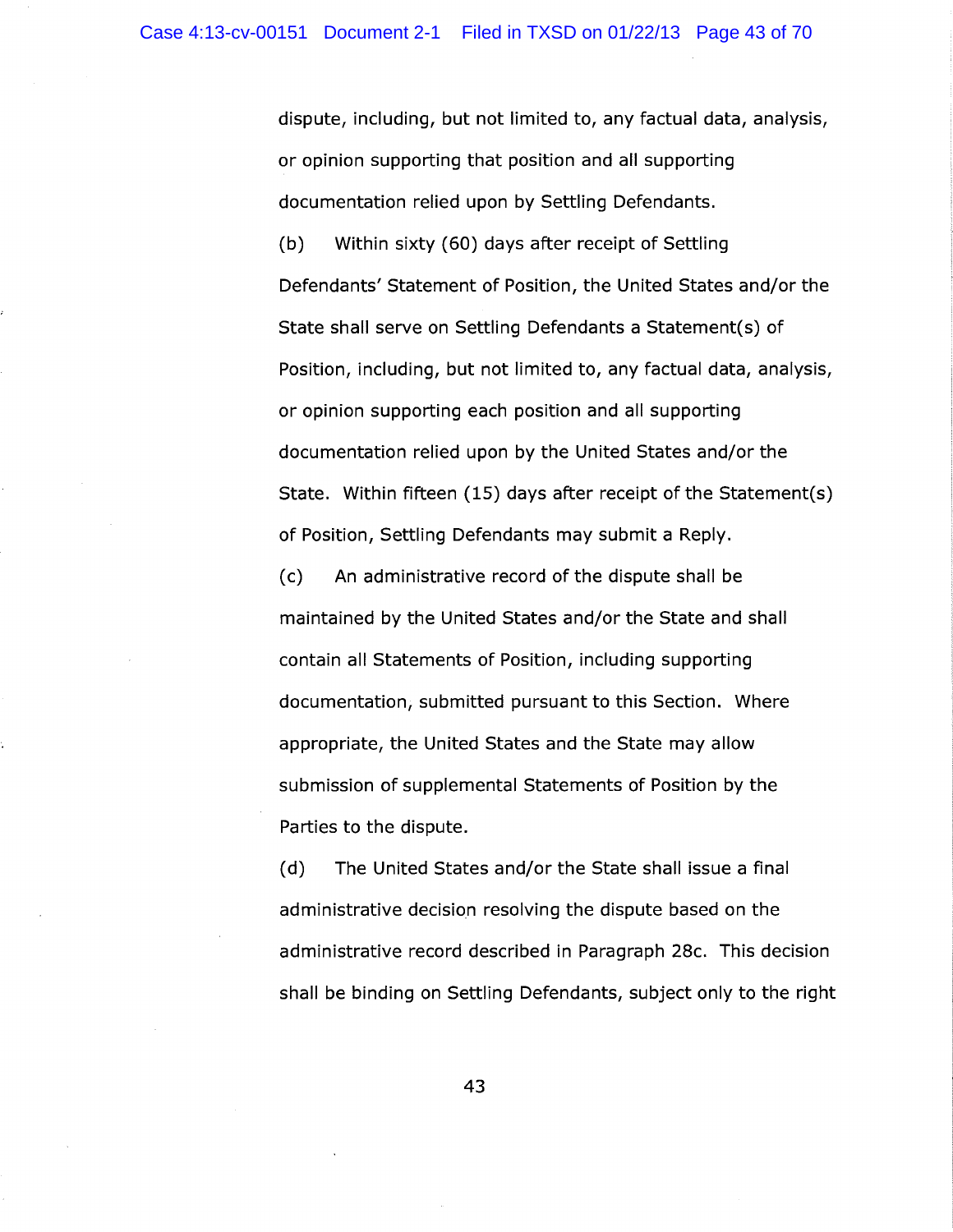to seek judicial review pursuant to Paragraph 28e.

(e) Any administrative decision made by the United States and/or the State pursuant to this Paragraph shall be reviewable by this Court, provided that a motion for judicial review of the decision is filed by Settling Defendants with the Court and served on all Parties within forty-five (45) days of receipt of the United States' and/or the State's final decision. The motion shall include a description of the matter in dispute, the efforts made by the Parties to resolve it, the relief requested, and the schedule, if any, within which the dispute must be resolved to ensure orderly implementation of this Consent Decree. The United States and/or the State may file a response to Settling Defendants' motion.

(f) In proceedings on any dispute governed by this Paragraph, Settling Defendants shall have the burden of demonstrating that the decision of the United States and/or the State is either not in accordance with the requirements of this Consent Decree or otherwise not in accordance with applicable law. Judicial review of the decision of the United States and/or the State shall be on the administrative record compiled pursuant to Paragraph 28c.

(g) The invocation of informal or formal dispute resolution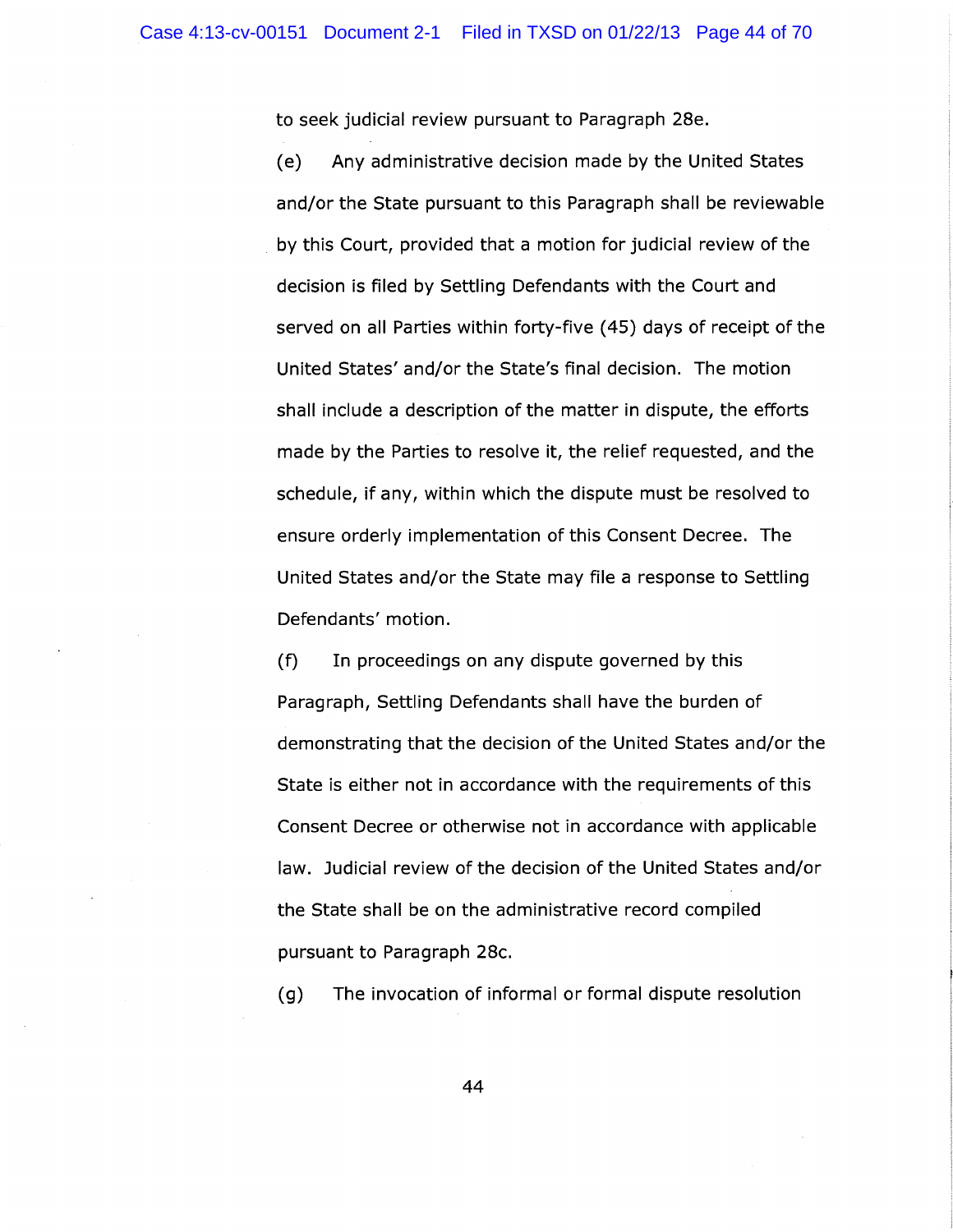procedures pursuant to prior Paragraphs shall not extend, postpone or affect in any way any obligation of Settling Defendants under this Consent Decree that is not directly in dispute, unless the United States and the State or the Court agrees otherwise. Stipulated penalties with respect to the disputed matter shall continue to accrue but payment shall be stayed pending resolution of the dispute. Notwithstanding the stay of payment, stipulated penalties shall accrue from the first day of noncompliance with any applicable provision of this Consent Decree. In the event that Settling Defendants do not prevail on the disputed issue, stipulated penalties shall be assessed and paid as provided in Section XI ("Stipulated Penalties").

#### XI. STIPULATED PENALTIES

29. Settling Defendants shall be liable for stipulated penalties in the amounts set forth in Paragraph 30 to the United States and the State for failure to comply with the requirements of this Consent Decree. "Compliance" by Settling Defendants shall include completion of the activities identified in Paragraphs 12 - 14, as well as compliance with access requirements of Sections XVII and XVIII, within the schedules established in the Consent Decree or any modification thereto.

30. The following stipulated penalties shall accrue per violation per day for Settling Defendants' failure to comply with the time schedules established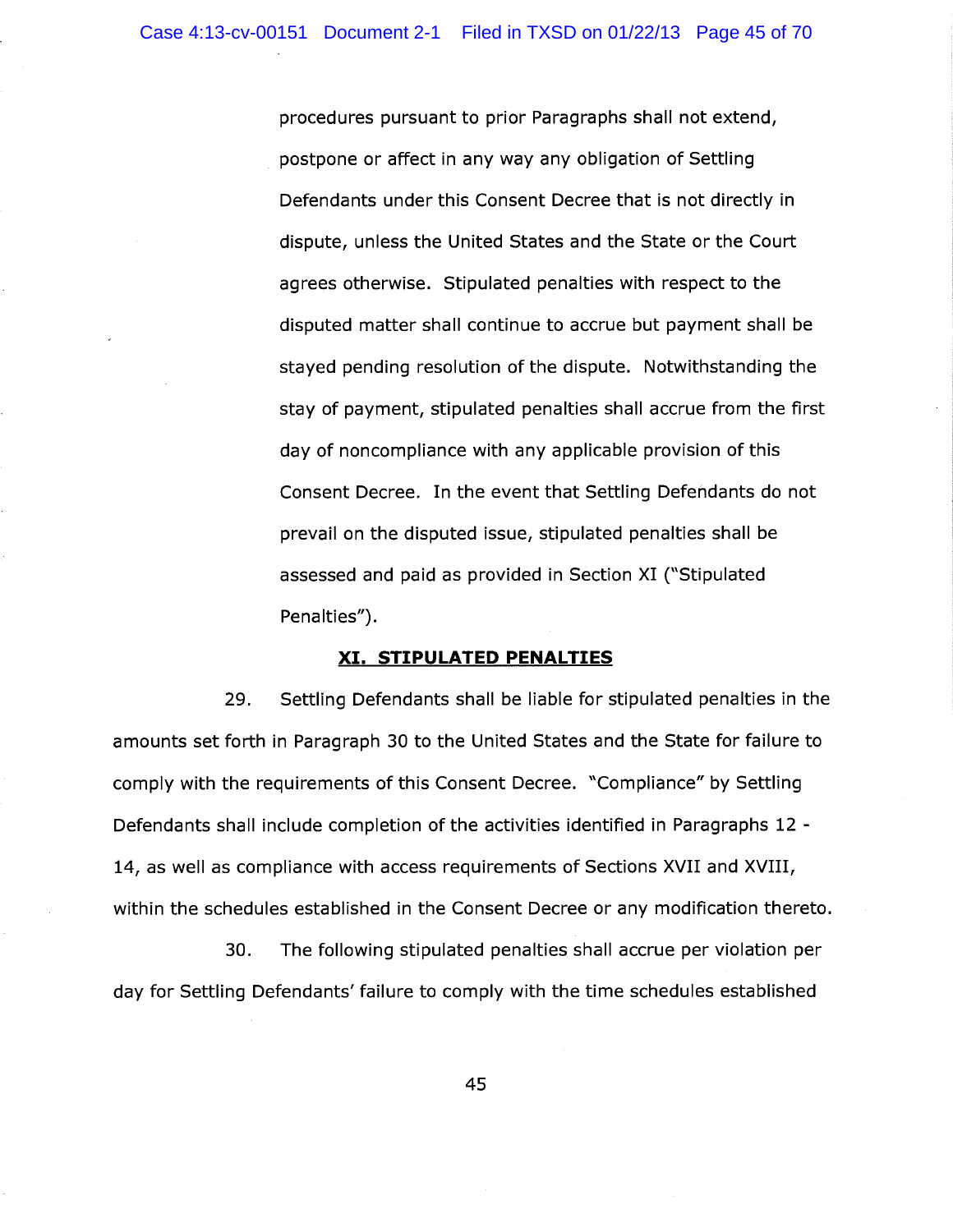for the following implementation requirements:

(a) Failure to timely comply with the requirements under Paragraphs 12 and 13 of this document and the Implementation Plan and the Design Plan: \$500 per day per violation; each day of a violation is a separate violation.

(b) Failure to make the payments required by Section VI in a timely manner: \$500 per day, in addition to the interest required by Paragraph 14.

(c) Failure to provide access in accordance with Sections XVII and XVIII in a timely manner: \$500 per day per violation; each day of a violation is a separate violation.

31. All penalties shall begin to accrue on the day after Settling Defendants should have performed an obligation specified in Paragraphs 12 - 14 , or under the access requirements, of this Consent Decree, the Implementation Plan, or the Design Plan, and shall continue to accrue through the day Settling Defendants comply with the obligation. Nothing herein shall prevent the simultaneous accrual of separate penalties for separate violations of this Consent Decree. Notwithstanding any other provision of this Section, the United States and the State, in their unreviewable discretion, may waive any portion of stipulated penalties owed to them that have accrued pursuant to this Consent Decree.

32. Following the determination by the Trustees, individually or jointly, that Settling Defendants failed to comply with one of the requirements of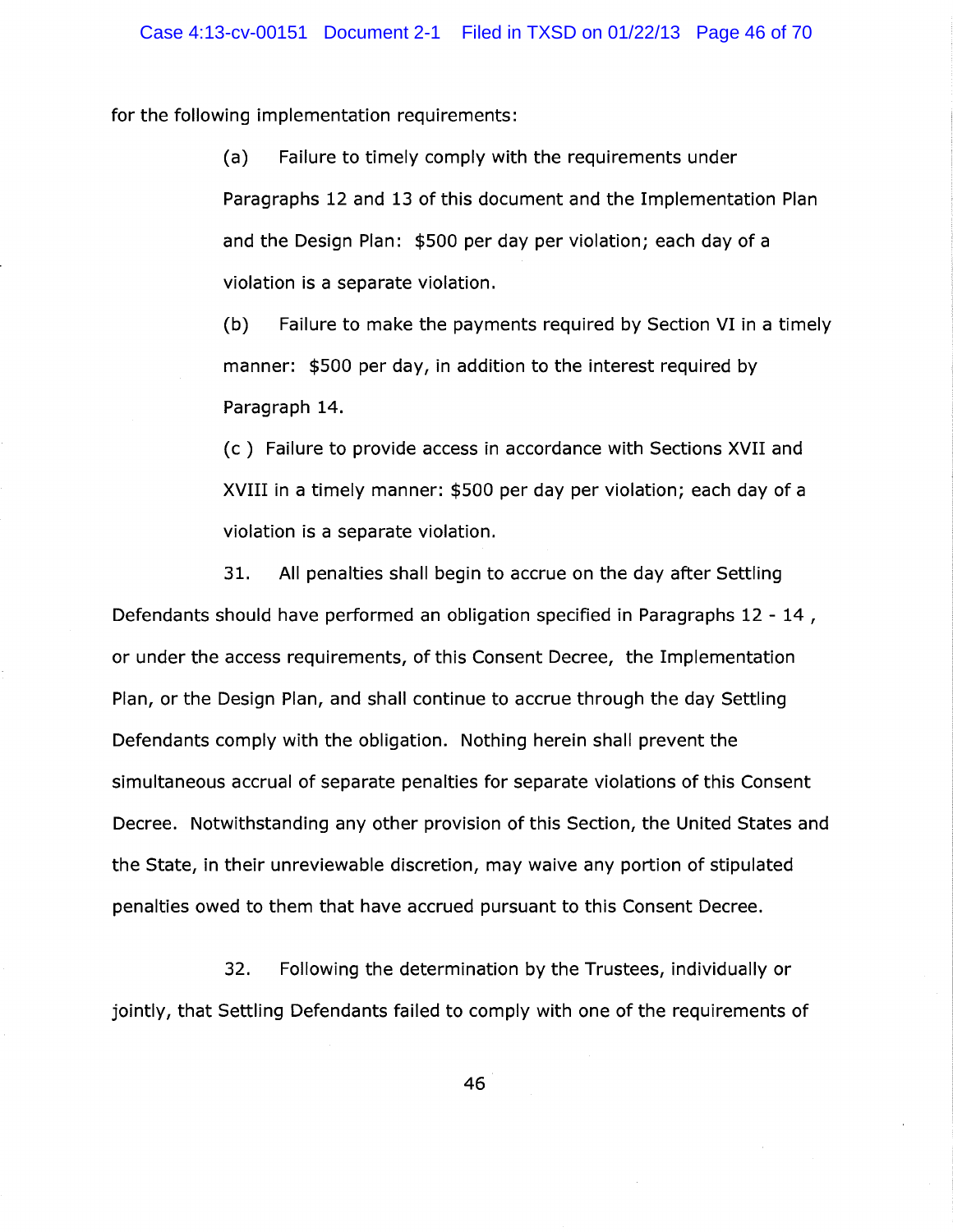this Consent Decree listed above, the Trustees may give Settling Defendants written notification of the same and describe the noncompliance. The Trustees may send Settling Defendants a written demand for the payment of penalties. Penalties shall accrue and are due as provided in this Section regardless of whether the Trustees have notified Settling Defendants of a violation. All stipulated penalties due under this Section shall be due and payable within thirty (30) days of Settling Defendants' receipt of a demand for payment from the United States and/or the State, unless Settling Defendants invoke dispute resolution under Section X of this Consent Decree. If Settling Defendants invoke dispute resolution under Section X, then stipulated penalties shall be due at the time specified in Paragraph 33. Stipulated penalties shall be paid 50% to the United States and 50% to the State. Interest shall accrue on unpaid stipulated penalties at the rates set forth in Paragraph 14c (3) beginning on the thirty-first (31) day after Settling Defendants' receipt of the demand for stipulated penalties.

> (a) All payments to the United States under this Section shall be paid by certified check made payable to "U.S. Department of Justice." This payment shall be mailed to the U.S. Attorney's Office, Southern District of Texas, P.O. Box 61129, Houston, Texas 77208, referencing "United States and the State of Texas v. GB Biosciences et al., USAO File Number: [to be provided upon filing of Complaint], DOJ Case Number 90-5-1-1-09071" and the name and address of the party making payment.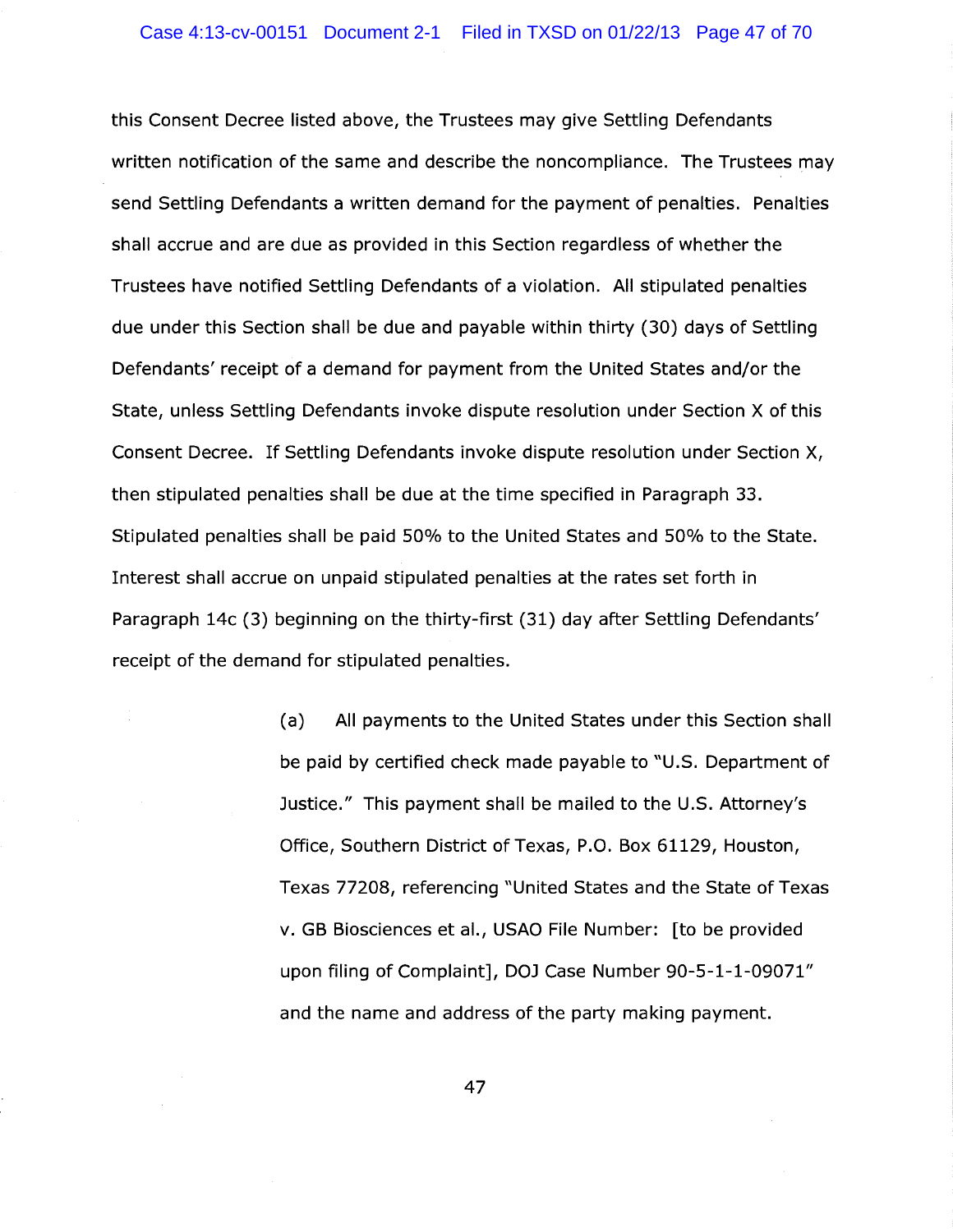Copies of the check and notice shall be sent to the Parties as specified in Section VII (Trustee and Settling Defendants' Contact Persons).

(b) All payments made to the State under this Section shall be paid by certified check made payable to the "State of Texas." This payment should be mailed to the Chief, Environmental Protection Division, Texas Attorney General's Office, P.O. Box 12548, Austin, TX 78711. The check shall bear the identifying number AG# 093101277 and AG# 062427026 ".

33. In the event Settling Defendants fail to pay stipulated penalties when due, the United States and/or the State may institute a legal proceeding to collect such penalties, as well as interest accruing on any unpaid balance, as provided by law. Pursuant to Paragraph 33, however, stipulated penalties continue to accrue during dispute resolution but are not due and payable until there is resolution of the dispute as provided below.

> (a) If the dispute is resolved by agreement, accrued penalties agreed to be owed shall be paid to the United States and the State within twenty-five (25) days of the agreement;

> (b) If the dispute is appealed to this Court and the Plaintiff $(s)$ prevail in whole or in part, Settling Defendants shall pay all accrued penalties determined by the Court to be owed to the United States and the State within sixty (60) days of receipt of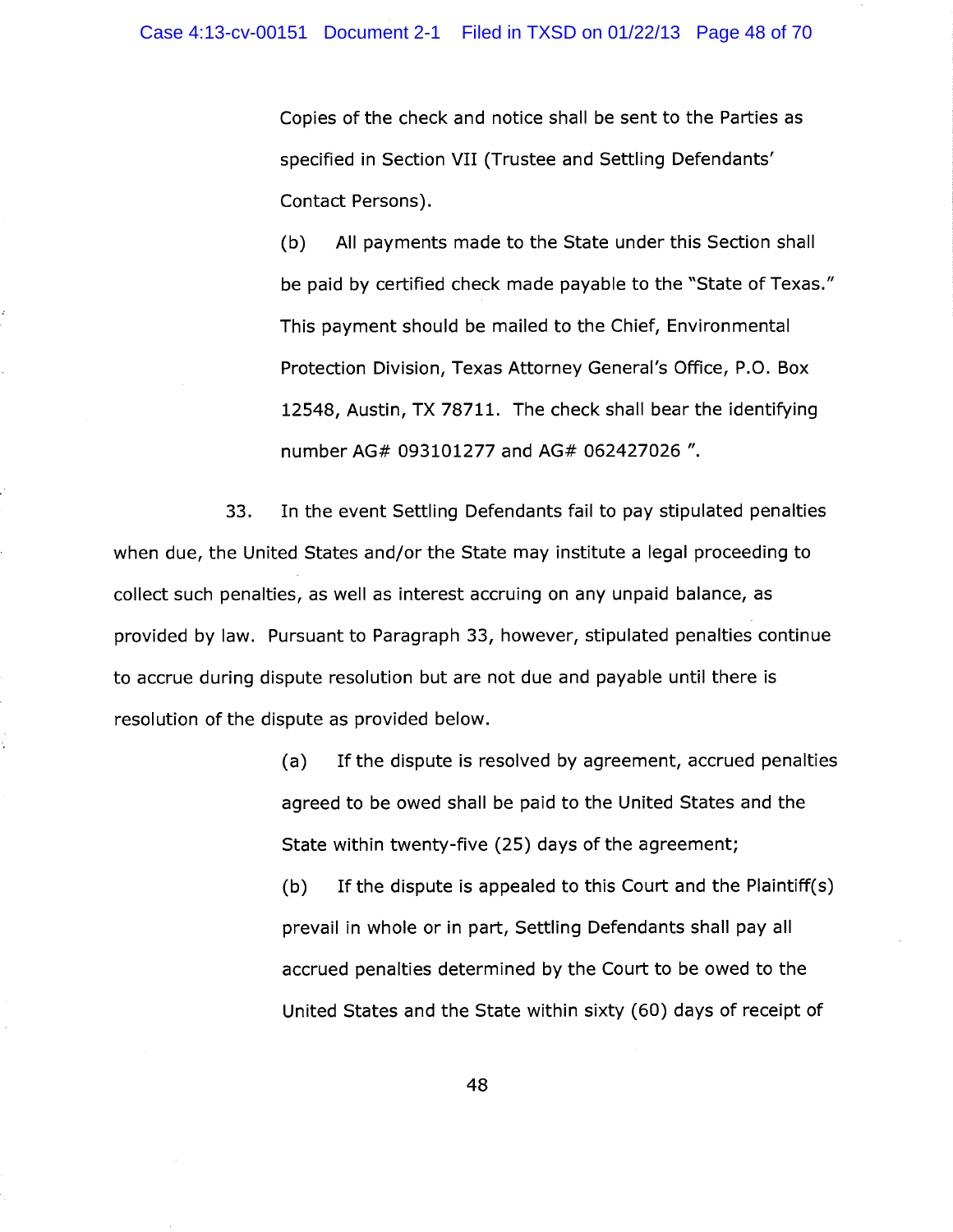the Court's decision or order, except as provided by Paragraph 33c below. The Settling Defendants shall not be required to pay any stipulated penalties related to the appealed disputed issue if they prevail upon that disputed issue in Court;

(c) If the District Court's decision is appealed by any Party, Settling Defendants shall pay all accrued penalties determined by the District Court to be owed to the United States and the State into an interest-bearing escrow account within sixty (60) days of receipt of the Court's decision or order. Penalties shall be paid into this account as they continue to accrue, at least every sixty (60) days. Within fifteen (15) days of the final appellate court decision, the escrow agent shall pay the balance of the account to the United States and the State, or Settling Defendants to the extent that they prevail.

## XII. COVENANTS NOT TO SUE BY THE UNITED STATES AND THE STATE

34. In consideration of the satisfactory performance by Settling Defendants of all of their obligations under this Consent Decree, and except as specifically provided in Paragraphs 35-39, the United States and the State each hereby covenant not to sue or to take any civil or administrative action against Settling Defendants for Natural Resource Damages. With respect to all obligations under this Consent Decree, these covenants not to sue shall take effect upon Settling Defendants' successful completion of the obligations in Section V (Natural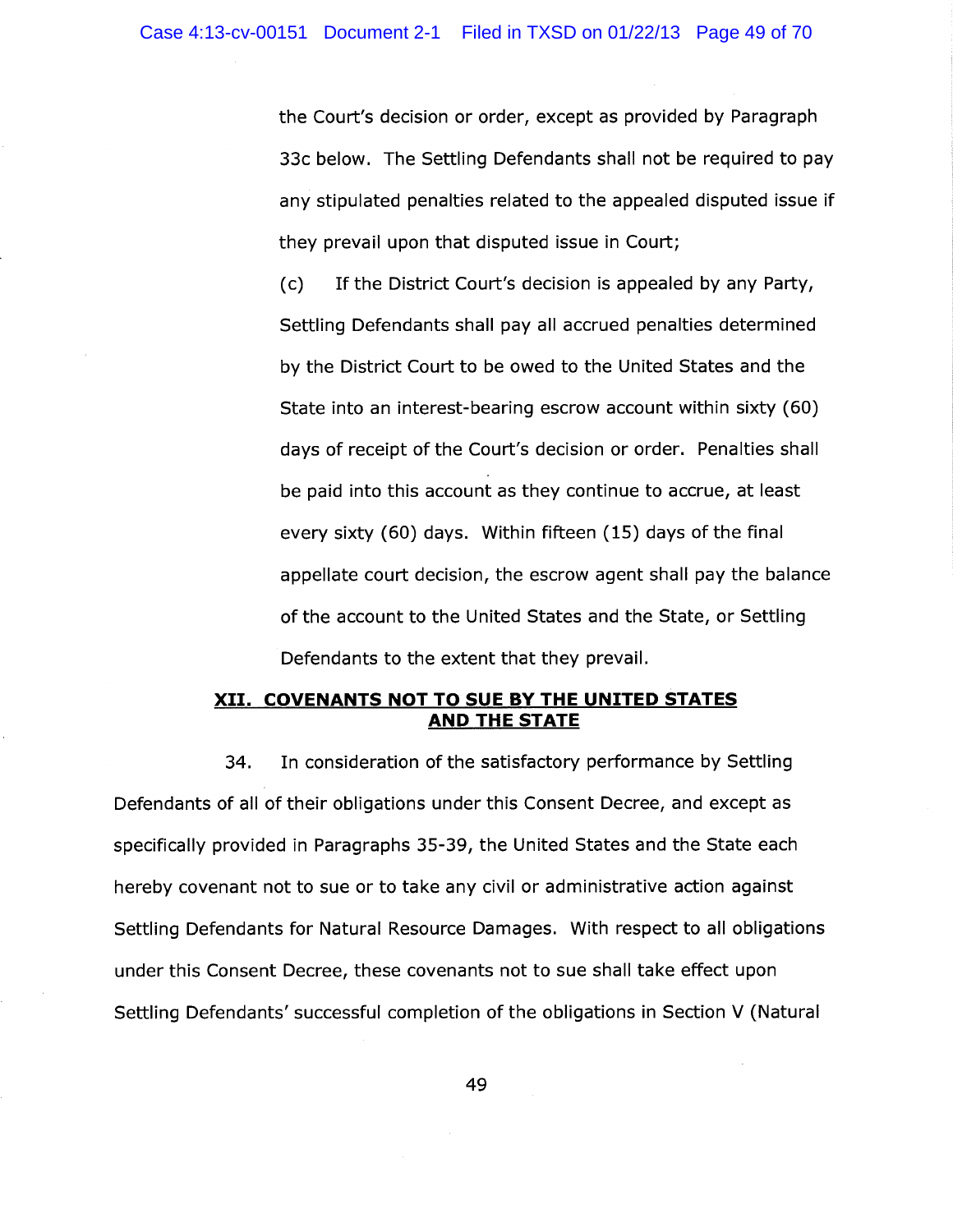Resource Damage Restoration Requirements) of this Consent Decree and the receipt by the Trustees of all payments due pursuant to both Section VI (Costs Reimbursement) and (as applicable) Section XI (Stipulated Penalties), whichever occurs last. These covenants not to sue are conditioned upon the satisfactory performance by Settling Defendants of their obligations under this Consent Decree. These covenants not to sue extend only to Settling Defendants and do not extend to any other person.

## XIII. RESERVATION OF RIGHTS BY THE UNITED STATES AND THE STATE

35. Notwithstanding any other provision of this Consent Decree, the United States and the State reserve, and this Consent Decree is without prejudice to, the right to institute proceedings in this action or in a new action, or to issue an administrative order seeking to compel Settling Defendants to reimburse the United States and the State for additional Natural Resource Damages if:

> (a) conditions, including the release of hazardous substances at or from the Site, that previously were unknown to the Trustees are discovered after the Date of Lodging of this Consent Decree and these conditions cause or contribute to new or additional injuries to, losses of, or destruction of natural resources, or new or additional service losses;

(b) information about the release of hazardous substances at or from the Site that previously was unknown to the Trustees is received,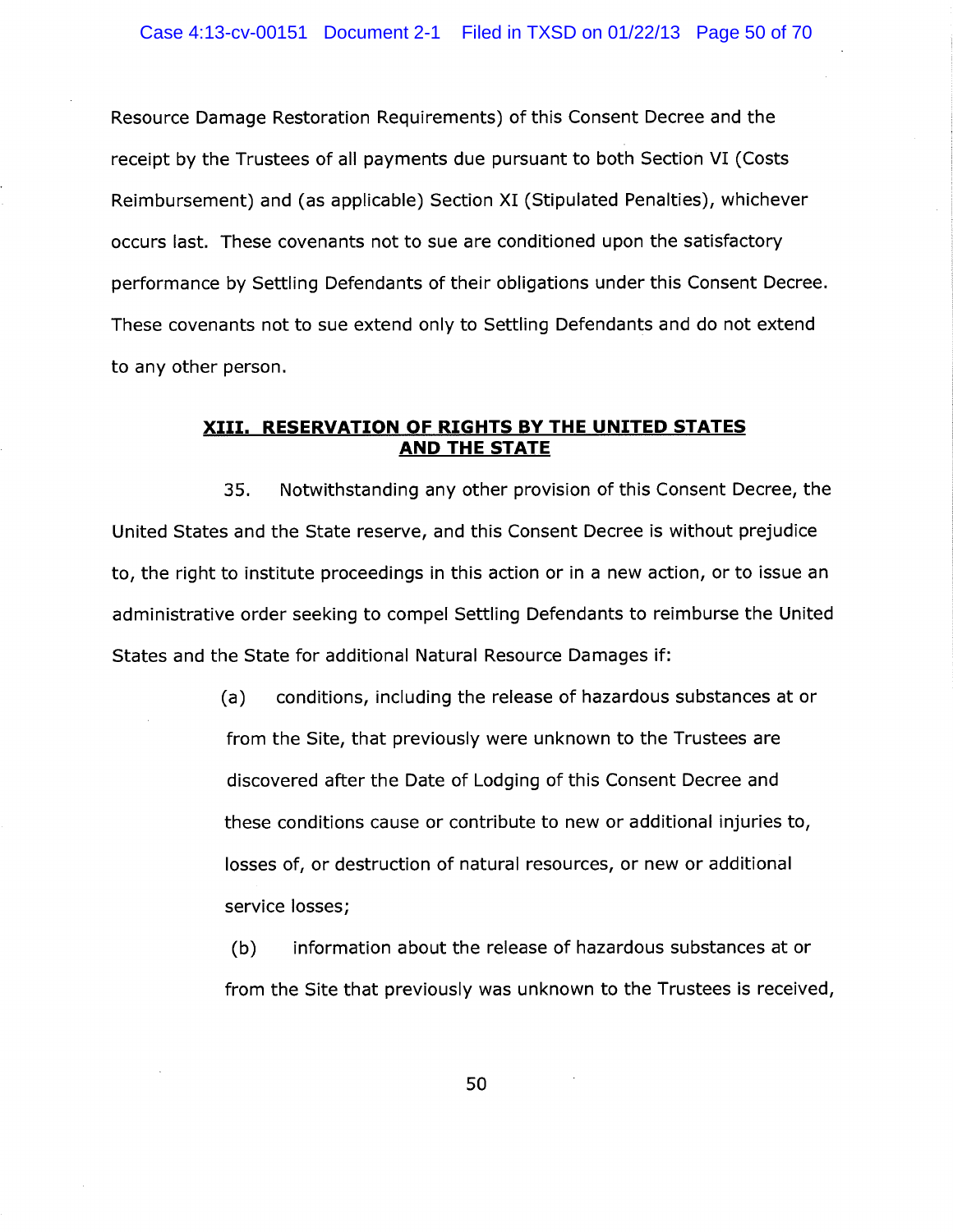in whole or in part, after the Date of Lodging of this Consent Decree, and this information together with any other relevant information indicates that there are new or additional injuries to, losses of, or destruction of natural resources, or new or additional service losses. For purposes of this provision, the information and conditions known to the Trustees shall include only the information and the conditions set forth in the administrative record supporting the DARP/EA.

36. Nothing in the Consent Decree is intended to be, nor shall be construed as, a release from liability or a covenant not to sue for any claim or cause of action, administrative or judicial, for the following:

> (a) Settling Defendants' failure to pay the Trustees' Future Costs, to complete the Restoration Projects and related obligations described in Section V (Natural Resource Damage Restoration Requirements), or to comply with any other obligation or requirement of this Consent Decree;

(b) claims brought on behalf of the United States and the State, including State and Federal agencies, for costs, damages, and expenses of any sort other than for Natural Resource Damages, Past Costs and Future Costs, that are the subject of this Consent Decree; (c) liability arising from any past, present, or future releases of hazardous substances other than the releases at or from the Site that are the subject of this Consent Decree;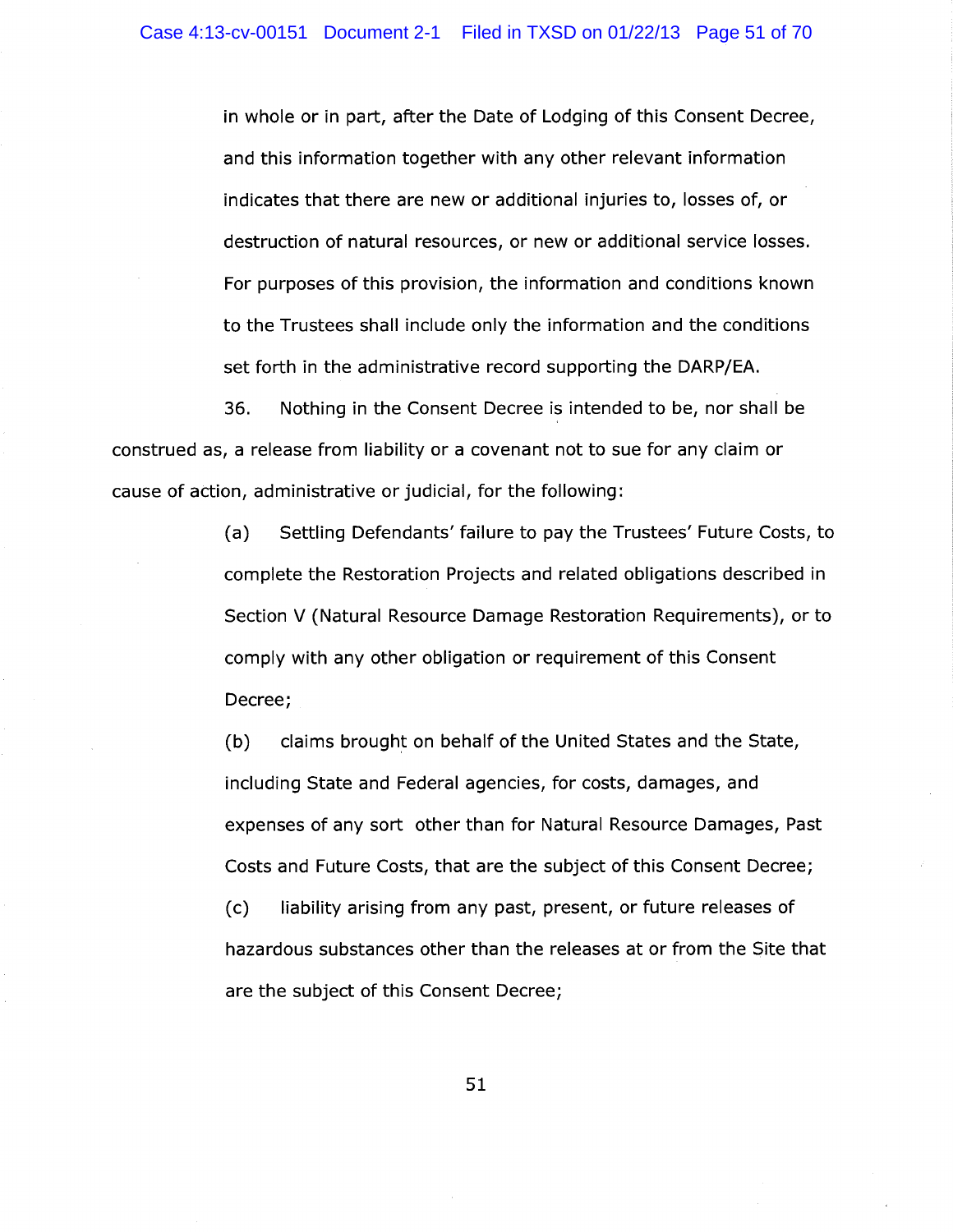(d) liability arising from any releases of hazardous substances from any site or location that is not the subject of this Natural Resource Damage Consent Decree, including, but not limited to, any hazardous substance taken from the Site and disposed of at another site or location;

(e) liability for violations of federal and state law that occur during or incident to the implementation and/or monitoring of the Restoration Project;

(f) criminal liability; and

(g) any matter not expressly included in the covenant not to sue for Natural Resource Damages set forth in Section XII (Covenants Not to Sue by the United States and the State) of this Consent Decree.

37. The failure of the Trustees to insist upon strict and prompt performance of any provision of this Consent Decree shall not operate as a waiver of any requirement of this Consent Decree or of the United States' and the State's right to insist on prompt compliance in the future with such provision, and shall not prevent a subsequent action by the United States and the State to enforce such a provision.

38. In any subsequent administrative or judicial proceeding initiated by the United States or the State for injunctive relief, recovery of response costs, or other appropriate relief relating to the Site, Settling Defendants may contest any claims reserved by the United States and the State of Texas in this Consent Decree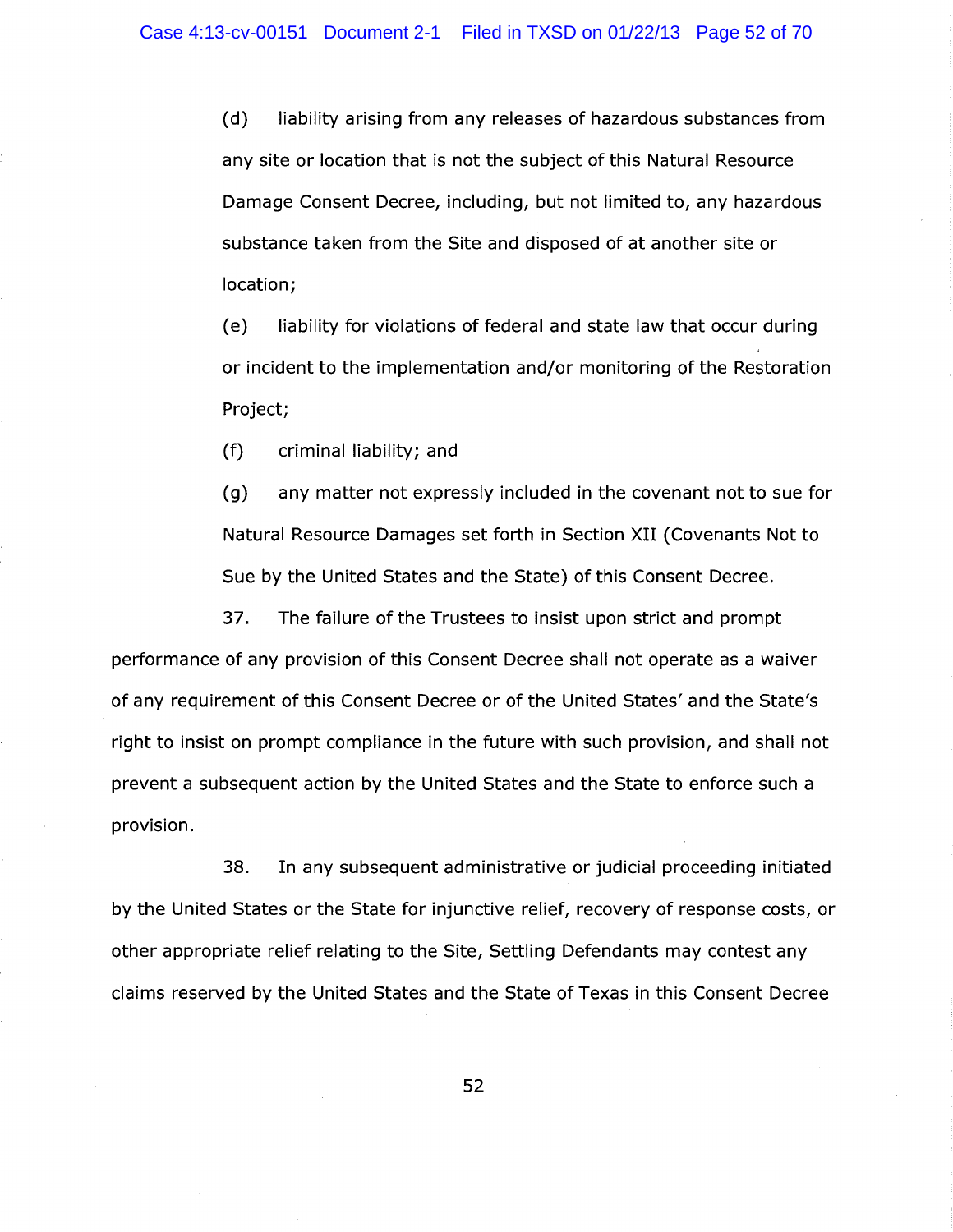### Case 4:13-cv-00151 Document 2-1 Filed in TXSD on 01/22/13 Page 53 of 70

and Settling Defendants may claim any defense available to them except that Settling Defendants shall not assert, and may not maintain, any defense or claim based upon the principles of waiver, res judicata, collateral estoppel, issue preclusion, claim-splitting, or other defenses based upon any contention that the claim raised by the United States or the State in subsequent proceedings was or should have been brought in the instant case; provided, however, that nothing in this Paragraph affects the enforceability of the covenants not to sue set forth in Section XII (Covenants Not to Sue by the United States and the State).

39. Except as provided for in this Consent Decree, the United States and the State retain all authority and reserve all rights to take any and all action authorized by law.

### XIV. COVENANTS BY SETTLING DEFENDANTS

40. Settling Defendants hereby covenant not to sue and agree not to assert any claims or causes of action against the United States or the State for any claims arising from or relating to the Restoration Project or any claims arising from or relating to Natural Resource Damages pursuant to any Federal, State, or common law, including but not limited to the following:

> (a) Any direct or indirect claim for reimbursement for Natural Resource Damages from the Hazardous Substance Superfund (established pursuant to the Internal Revenue Code, 26 U.S.C. § 9507) through Sections 107, 111, 112, and 113 of CERCLA, 42 U.S.C. §§ 9607, 9611, 9612, and 9613, or any other provision of State or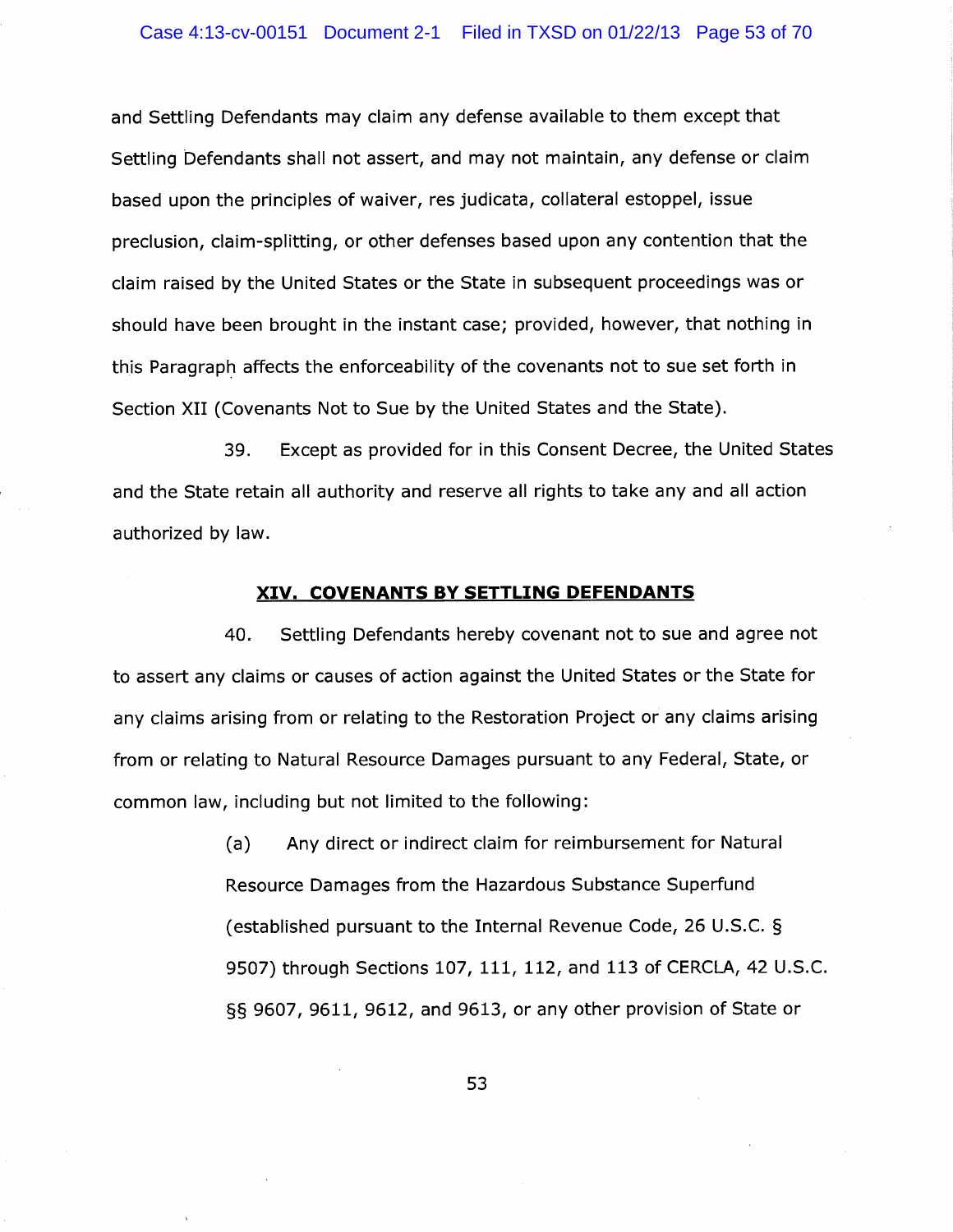Federal law; or

(b) Any claims arising out of activities related to the Restoration Project, including without limitation, claims based on the Trustees' selection of the Restoration Project, oversight of the Restoration Project, and/or approval of plans for such activities.

41. Settling Defendants hereby covenant not to oppose entry of this Consent Decree by this Court or to challenge any provision of this Consent Decree unless the United States or the State notifies them in writing that it no longer supports entry of the Consent Decree.

42. Nothing in this Consent Decree shall be deemed to constitute preauthorization of a claim within the meaning of Section 111 of CERCLA, 42 U.S.C. § 9611, or 40 C.F.R. § 300.700(d).

43. Notwithstanding any other provision of this Consent Decree, this Consent Decree is without prejudice to all rights of Settling Defendants with respect to all matters other than those expressly specified in the covenants set forth in Paragraphs 40, 41 and 42.

## XV. EFFECT OF SETTLEMENT; CONTRIBUTION PROTECTION

44. Nothing in this Consent Decree shall be construed to create any rights in, or grant any cause of action to, any person not a Party to this Consent Decree. The preceding sentence shall not be construed to waive or nullify any rights that any person not a signatory to this Consent Decree may have under applicable law. Except as otherwise provided herein, each of the Parties expressly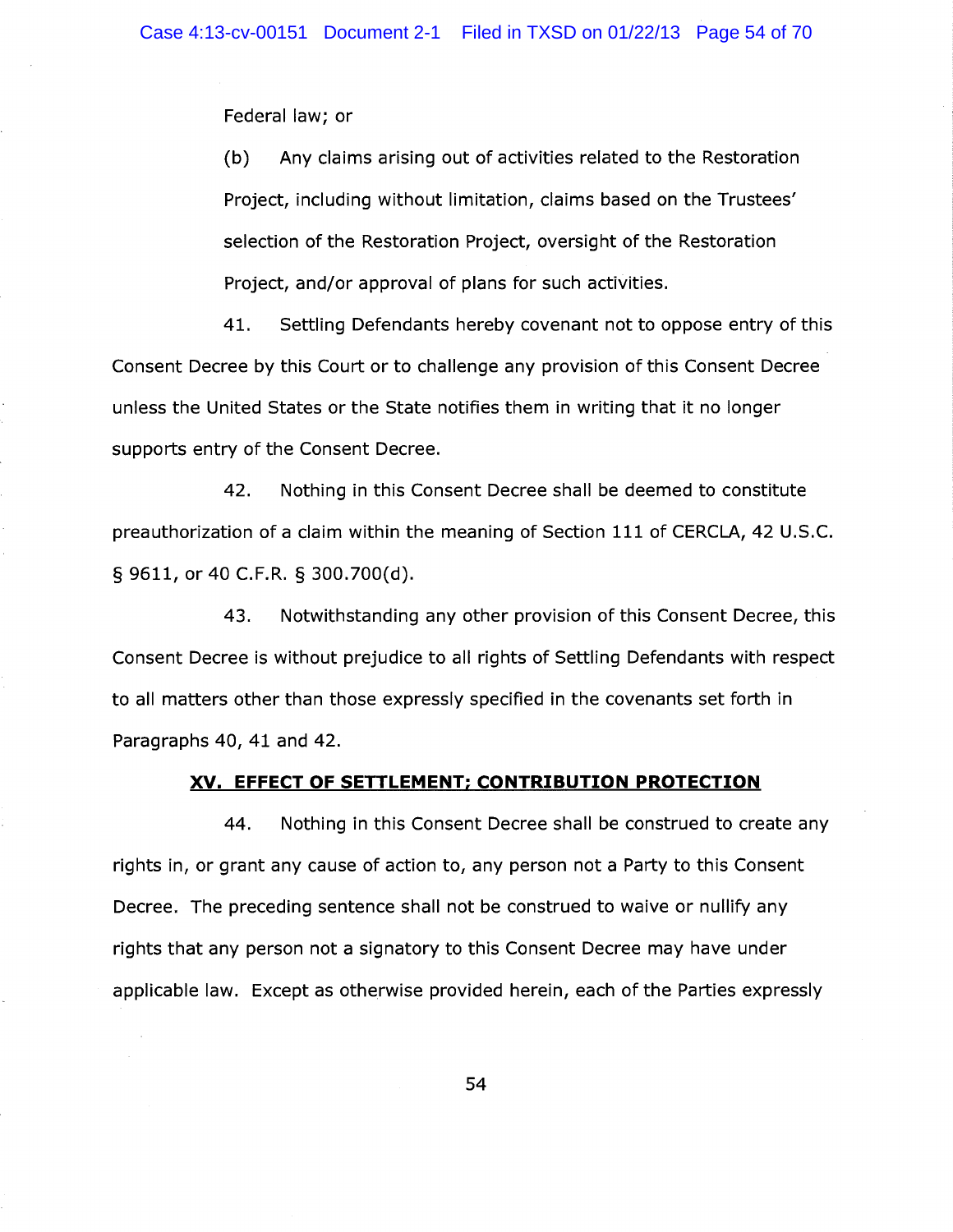reserves any and all rights (including, but not limited to, any right of contribution against third parties), defenses, claims, demands, and causes of action which each Party may have with respect to any matter, transaction, or occurrence relating in any way to Natural Resource Damages against any person not a Party hereto.

45. The Parties agree, and by entering into this Consent Decree this Court finds, that Settling Defendants are entitled, as of the Date of Entry of this Consent Decree, to protection from contribution actions or claims as provided by Section  $113(f)(2)$  of CERCLA, 42 U.S.C. § 9613(f)(2), for the Natural Resource Damages.

### XVI. CERTIFICATION

46. Settling Defendants certify that, to the best of their knowledge and belief, they (or as applicable their officers, employees, contractors, agents and/or any person acting on their behalf) have fully and accurately disclosed to the Trustees all information requested by the Trustees regarding potential Natural Resource Damages at the Site which are currently in the possession of Settling Defendants' officers, employees, contractors, agents, and/or any person acting on their behalf, that relate in any way to the releases of hazardous substances at or from the Site.

47. Each undersigned representative of a Party to this Consent Decree certifies that he or she is fully authorized to enter into the terms and conditions of this Consent Decree and to execute and legally bind such Party to this document.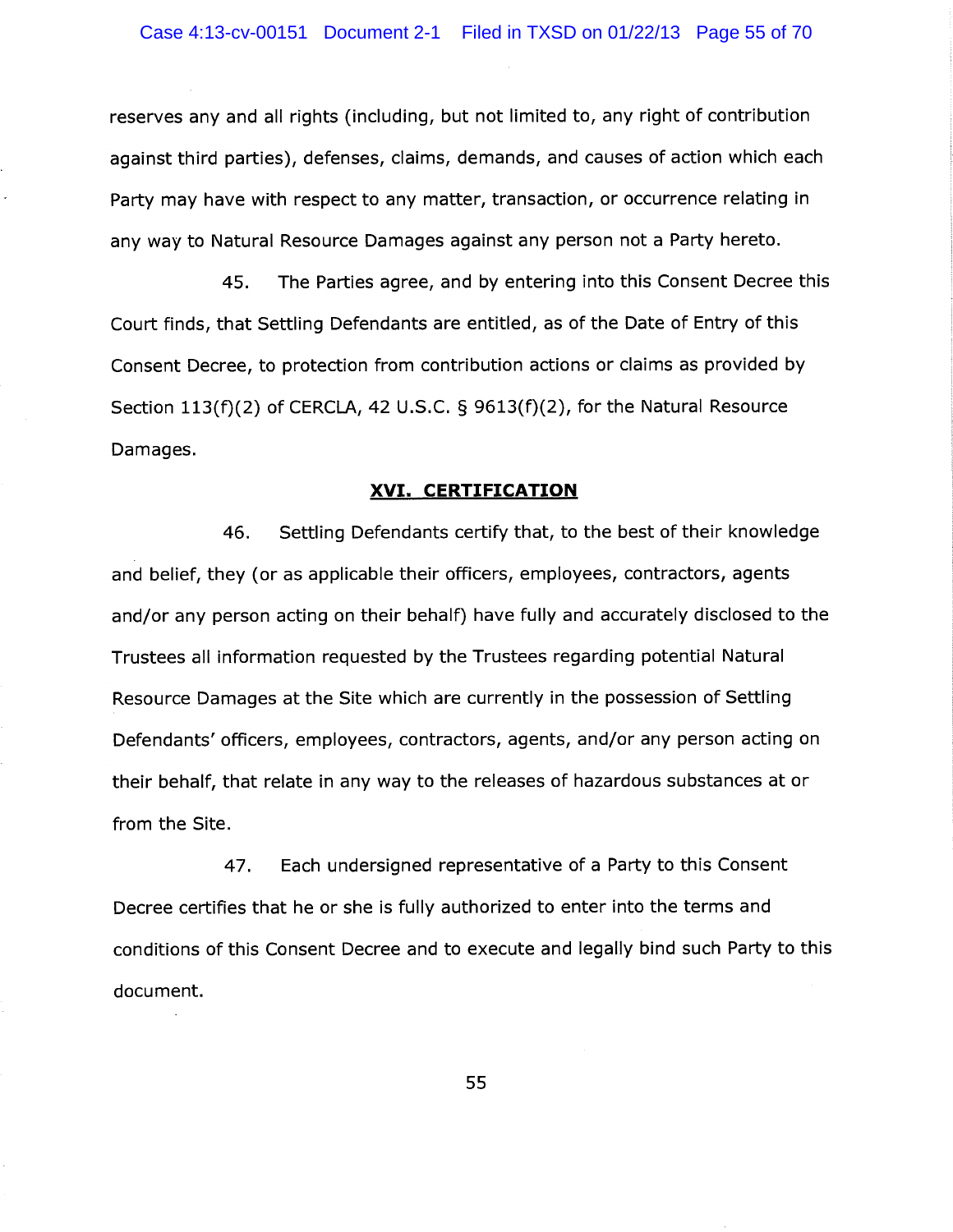### XVII. ACCESS

48. The Settling Defendants shall provide to the Trustees and their designated representatives, access at reasonable times to all locations used in implementing the Restoration Projects, including to all areas of the Restoration Projects to the extent under Settling Defendants' control, as well as all vessels used by the Settling Defendants, or their contractors, for any purpose relating to the implementation and oversight of the Restoration Projects, to future monitoring, or to corrective action pertaining to the Restoration Projects, or for the enforcement of this Consent Decree, including but not limited to:

> (a) Interviewing the Settling Defendants' personnel involved in field work conducted pursuant to the Implementation Plan;

> (b) Inspecting records, and/or operating logs related to construction of the BNC Wetlands Restoration Project;

(c) Reviewing the progress of the Settling Defendants in implementing the BNC Wetlands Restoration Project;

(d) Conducting such sampling, tests or other actions as the Trustees and/or their representatives deem appropriate for implementation and oversight of the BNC Wetlands Restoration Project, for future monitoring, for corrective action pertaining to the BNC Wetlands Restoration Project, or for the enforcement of this Consent Decree;

(e) Using a camera, sound recording, or other documentary equipment to make or preserve observations or measurements and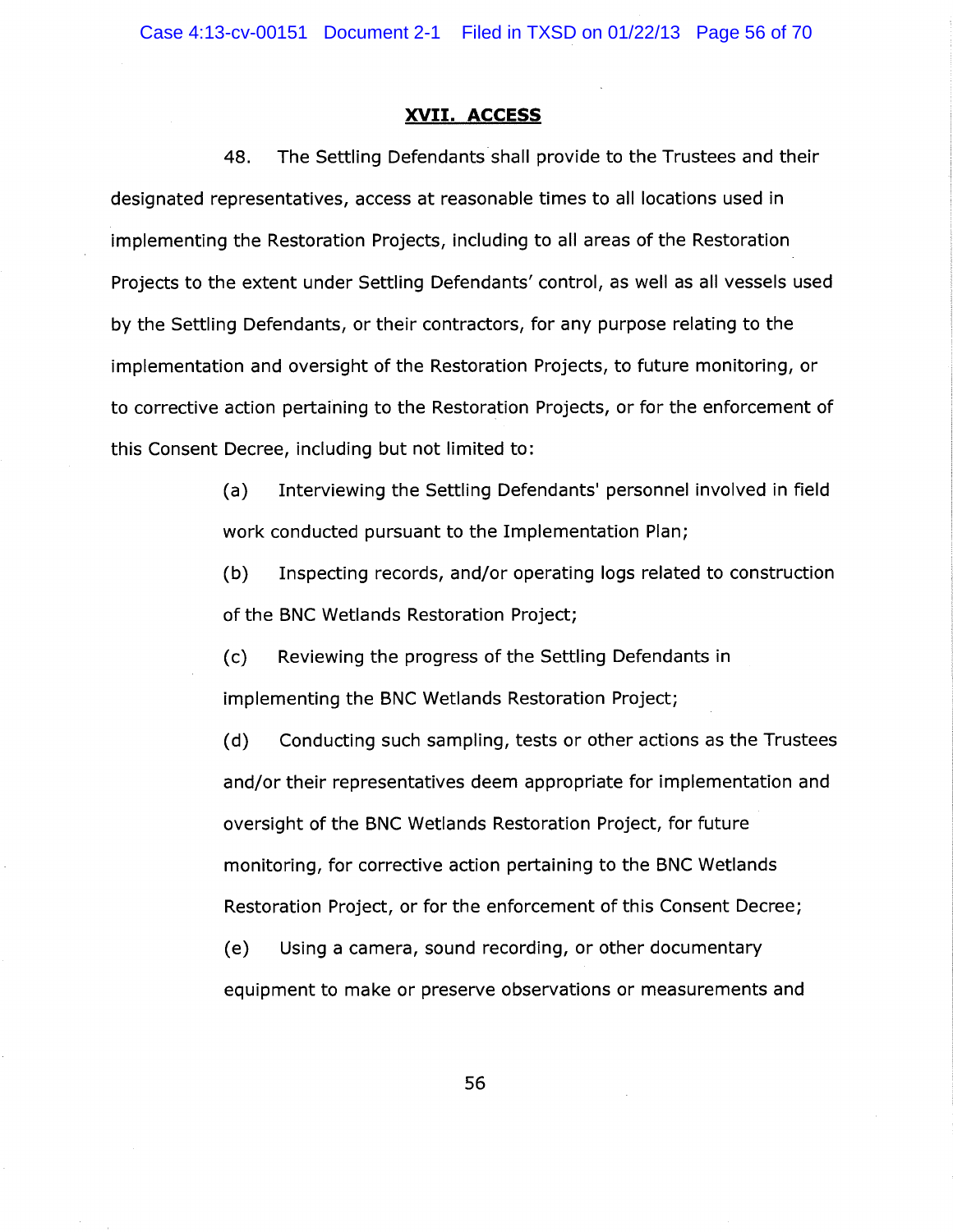Settling Defendants may utilize their own documentary equipment in addition to any documentary equipment utilized by Trustees; and (f) Verifying any reports or data that the Settling Defendants submit to the Trustees.

49. Settling Defendants acknowledge the right of the Trustees and their designated representatives to be present at all times that the Settling Defendants, including their contractor(s) or subcontractor(s), are performing any work or activity involved in implementing the Restoration Projects. The Trustees may designate other representatives, including, but not limited to, Federal and State employees, and Federal and State contractors and consultants, to observe, monitor, assess or assist in overseeing the progress of the Restoration Projects.

50. The Settling Defendants and/or their representatives may accompany the Trustees and/or their representatives whenever and wherever they are present at the Restoration Projects but may not delay or impede any access or activities of the Trustees authorized under this Section. If the Trustees conduct any sampling for the purpose of oversight of the Settling Defendants' implementation of the BNC Wetlands Restoration Project or enforcement of this Consent Decree, the Trustees will provide, upon timely request, splits of such samples to Settling Defendants' designated representative. Further, with respect to any samples taken from the BNC Wetlands Restoration Project for the purpose of oversight of the Settling Defendants' implementation of the Restoration Project or enforcement of this Consent Decree, copies of the results of any analyses or tests on such samples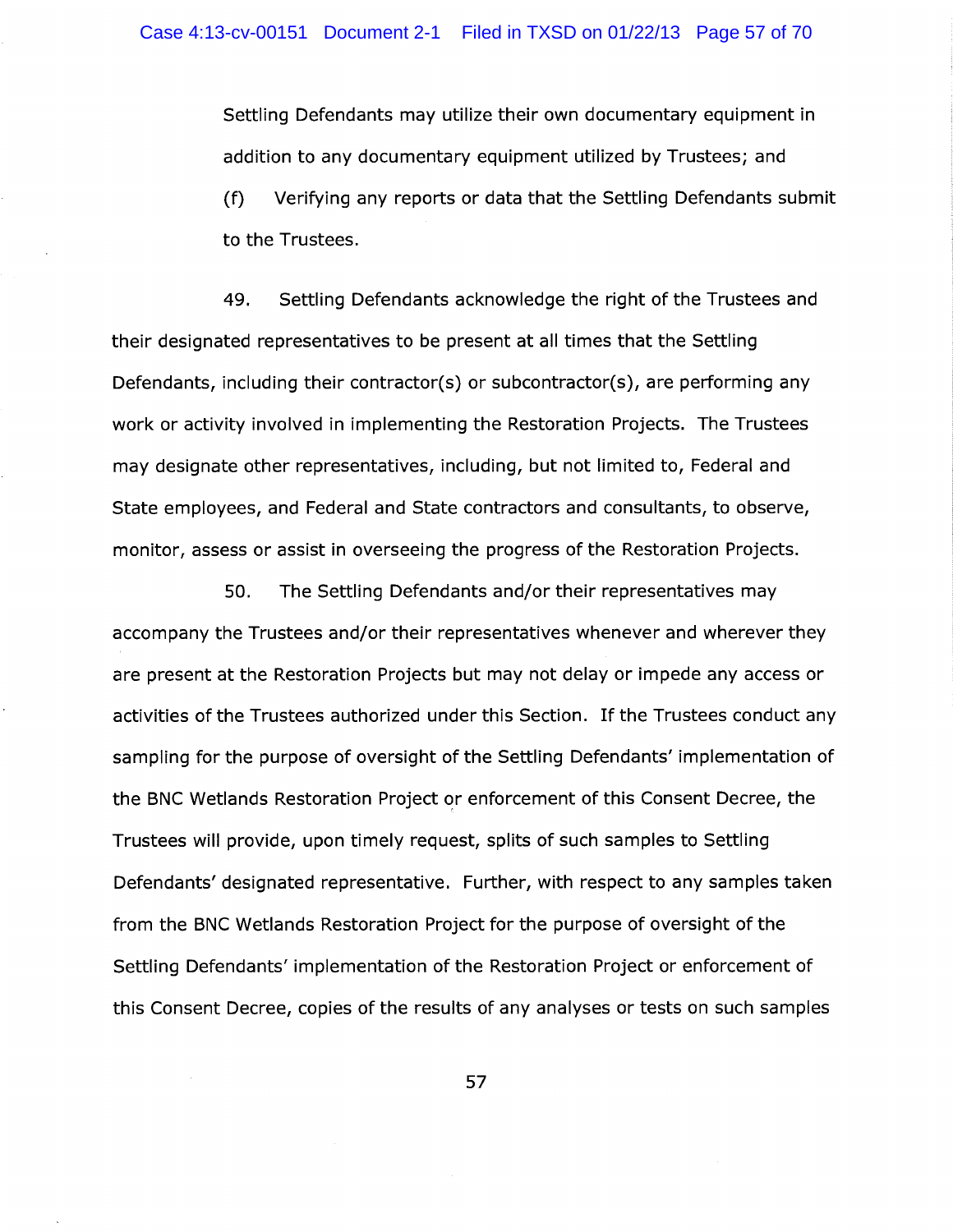shall be provided to the Trustees and the Settling Defendants' designated representative regardless of which Party collected the samples and conducted, or paid for, the testing or analyses.

51. When requested and upon reasonable notice by the Trustees, the Settling Defendants shall make available to the Trustees, at an appropriate location, any of their employees, agents, or representatives with knowledge of material facts concerning the implementation of the Restoration Projects for purposes of investigations, information gathering, or interviews by the Trustees.

#### XVIII. ACCESS TO INFORMATION

52. Until 3 (three) years after the issuance of the Certificate of Restoration Project Completion by the Trustees, subject to Paragraphs 54 and 55, Settling Defendants, including their contractors, agents, and representatives, shall retain copies of any records, documents, data, or information, whether in written or electronic form, related to any work or activity undertaken in implementing any portion of the Restoration Project. Until 3 (three) years after the issuance of the Certificate of Restoration Project Completion by the Trustees, subject to Paragraphs 54 and 55, and excepting records, documents, and other information prepared in anticipation of litigation, protected by the attorney-client privilege or any other privilege recognized by federal or state law, Settling Defendants shall make available to the Trustees, or their representatives, within thirty (30) days of a written request by the Trustees, copies of any records, documents, data or information, whether in written or electronic form, maintained by or in the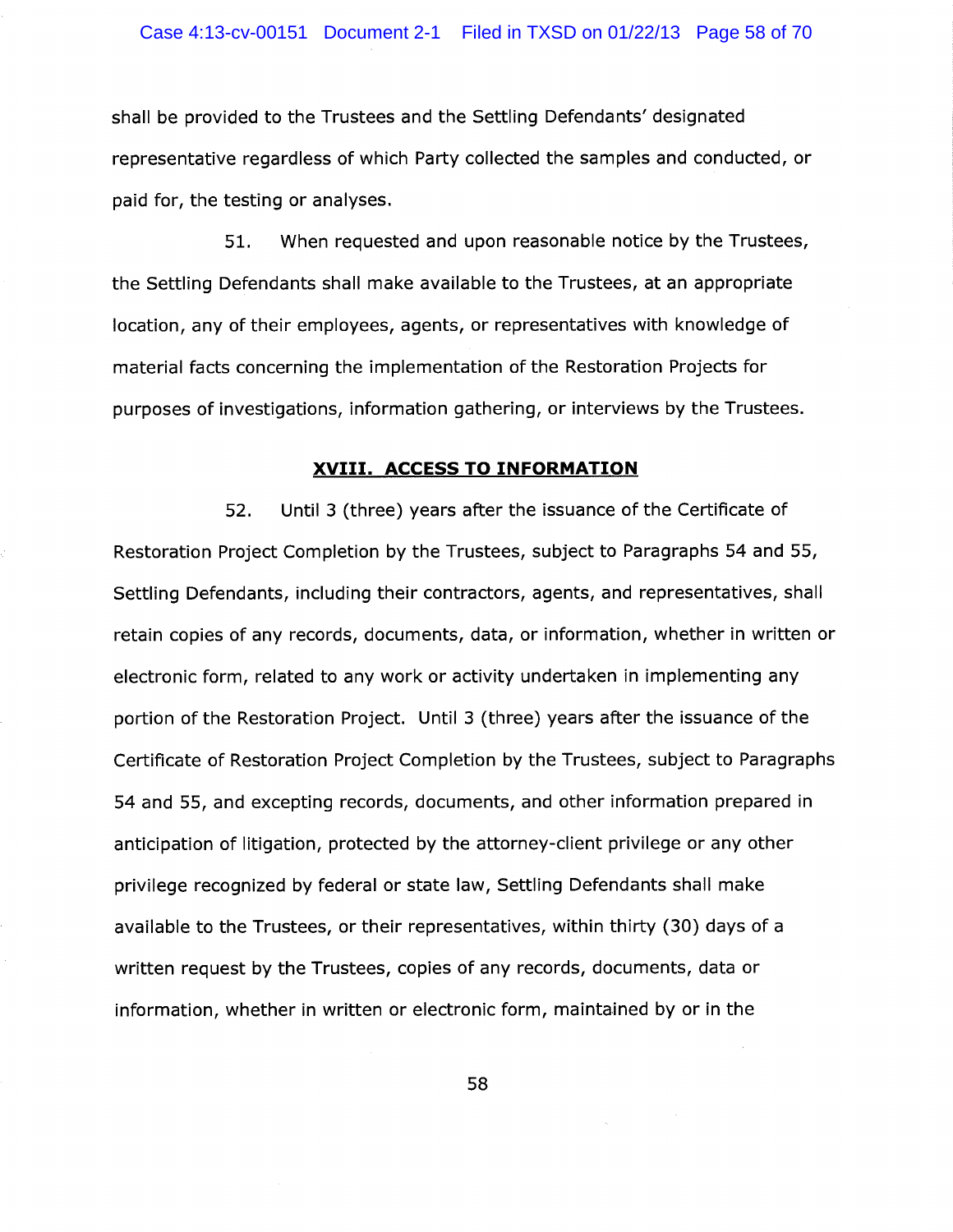### Case 4:13-cv-00151 Document 2-1 Filed in TXSD on 01/22/13 Page 59 of 70

possession of Settling Defendants, their contractors, agents or representatives, which relate to any work or activity undertaken in implementing any portion of the Restoration Project that is reasonably requested by the Trustees or their representatives under this Decree.

53. Any record, document, data and other information that Settling Defendants are required by this Consent Decree to provide directly to the Trustees, or their representatives, shall be considered a public record and shall not be withheld or protected from release. No claim of privilege or confidentiality shall be made with respect to any sampling, analytical, monitoring, hydrologic, hydrogeologic, scientific, chemical, or engineering data generated through any work or activity undertaken in implementing any portion of the Restoration Project pursuant to this Consent Decree. Such non-privileged records, documents, data and other information includes those used in surveying, design, construction, analysis of data, chain of custody records, receipts, final reports, correspondence, or other records or materials related to the Restoration Project.

54. Except as provided in Paragraph 53 above, Settling Defendants may assert that certain records, documents or other information provided to the Trustees include or constitute confidential business information that is subject to legal protection under federal or state law ("CBI"). Whenever Settling Defendants submit a record, document or other information to the Trustees which Settling Defendants assert includes or constitutes CBI, Settling Defendants shall identify the record, document or information, or portion thereof, which is asserted to be CBI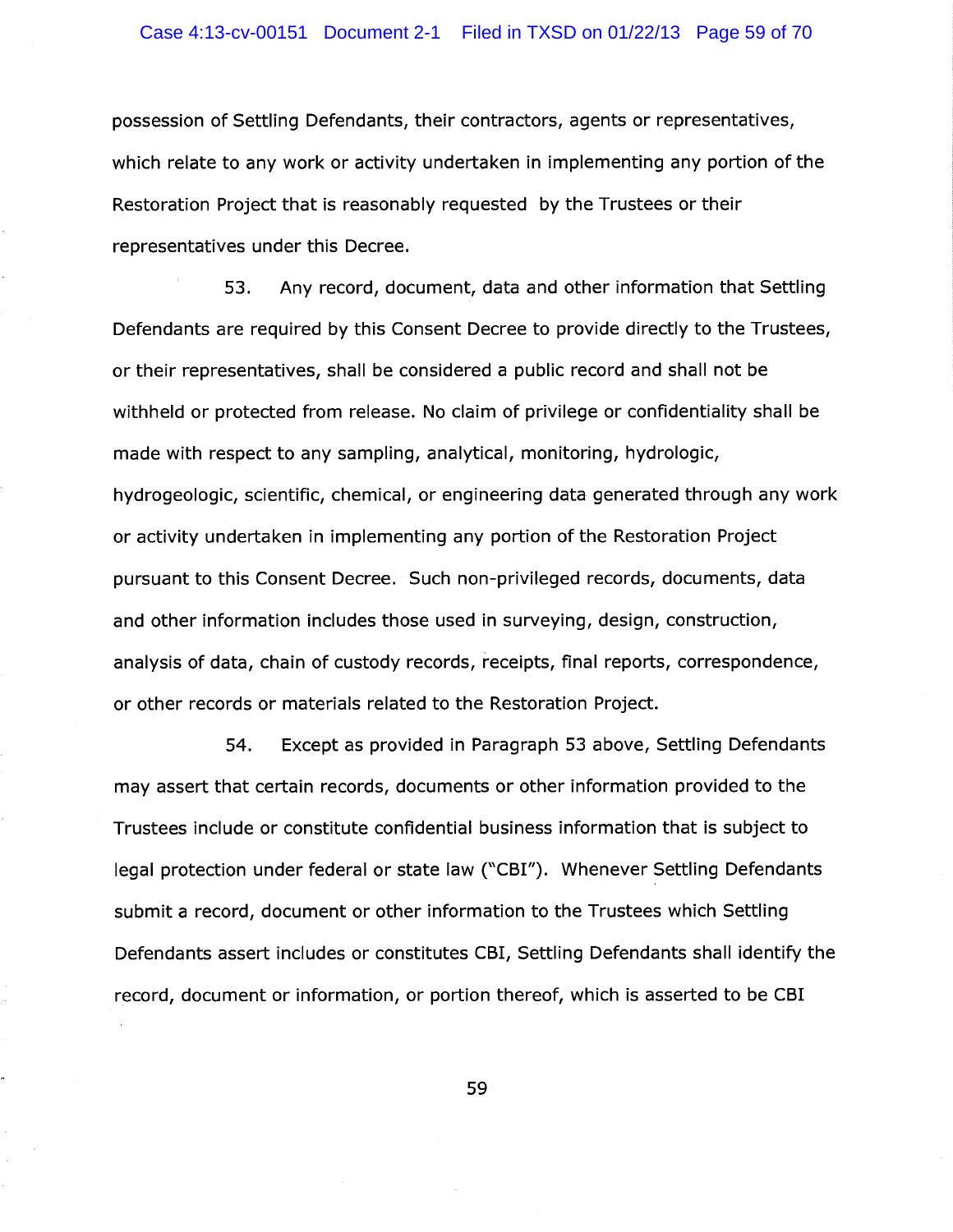### Case 4:13-cv-00151 Document 2-1 Filed in TXSD on 01/22/13 Page 60 of 70

with particularity and demonstrate a proper basis in fact and law why the information is considered to be CBI. Records, documents or information, or portions thereof, that the Trustees determine to be CBI under applicable federal or state laws or regulations will be protected from further release to the extent and in the manner afforded by such laws. If CBI is not identified by Settling Defendants at the time a record, document or information is submitted to the Trustees, or if the Trustees notify Settling Defendants that the record, document or information is not determined to be CBI under applicable federal or state laws or regulations, the public may be given access to such documents or information without further notice to Settling Defendants.

55. In the event the Settling Defendants believe that information, data, or other material accessible to the Trustees and/or their representatives under this Consent Decree is privileged, the Settling Defendants may assert that claim by providing to the Trustees within thirty (30) days after the request the following information for each item as to which a privilege is claimed:

> (a) A description of the information, data, or other material which contains sufficient information to allow the District Court to determine whether the claimed privilege applies. If the material at issue is a document, the Settling Defendants shall, at a minimum, provide the following information in as much detail as possible without revealing any information claimed privileged: (1) the title of the document; (2) the date of the document; (3) the name and title of the author of the

> > .~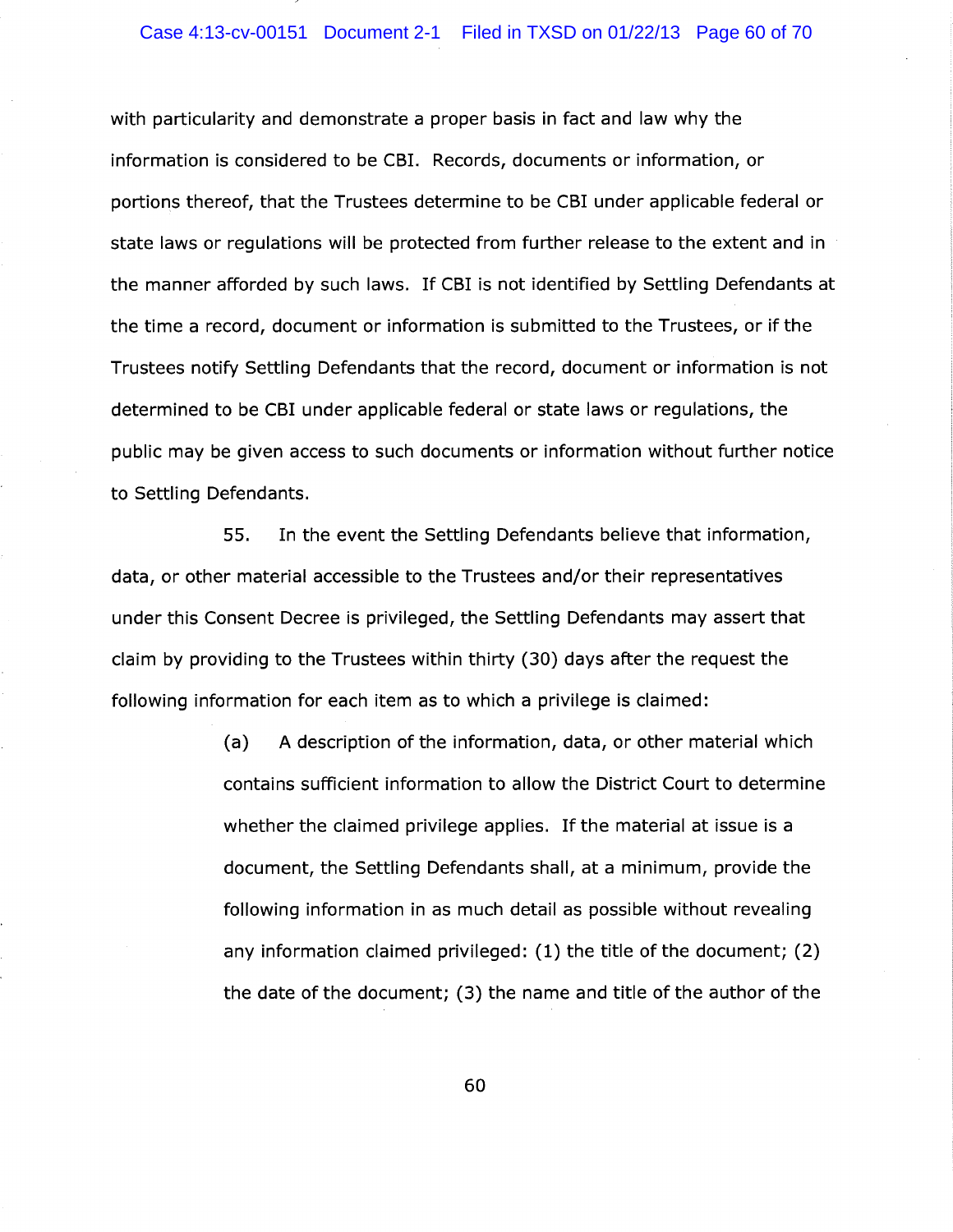document; (4) the name and title of each addressee and recipient; and (5) a description of the contents of the document; and

 $(b)$  A statement of the specific privilege(s) claimed and the basis for the claim. If a Settling Defendant fails without good cause to timely provide the information required by this Subparagraph, it waives any claim of privilege with respect to the specific information, data, or other material for which it failed to timely provide the information. If the Trustees object to the Settling Defendant's claim that the information, data, or other material is privileged, Plaintiff(s) may file a motion with the Court to compel access to the material.

56. Settling Defendants' employees, contractors, agents, or representatives with knowledge of facts relating to the performance of any work or activity undertaken to implement the Restoration Project under this Consent Decree shall be available to provide information to the Trustees, including their representatives under this Decree, with regard to any investigation, information gathering, dispute resolution or other proceeding concerning the Restoration Project performed under this Consent Decree.

#### XIX. VOIDABILITY

57. If for any reason the District Court should decline to approve entry of this Consent Decree in the form presented, this Consent Decree and the settlement embodied herein shall be voidable by written notice to the other Parties at the sole discretion of any Party to this Consent Decree, and the terms hereof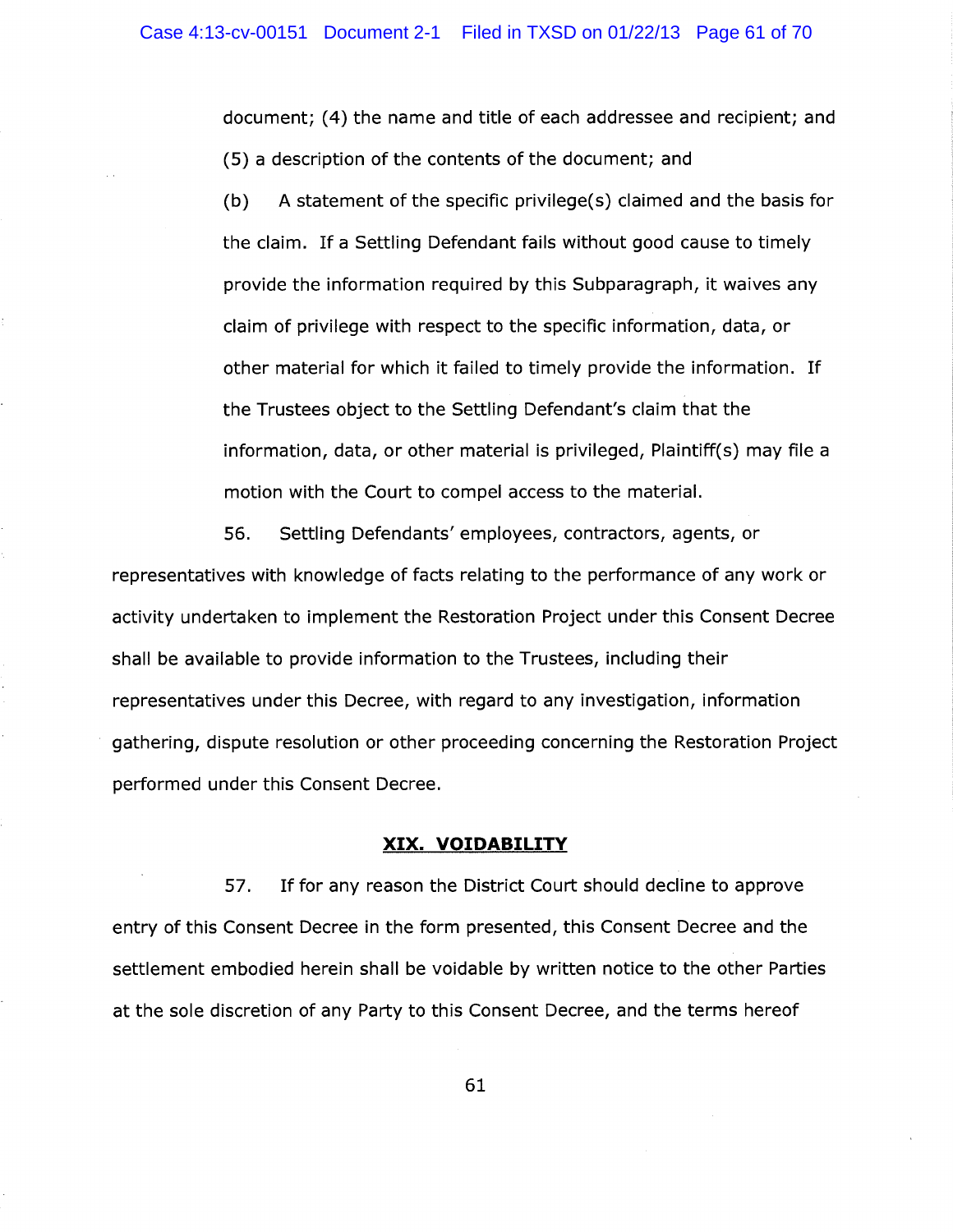may not be used as evidence in any litigation.

## XX. COMPLIANCE WITH OTHER LAWS

58. This Consent Decree shall not be construed in any way to relieve Settling Defendants or any other person or entity from the obligation to comply with any Federal, State, or local law.

## XXI. RETENTION OF JURISDICTION

59. The Court shall retain jurisdiction of this matter for the purpose of entering such further order, direction, or relief as may be necessary or appropriate for the construction, implementation, resolution of disputes, or enforcement of this Consent Decree.

## XXII. MODIFICATION

60. Any modification to the Consent Decree, including the attachments thereto, that does not materially alter the Restoration Project may be made by written agreement between the Trustees and Settling Defendants. Any modification that materially alters the Restoration Project may be made by written agreement between the United States, the State, and Settling Defendants and shall take efFect upon filing notice with the Court.

#### XXIII. LODGING AND OPPORTUNITY FOR PUBLIC COMMENT

61. The Parties agree and acknowledge that final approval by the United States and the State and entry of this Consent Decree is subject to a thirtyday (30) period for public notice and comment in accordance with Section 122 of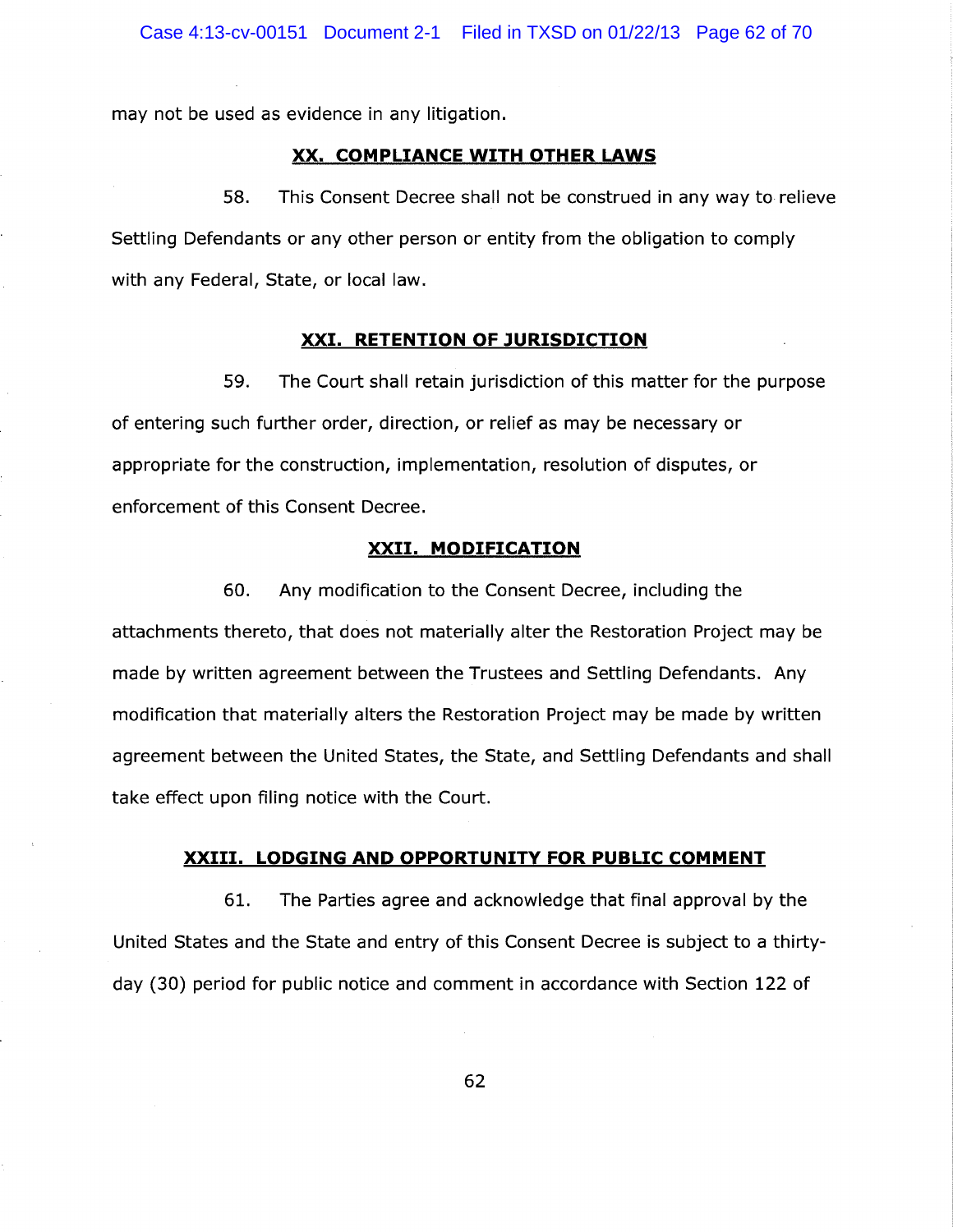CERCLA, 42 U.S.C. § 9622 (d) (2) (B), U.S. Department of Justice policy and Texas Water Code Section 7.110. The United States and the State reserve the right to withdraw or withhold their consent if comments regarding the Consent Decree disclose facts or considerations that indicate that the Consent Decree is inappropriate, improper, or inadequate. Settling Defendants consent, to the entry of this Consent Decree without the need for further approval.

### XXIV. SIGNATORIES/SERVICE

62. Settling Defendants shall identify, on the attached signature page, the name, address and telephone number of an agent who is authorized to accept service of process by mail on its behalf with respect to all matters arising under or relating to this Consent Decree. Settling Defendants hereby agree to accept service in that manner and to waive the formal service requirements set forth in Rule 4 of the Federal Rules of Civil Procedure and any applicable rules of this Court, including, but not limited to, service of a summons. Settling Defendants shall not be required to file an answer to the complaint in this action unless and until the Court expressly declines to enter this Consent Decree.

63. This Consent Decree may be executed in any number of counterparts and, as executed, shall constitute one agreement, binding on all of the Parties hereto, even though all of the Parties do not sign the original or the same counterpart.

#### XXV. APPENDIX

64. The following appendices are attached to and incorporated into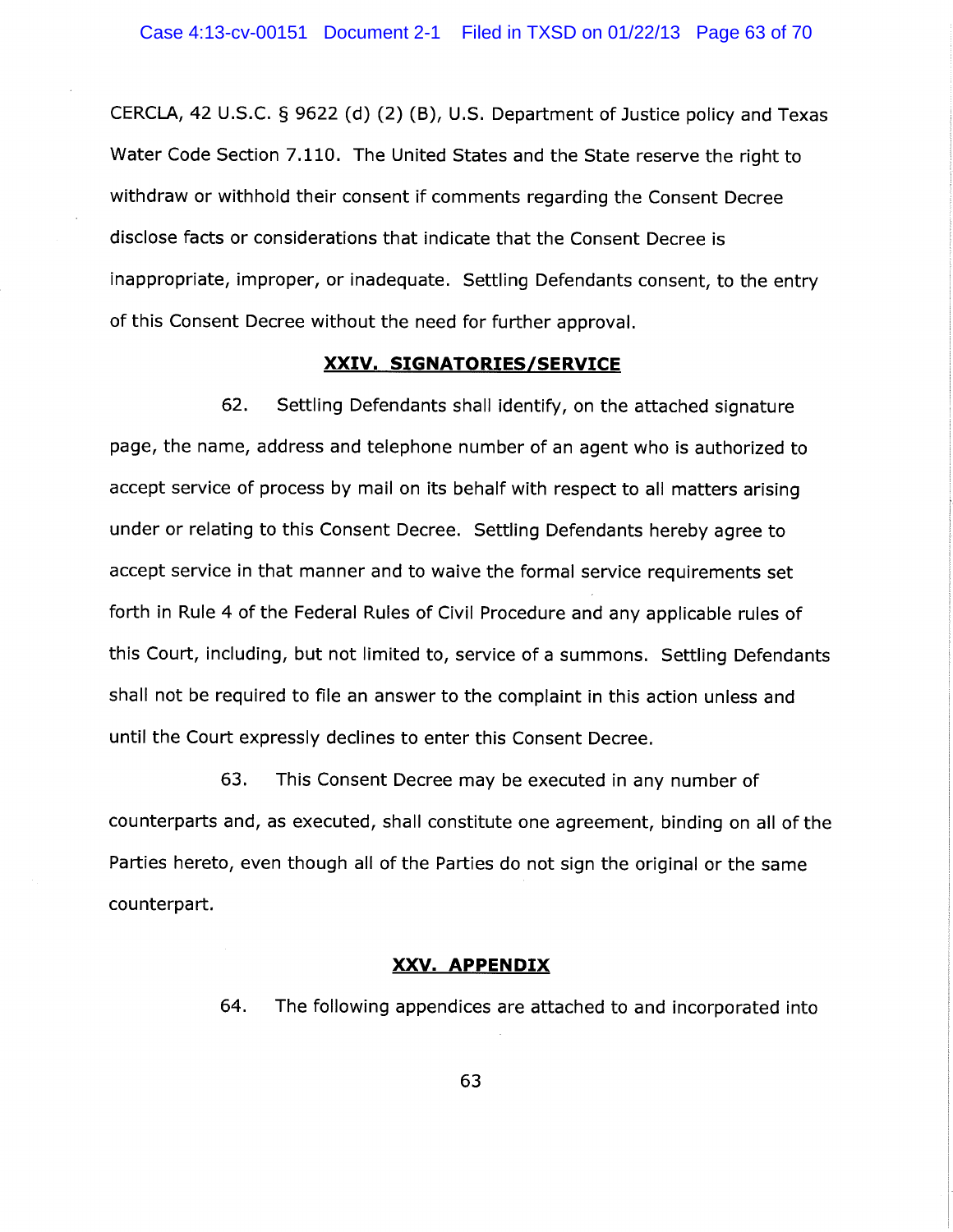this Consent Decree:

"Appendix A" is the DARP/EA; "Appendix B" is the Conservation Easement; "Appendix C" is the Implementation Plan; and "Appendix D" is the Design Plan.

## XXVI. FINAL JUDGMENT

65. This Consent Decree and its Attachments constitute the final, complete, and exclusive agreement and understanding among the Parties with respect to the settlement embodied in the Consent Decree. The Parties acknowledge that there are no representations, agreements or understandings relating to the settlement other than those contained expressly in this Consent Decree.

66. Upon approval and entry of this Consent Decree by the Court,

this Consent Decree shall constitute the final judgment between and among the United States, the State, and Settling Defendants.

SO ORDERED THIS DAY OF , 20

United States District Judge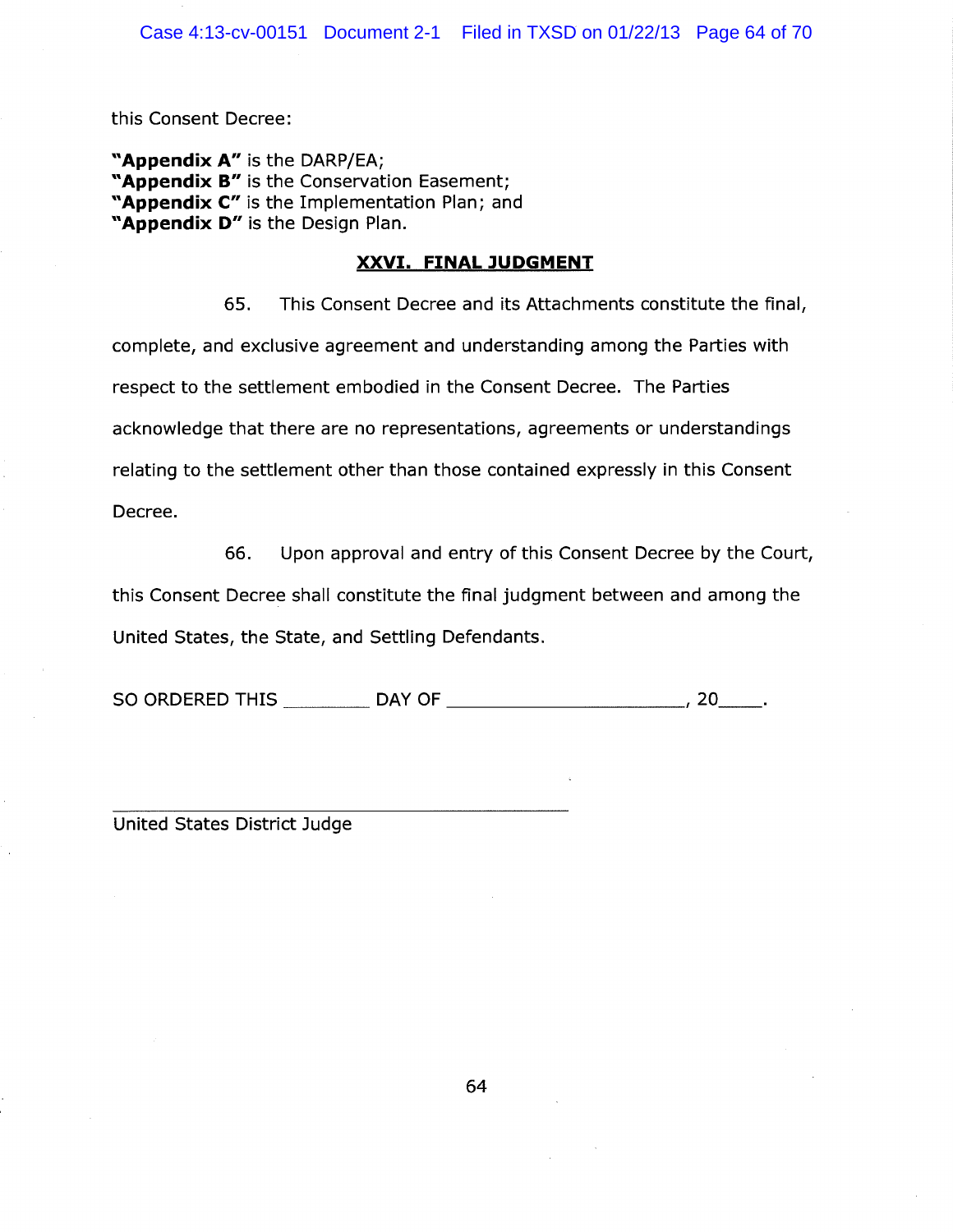# FOR THE UNITED STATES OF AMERICA:

Make  $1K6L$ 

ROBERT MAHER Acting Deputy Section Chief Environmental Enforcement Section Environment and Natural Resources Division U.S. Department of Justice Washington, DC 20530

KENNETH G. LONG

Attorney-In-Charge D.C. Bar No. 414791 Environmental Enforcement Section Environment and Natural Resources Division U.S. Department of Justice P.O. Box 7611 Washington, DC 20044-7611 Tel. (202) 514-2840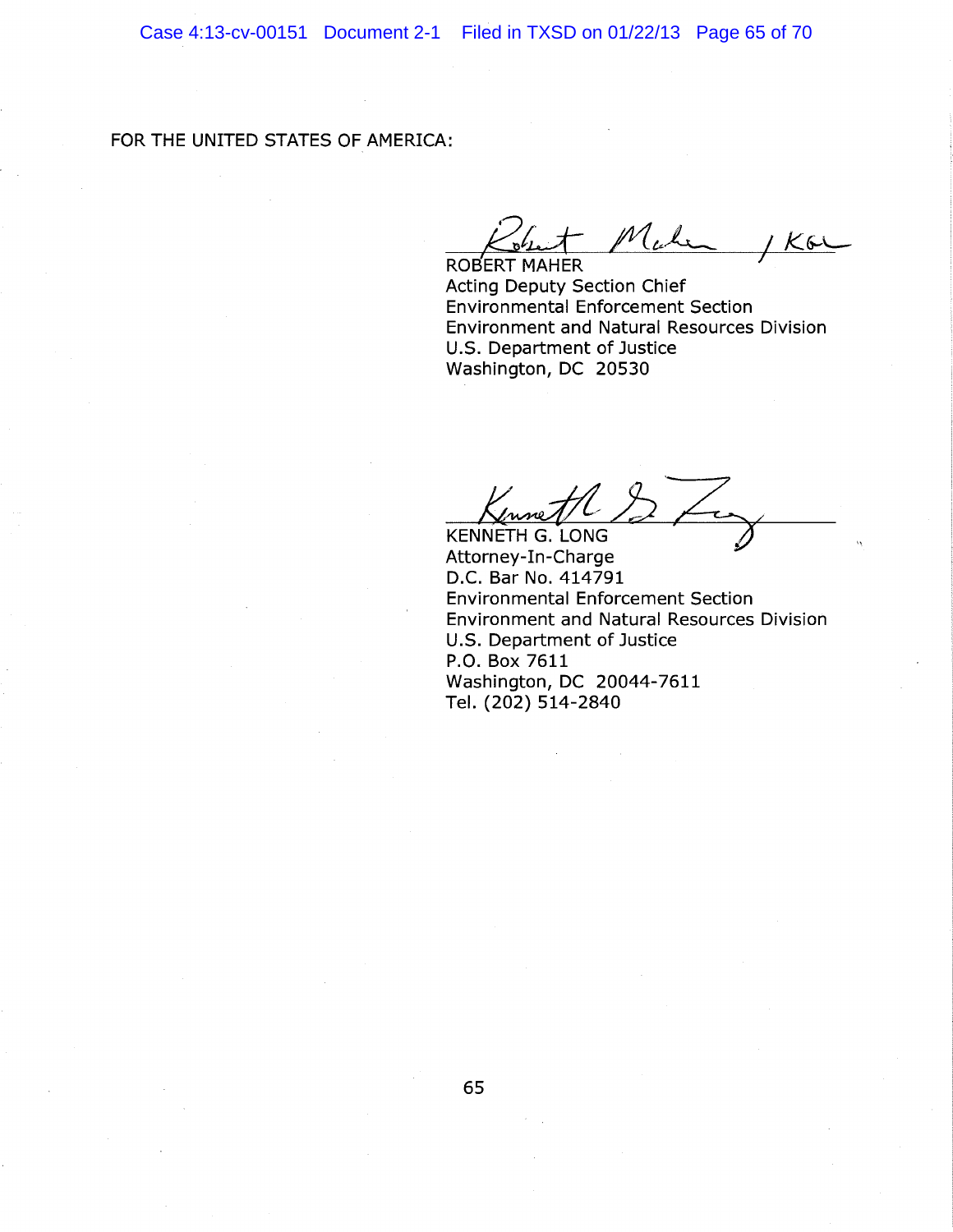FOR THE UNITED STATES OF AMERICA:

KENNETH MAGIDSON United States Attorney Southern District of Texas

s/Keith Edward Wyatt

KEITH EDWARD WYATT Assistant United States Attorney Southern District of Texas Texas Bar No. 22092900 Federal Bar No. 77002 P.O. Box 61129 Houston, TX 77208 Voice: (713) 567-9713 Fax: (713) 718-3303 Email: keith.wyatt@usdoj.gov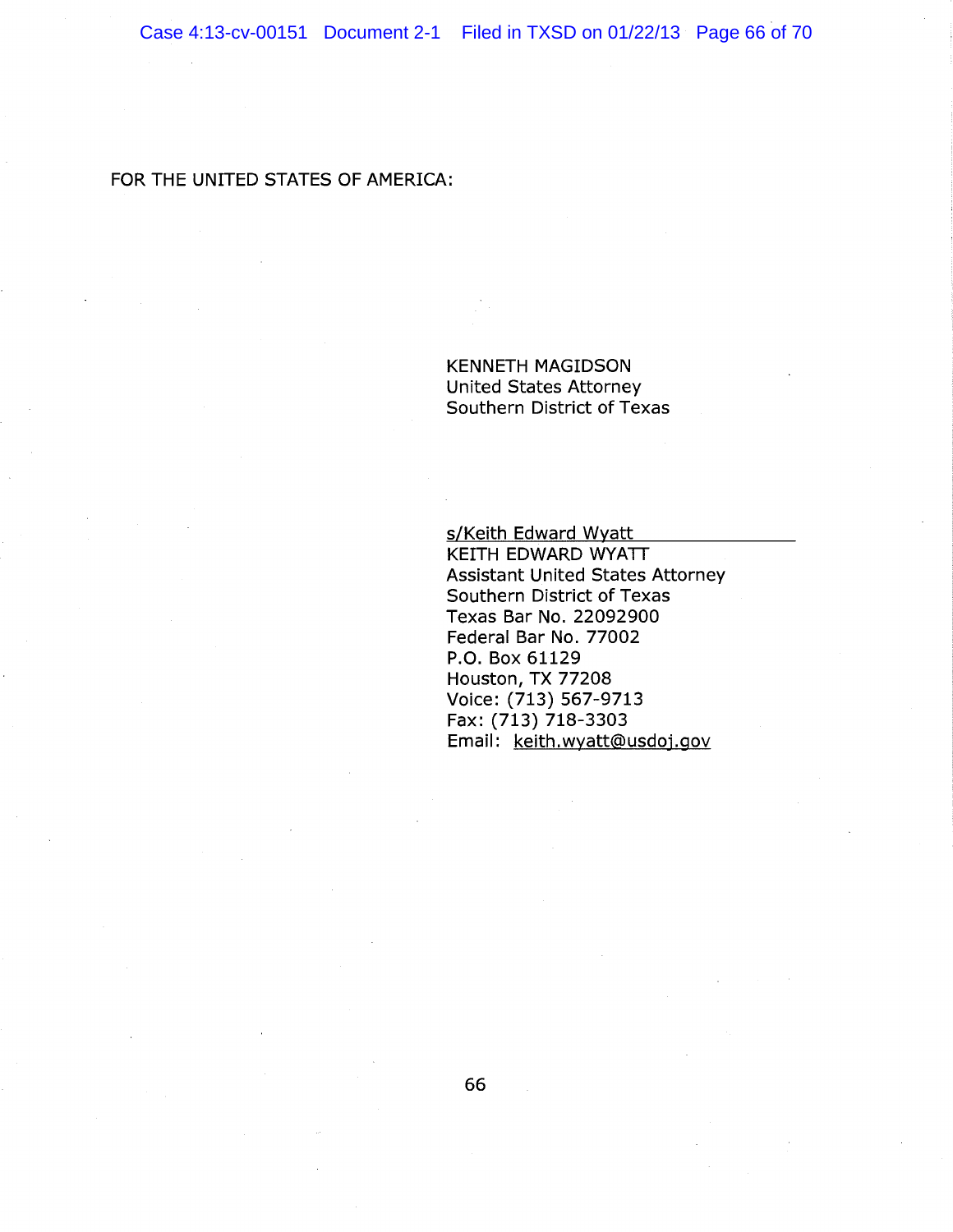### FOR THE PLAINTIFF STATE:

GREG ABBOTT Attorney General of Texas

DANIEL T. HODGE First Assistant Attorney Genera!

JOHN B. SCOTT Deputy Attorney General for Civil Litigation

JON NIERMANN Chief, Environmental Protection Division

 $7$  Twood

ÍANE E. ATWOOD Assistant Attorney General  $\vec{\mathcal{A}}$ ex. Bar No. 00796144 S. D. Tex. No. 310525 Email: jane.atwood@oag.state.tx.us Office of the Attorney General P.O. Box 12548 Austin, Texas 78711-2548 Fax: (512) 320-0052 Tel: (512) 463-2012,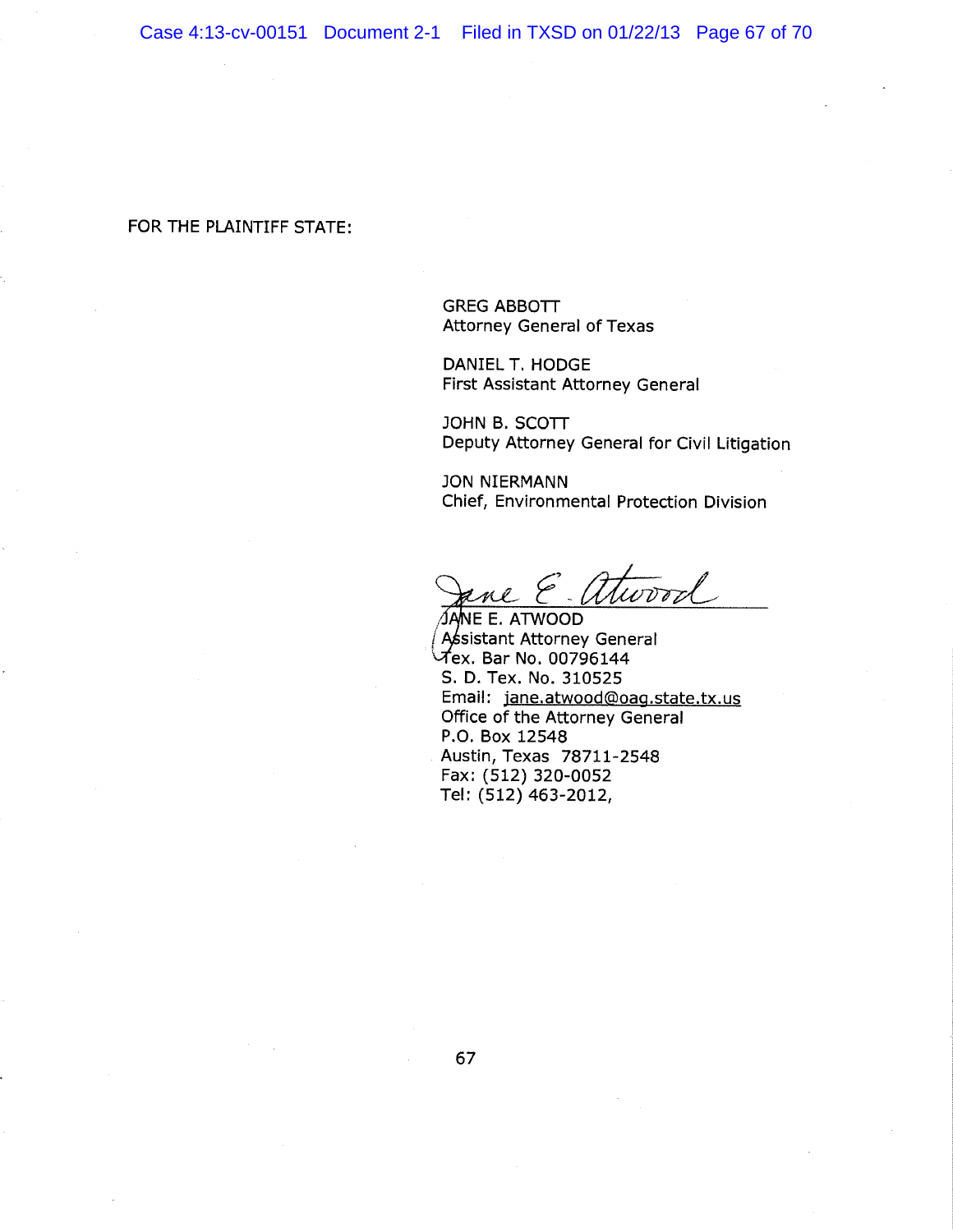FOR SETTLING DEFENDANTS:

FOR GB SIQSCIENCES CORPORATION:

 $J_{ab}$   $\mathcal{E}$  Re JOHN RILEY President, GB Biościences 2200 Concord Pike ~ Wilmington, DE 19803  $\frac{1}{2}$   $\frac{\partial \theta^{\alpha}}{\gamma^{\beta}}$  $Le$   $\frac{1}{2}$   $\frac{ap}{r}$  for  $\frac{n}{2}$ 

 $A^2$   $\mathcal{L}$  delighted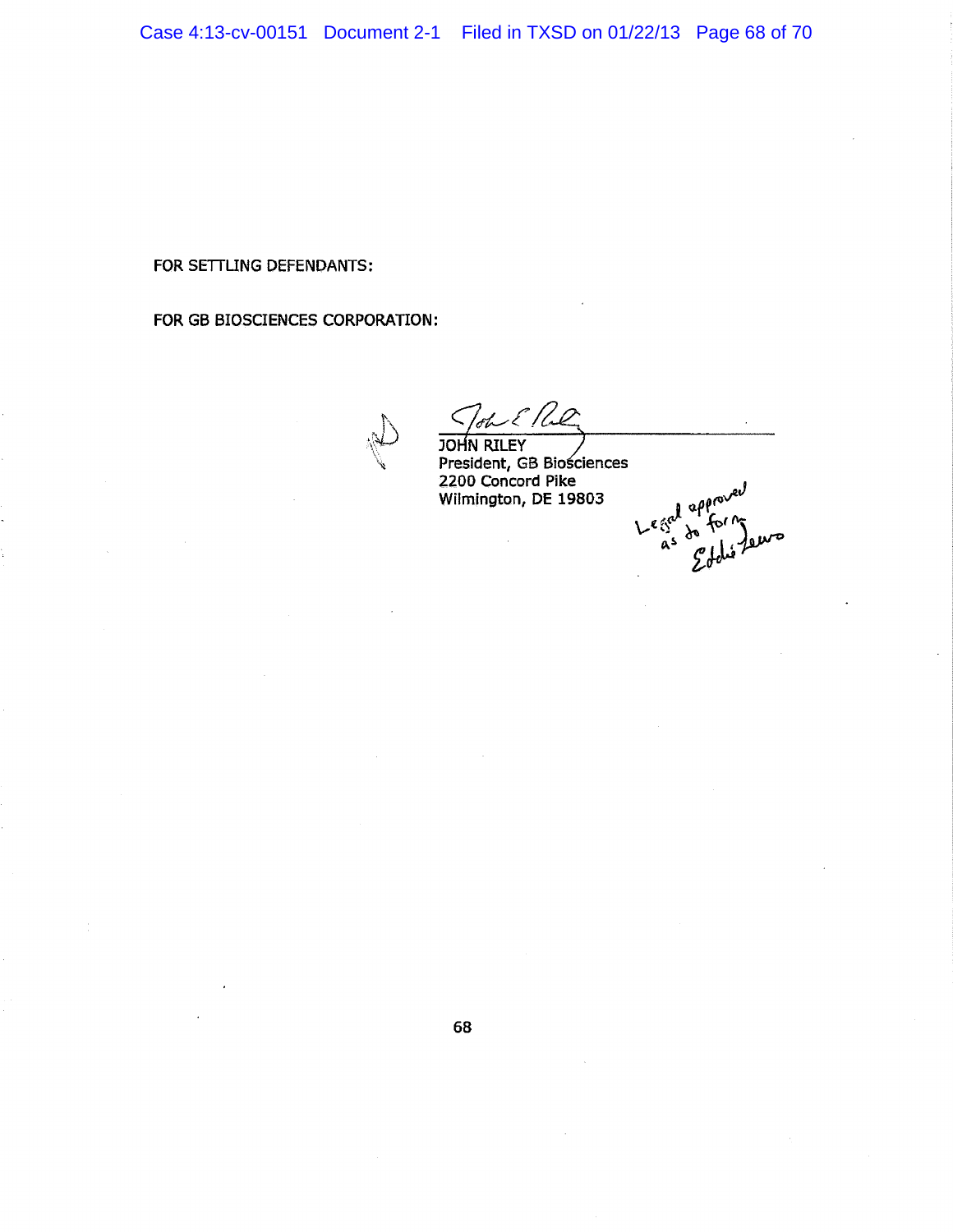FOR ISK MAGNETICS, INC.

r $\frac{1}{2}$  11/8/2012 FRANK H. RIGSBY

Vice President I5K Magnetics, Inc. 2237 Haden Rd Houston, TX 77015 Phone: 713-393-3770 Fax: 713-393-3701 E-mail: rigsbyf@iskamericas.com